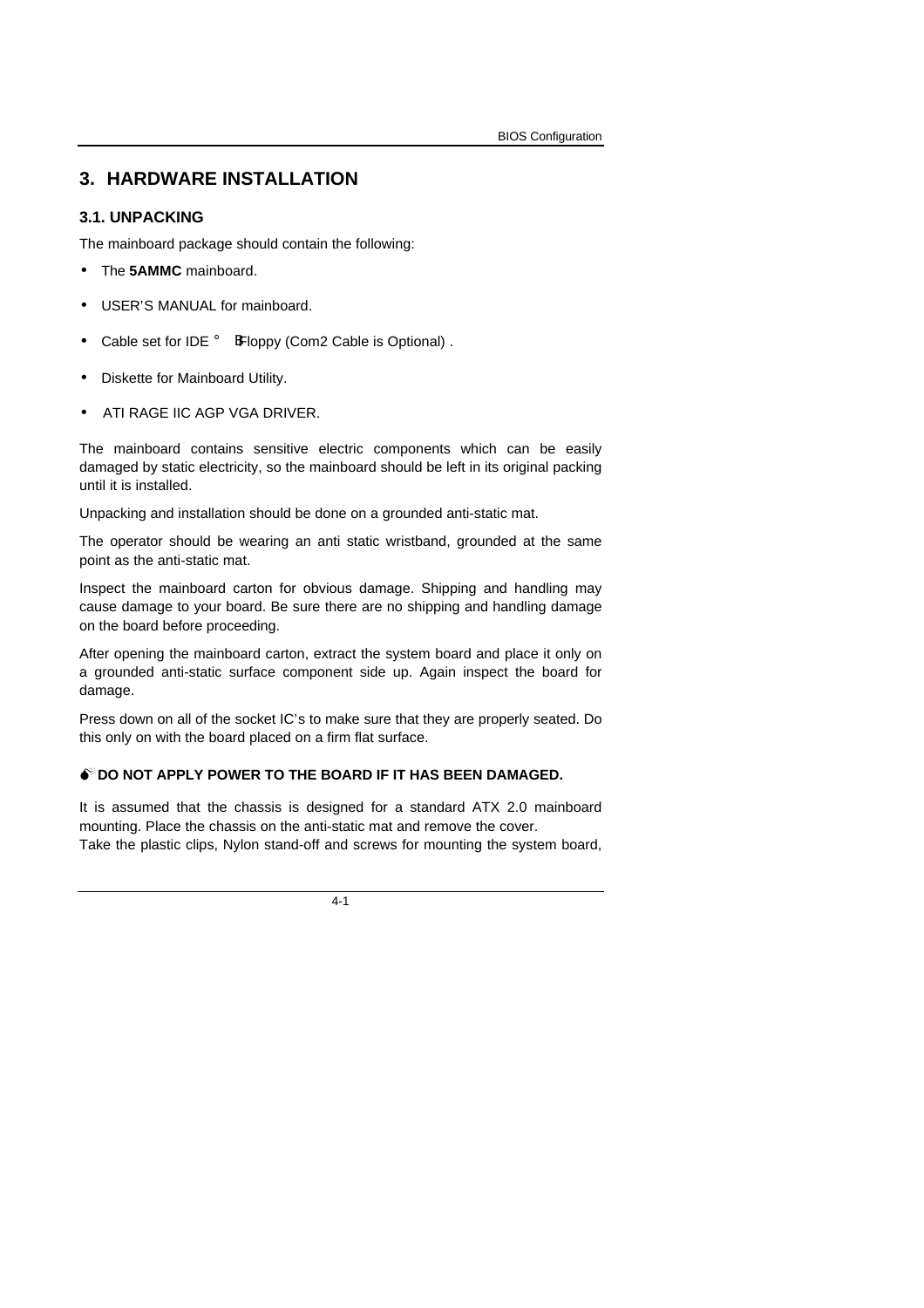and keep them separate.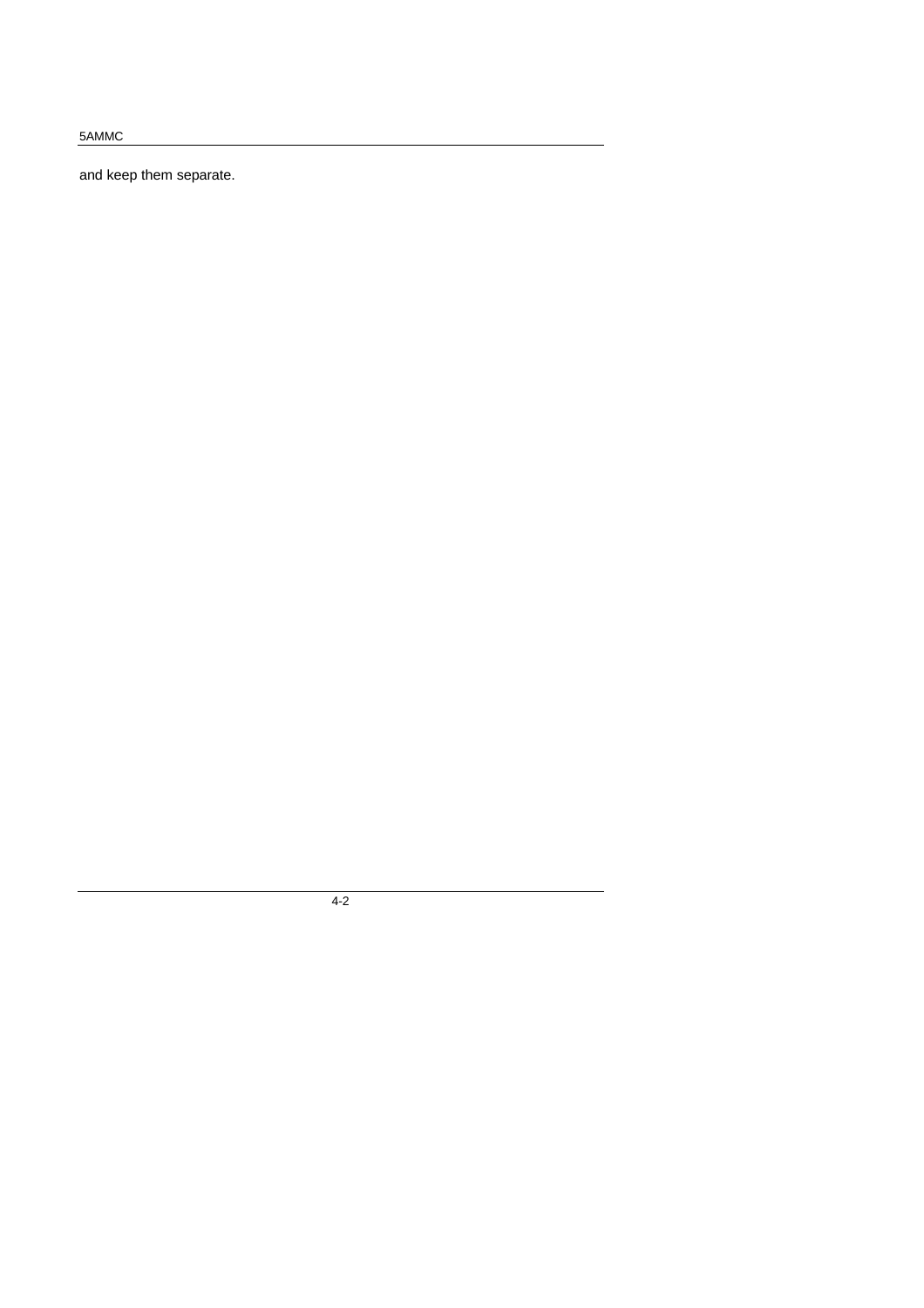# **3.2. MAINBOARD LAYOUT**



×Figure 3.1ÿ

# **3.3. QUICK REFERENCE FOR JUMPERS & CONNECTORS**

| • I/O Ports Connector |                                      |  |  |  |
|-----------------------|--------------------------------------|--|--|--|
| IDE <sub>1</sub>      | For Primary IDE port.                |  |  |  |
| IDE <sub>2</sub>      | For Secondary IDE port.              |  |  |  |
| Floppy                | For Floppy port.                     |  |  |  |
| <b>USB</b>            | For USB port.                        |  |  |  |
| COM A                 | For Serial port1 (COM A).            |  |  |  |
| COM <sub>B</sub>      | For Serial port2 (COM B).            |  |  |  |
| VGA                   | For VGA port.                        |  |  |  |
| GAME                  | For GAME port.                       |  |  |  |
| <b>AUDIO</b>          | For MIC, LINE-IN, LINE-OUT port.     |  |  |  |
| LPT                   | For LPT port.                        |  |  |  |
| PS/2                  | For PS/2 Mouse & Keyboard Connector. |  |  |  |
| <b>ATX Power</b>      | For ATX Power Connector.             |  |  |  |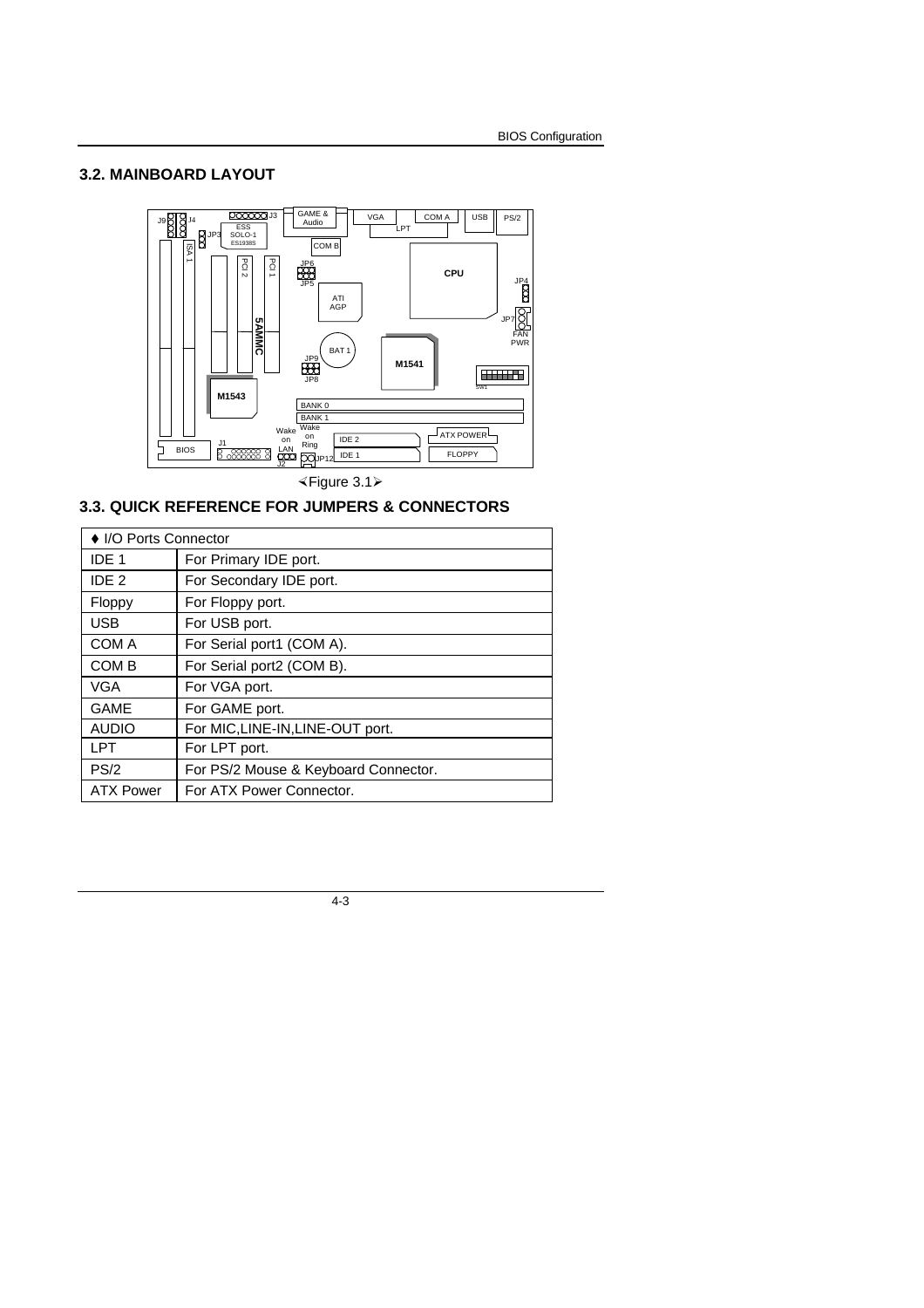| ♦ J2: Wake on Lan |              |  |  |  |
|-------------------|--------------|--|--|--|
| Pin No.           | Function     |  |  |  |
|                   | <b>GND</b>   |  |  |  |
|                   | $+12V$       |  |  |  |
| ว                 | <b>SENSE</b> |  |  |  |

| ♦ JP12 : Wake on Ring |                 |  |  |
|-----------------------|-----------------|--|--|
| Pin No.               | <b>Function</b> |  |  |
|                       | Signal          |  |  |
|                       | GND             |  |  |

| ♦ JP7: CPU cooling FAN Power Connector |                 |  |  |  |
|----------------------------------------|-----------------|--|--|--|
| Pin No.                                | <b>Function</b> |  |  |  |
|                                        | $+12V$          |  |  |  |
|                                        | <b>SENSE</b>    |  |  |  |
| з                                      | GND             |  |  |  |
|                                        |                 |  |  |  |

| ♦ JP4: Keyboard Power On Connector       |                            |  |  |  |
|------------------------------------------|----------------------------|--|--|--|
| Pin No.                                  | <b>Function</b>            |  |  |  |
| 1,2 Close                                | Enabled Keyboard power on. |  |  |  |
| Disabled Keyboard power on.<br>2,3 Close |                            |  |  |  |

| ♦ JP5 : Onboard VGA Function Selection |                                |  |  |  |
|----------------------------------------|--------------------------------|--|--|--|
| Pin No.                                | Function                       |  |  |  |
| 1-2 Close                              | Enabled Onboard VGA Function.  |  |  |  |
| 2-3 Close                              | Disabled Onboard VGA Function. |  |  |  |
|                                        |                                |  |  |  |

| ♦ JP6 : Release Onboard VGA from occupying IRQ Resource |                                                      |  |  |
|---------------------------------------------------------|------------------------------------------------------|--|--|
| Pin No.                                                 | Function                                             |  |  |
| 1-2 Close                                               | Release Onboard VGA from occupying IRQ Resource.     |  |  |
| 2-3 Close                                               | Non Release Onboard VGA from occupying IRQ Resource. |  |  |

| ♦ JP3 : Onboard Audio Function Selection |                                  |  |  |
|------------------------------------------|----------------------------------|--|--|
| Pin No.                                  | Function                         |  |  |
| 1-2 Close                                | Enabled Onboard Audio Function.  |  |  |
| 2-3 Close                                | Disabled Onboard Audio Function. |  |  |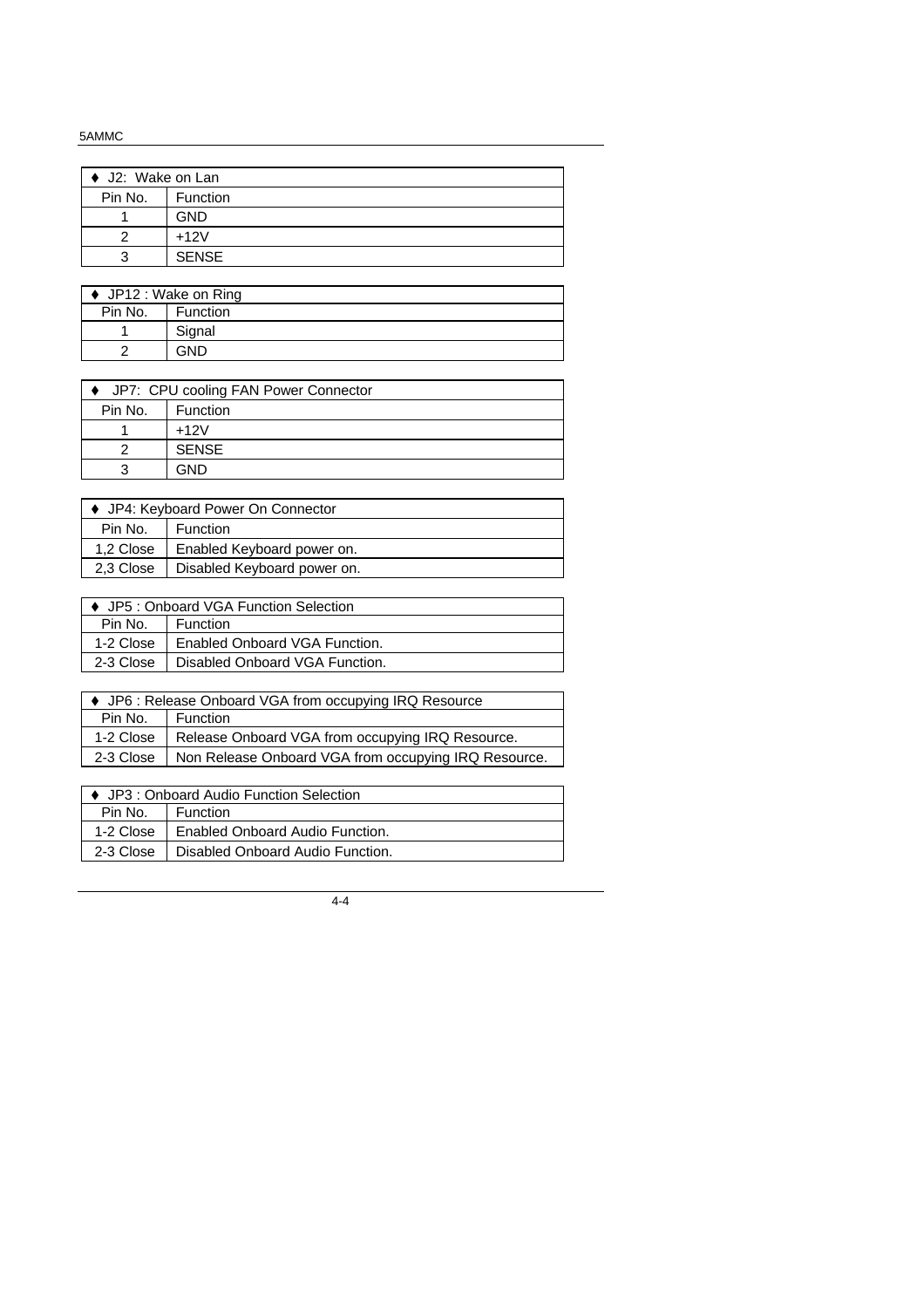| ♦ J3 : Game & Audio Connector (Internal) (Optional) |            |  |  |
|-----------------------------------------------------|------------|--|--|
| Pin No.                                             | Function   |  |  |
|                                                     | <b>MIC</b> |  |  |
|                                                     | <b>GND</b> |  |  |
| 3                                                   | Line in    |  |  |
|                                                     | <b>GND</b> |  |  |
| 5                                                   | <b>GND</b> |  |  |
| 6                                                   | Line out   |  |  |

J1 : 2\*11 PIN Jumper



PWR : Soft Power Connector



On – Off : For POWER ON or Suspend IN / OUT. On 4 sec : For POWER OFF before VGA Enable or CMOS setup select "delay 4sec." for POWER OFF mode.

RE : Reset Switch



Open: Normal Operation Short: For Hardware Reset System

P+P− P−: Power LED



PIN 1: anode (+) PIN 2: cathode (−) PIN 3: cathode (−)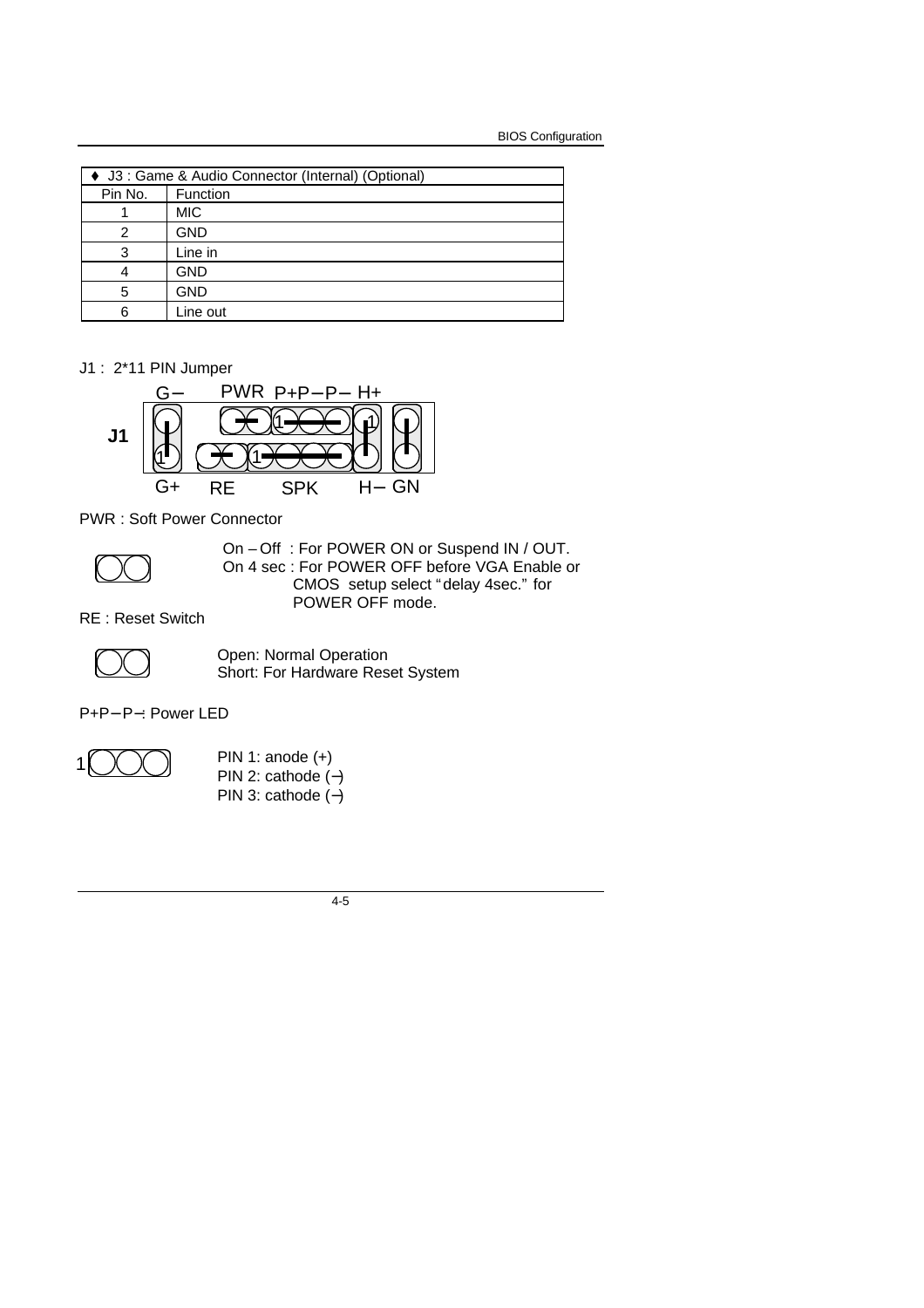SPK: Speaker Connector

$$
1\n\underbrace{\bigodot\bigodot\bigodot}_{\text{PIN 2: NC}}\n\begin{array}{c}\n\text{PIN 1: VCC} \\
\text{PIN 2: NC} \\
\text{PIN 3: NC} \\
\text{PIN 4: Data}\n\end{array}
$$

HD: IDE Hard Disk Active LED

1

PIN 1: LED anode (+) PIN 2: LED cathode (−)

GN: Green Switch



Open: Normal operation Short: Entering Green Mode

GD: Green Function Active LED



PIN 1: LED athode (+) PIN 2: LED cathode (−)

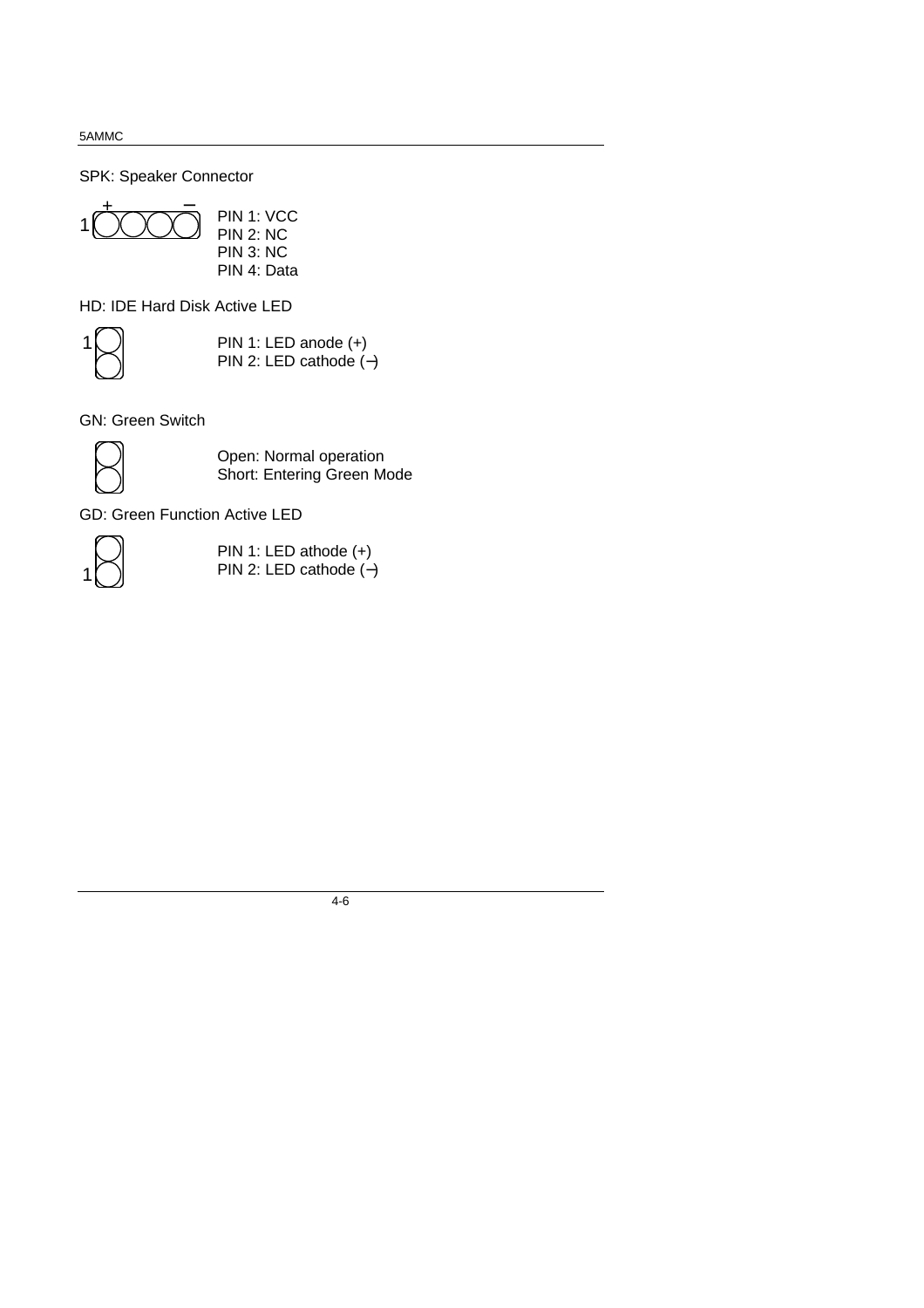#### **3.4. SRAM INSTALLATION**

#### *Sync. SRAM (Pipeline Burst SRAM)*

If Sync SRAM Chip is installed, it consists of Pipeline Burst 1 Pc 64 K x 64 512KByte.

### **3.5. DRAM INSTALLATION**

The mainboard can be installed with 16 / 32 / 64 / 128 / 256 MB 168 pins DIMM module DRAM, and the DRAM speed must be 67~100 MHz for SDRAM. The DRAM memory system on mainboard consists of bank 0 & bank1 .

Because the 168 pins DIMM module is 64 bits width, using 1 PCS which can match a 64 bits system. The total memory size is 8 MB  $\sim$  512 MB DRAM. The DRAM installation position refer to Figure 3.1, and notice the Pin 1 of DIMM module must match with the Pin 1 of DIMM socket. Insert the DRAM DIMM module into the DIMM socket at Vertical angle. If there is a wrong direction of Pin 1, the DRAM DIMM module couldn't be inserted into socket completely.

#### **3.6. CPU INSTALLATION AND JUMPERS SETUP**

The system speed depends on the frequency of CLOCK GENERATOR. The user can change SW selection to set up the system speed to 66 / 75 /83 /95 100MHz for 3.3V/2.5V Pentium<sup>®</sup> Processor (133 / 166 / 200 MHz); MMX(166 / 200 / 233 MHZ), AMD K6-(166 / 200 / 233 / 266 / 300 ; K6-2(266 / 300 / 333 / 350 /380 / 400) , Cyrix / IBM 6x86MX (PR166 / PR200 / PR233 / PR266) ; MC ºPR300 / PR333, IDT C6-(200 / 225 / 266).

The mainboard can use Pentium<sup>®</sup> Processor, MMX, AMD-K6, AMD-K6-2, Cyrix / IBM 6x86MX, Cyrix MC <sup>o</sup>, ODT C6 CPU, and the CPU speed must match with the frequency of CLOCK GEN. It will cause system hanging up if the CLOCK GEN.'S frequency is faster than CPU's.

- $\bullet^*$  The CPU is a sensitive electric component and it can be easily damaged **by static electricity, so users must keep it away from metal surface when the CPU is installed onto mainboard.**
- $\bullet^*$  When the user installs the CPU on socket, please notice that the PIN 1 of **CPU is in the same corner as the PIN 1 of socket!**
- $\bullet^*$  Before the CPU is installed, the mainboard must be placed on a flat **plane in order to avoid being broken by the pressure of CPU installation.**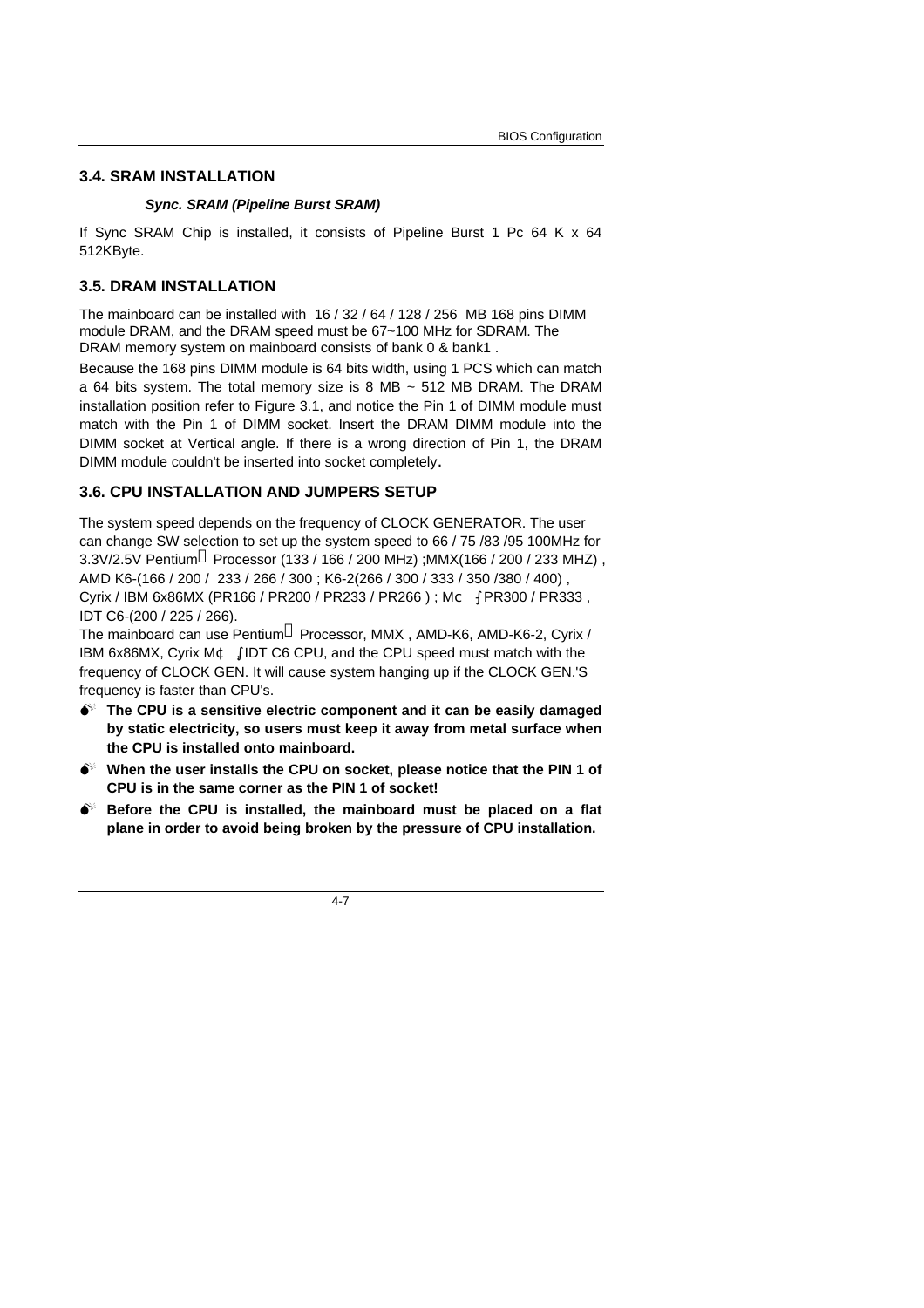# ◆ SW: CPU INT./ EXT. FREQ. RATIO

| OFF |
|-----|
| ΟN  |

| SW               | 2 | 3 | 8 |
|------------------|---|---|---|
| x <sub>1.5</sub> | Χ | Х | x |
| x <sub>2</sub>   | O | Χ | x |
| x2.5             | O | O | x |
| x <sub>3</sub>   | x | O | x |
| x3.5             | x | Х | X |
| x <sub>4</sub>   | O | X | Ω |
| $x$ 4.5          | O | O | O |
| x <sub>5</sub>   | x | റ | O |
| x 5.5            | x | x | ∩ |

| SW: CPU INT./ EXT. FREQ. RATIO<br>٠ |                |            |   |  |             |   |   |   |                |
|-------------------------------------|----------------|------------|---|--|-------------|---|---|---|----------------|
|                                     |                |            |   |  | <b>SW</b>   | 4 | 5 | 6 | $\overline{7}$ |
|                                     |                |            |   |  | <b>AUTO</b> | X | X | X | O              |
|                                     |                |            |   |  | 2.0V        | X | X | X | X              |
| X                                   |                | <b>OFF</b> |   |  | 2.1V        | X | X | O | X              |
| O                                   |                | ON         |   |  | 2.2V        | X | O | X | X              |
|                                     |                |            |   |  | 2.3V        | Х | O | O | X              |
|                                     |                |            |   |  | 2.4V        | O | х | Х | Χ              |
| <b>SW</b>                           | $\overline{2}$ | 3          | 8 |  | 2.5V        | O | X | O | X              |
| x 1.5                               | X.             | X          | X |  | 2.6V        | O | O | X | X              |
| x 2                                 | O              | X          | X |  | 2.7V        | O | O | O | X              |
| x 2.5                               | O              | O          | Χ |  | 2.8V        | X | Χ | X | O              |
| x 3                                 | X              | O          | Χ |  | 2.9V        | X | X | O | O              |
| x 3.5                               | X              | X          | X |  | 3.0V        | X | O | X | O              |
| x 4                                 | O              | X          | O |  | 3.1V        | X | O | O | O              |
| x 4.5                               | O              | O          | O |  | 3.2V        | O | X | X | O              |
| x 5                                 | X              | O          | O |  | 3.3V        | O | Χ | O | O              |
| x 5.5                               | X              | Χ          | O |  | 3.4V        | O | O | X | O              |
|                                     |                |            |   |  | 3.5V        | O | O | O | O              |

| <b>MHz</b> | SW <sub>1</sub> | JP8     | JP <sub>9</sub> |
|------------|-----------------|---------|-----------------|
| 66         |                 | $2 - 3$ | $2 - 3$         |
| 75         |                 | $1 - 2$ | $2 - 3$         |
| 83         |                 | $1 - 2$ | $2 - 3$         |
| 95         |                 | $1 - 2$ | $1 - 2$         |
| 100        |                 | $1 - 2$ | $1 - 2$         |

 $*$  Note: If Cyrix 6x86 is being used, please check the CPU Date Code after 605.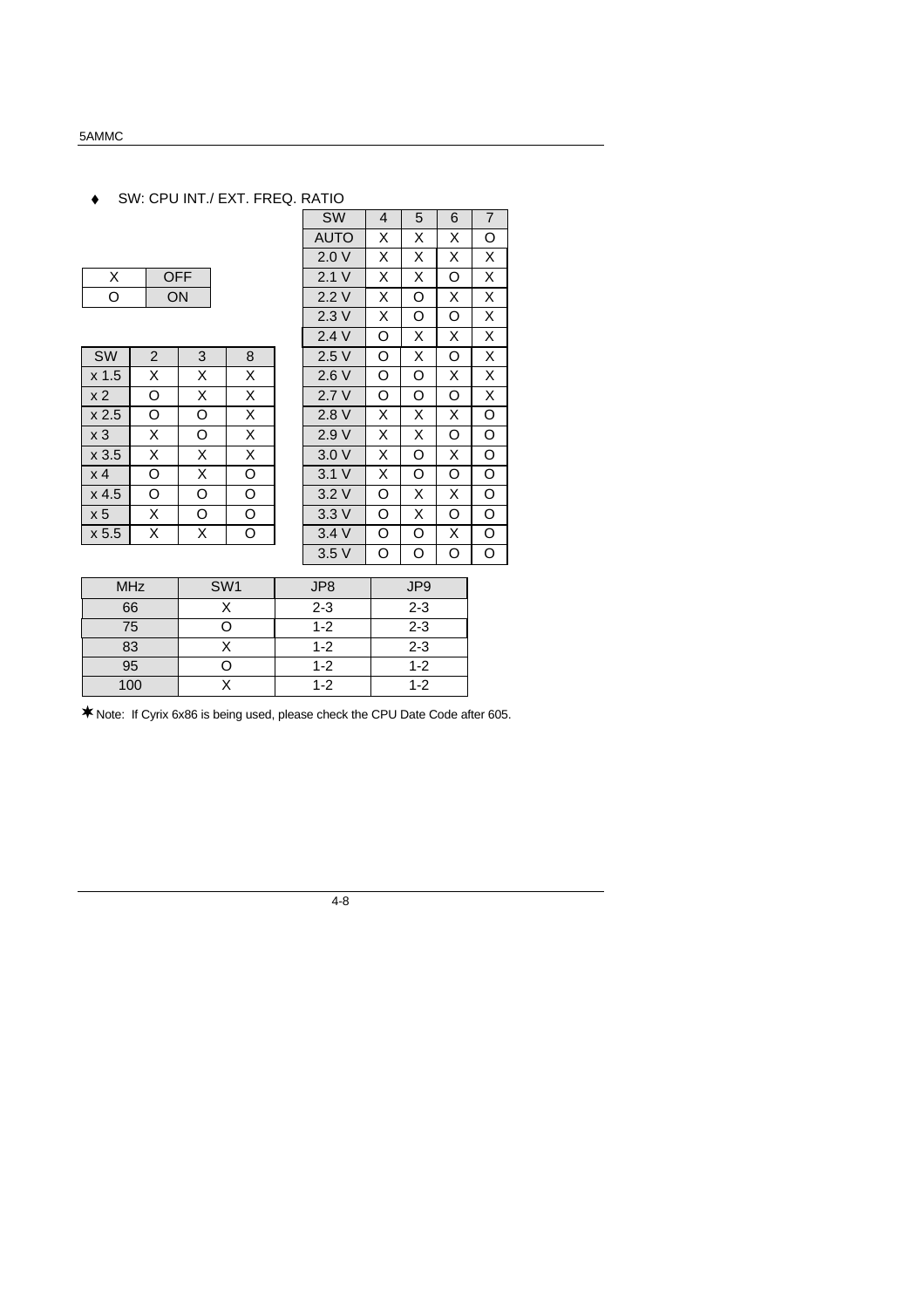### **3.7. CMOS RTC & ISA CFG CMOS SRAM**

Built-in Real Time Clock (RTC) With 256B CMOS SRAM in M5819.

#### **3.8. SPEAKER CONNECTOR INSTALLATION**

There is a speaker in AT system for sound purpose. The 4-Pins connector **SPK** is used to connect speaker. The speaker can work well in both direction of connector when it is installed to the connector **SPK** on mainboard.

### **3.9. HARDWARE RESET SWITCH CONNECTOR INSTALLATION**

The RESET switch on panel provides users with HARDWARE RESET function which is almost the same as power-on/off. The system will do a cold start after the RESET switch is pushed and released by user. The RESET switch is a 2 PIN connector and should be installed to **RE** on mainboard.

## **3.10. GREEN FUNCTION INSTALLATION**

There is one jumper for the purpose of power saving, **GN**, to indicate the power saving function . If the **GD** is lighted on, the system is in green mode. The **GN** switch will force the system into green mode .

#### **3.11. PERIPHERAL DEVICE INSTALLATION**

After installation of the device and setup of the jumpers, the mainboard can be mounted into the case and fixed by screw. To complete the mainboard installation, the peripheral devices could be installed now. The basic system needs a display interface card and a storage device.

If a PCI - Bus device is to be installed in the system, any one of three PCI - Bus slots can be used for Slave or Master PCI - Bus device.

After installing the peripheral device, the user should check everything again and prepare to power-on the system.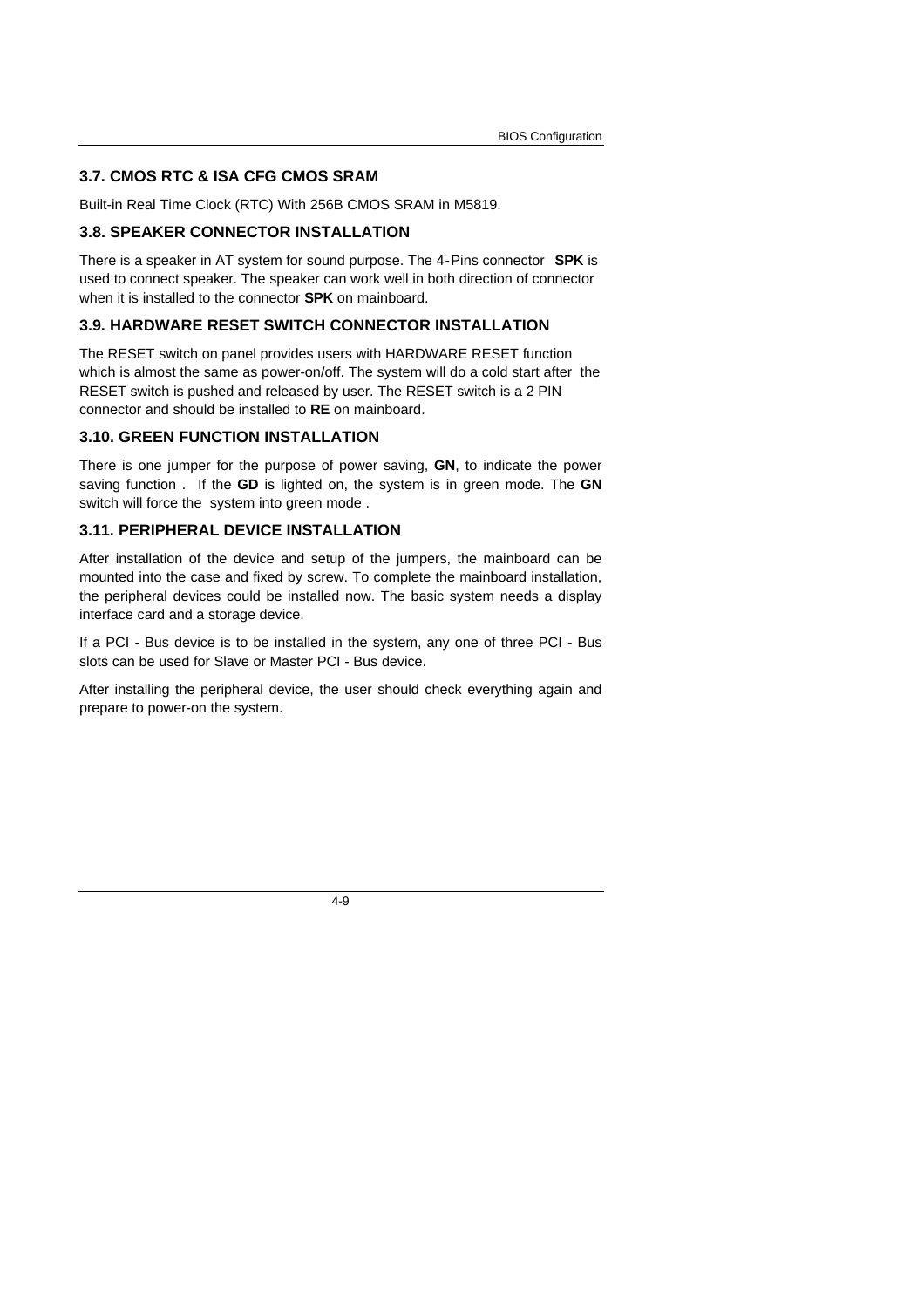# **4. BIOS CONFIGURATION**

Award's BIOS ROM has a built-in Setup program that allows users to modify the basic system configuration.

This type of information is stored in battery-backed CMOS SRAM so that it retains the Setup information when the power is turned off.

### **4.1. ENTERING SETUP**

Power ON the computer and press <Del> immediately will allow you to enter Setup.

The other way to enter Setup is to power on the computer, when the below message appears briefly at the bottom of the screen during the POST (Power On Self Test), press <Del> Key or simultaneously press <Ctrl>, <Alt>, and <Esc> keys.

#### **üPress DEL to enter SETUP.**

If the message disappears before you respond and you still wish to enter Setup, restart the system to try again by turning it OFF then ON or pressing the "RESET" bottom on the system case.

You may also restart by simultaneously press <Ctrl>,<Alt>, and <Del> keys.

# **4.2. CONTROL KEYS**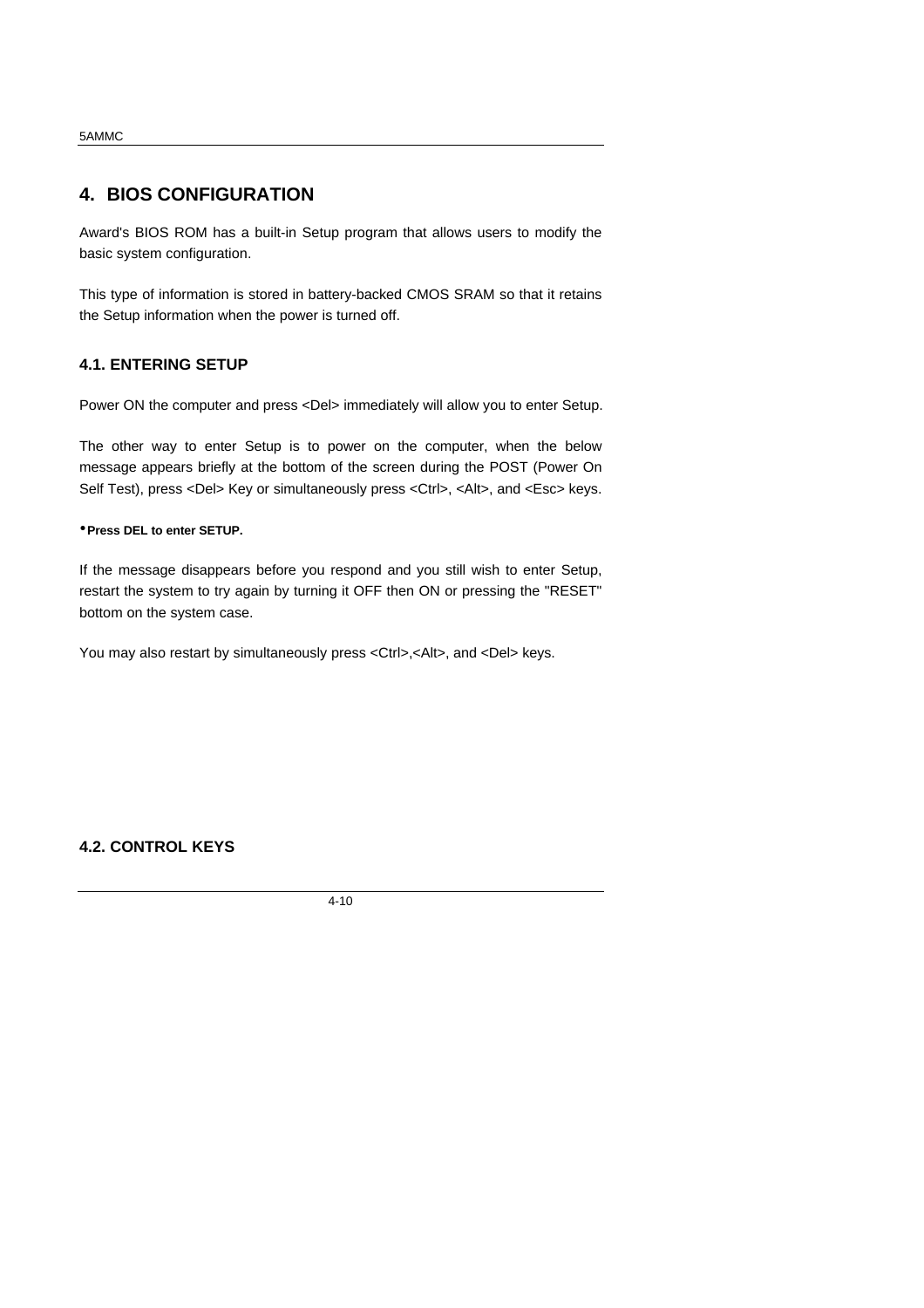BIOS Configuration

| Up arrow            | Move to previous item.                                                                                                                               |
|---------------------|------------------------------------------------------------------------------------------------------------------------------------------------------|
| Down arrow          | Move to next item.                                                                                                                                   |
| Left arrow          | Move to the item in the left hand.                                                                                                                   |
| <b>Right arrow</b>  | Move to the item in the right hand.                                                                                                                  |
| Esc key             | Main Menu - Quit and not save changes into CMOS<br>Status Page Setup Menu and Option Page Setup Menu -<br>Exit current page and return to Main Menu. |
| PgUp key            | Increase the numeric value or make changes.                                                                                                          |
| PgDn key            | Decrease the numeric value or make changes.                                                                                                          |
| F1 key              | General help, only for Status Page Setup Menu and<br>Option Page Setup Menu.                                                                         |
| F <sub>2</sub> key  | Change color from total 16 colors.                                                                                                                   |
| F3 key              | Calendar, only for Status Page Setup Menu.                                                                                                           |
| F4 kev              | Reserved.                                                                                                                                            |
| F <sub>5</sub> key  | Restore the previous CMOS value from CMOS, only for<br>Option Page Setup Menu.                                                                       |
| F6 key              | Load the default CMOS value from BIOS default table.<br>only for Option Page Setup Menu.                                                             |
| F7 key              | Load the default.                                                                                                                                    |
| F8 key              | Reserved.                                                                                                                                            |
| F9 key              | Reserved.                                                                                                                                            |
| F <sub>10</sub> key | Save all the CMOS changes, only for Main Menu.                                                                                                       |

# **4.3. GETTING HELP**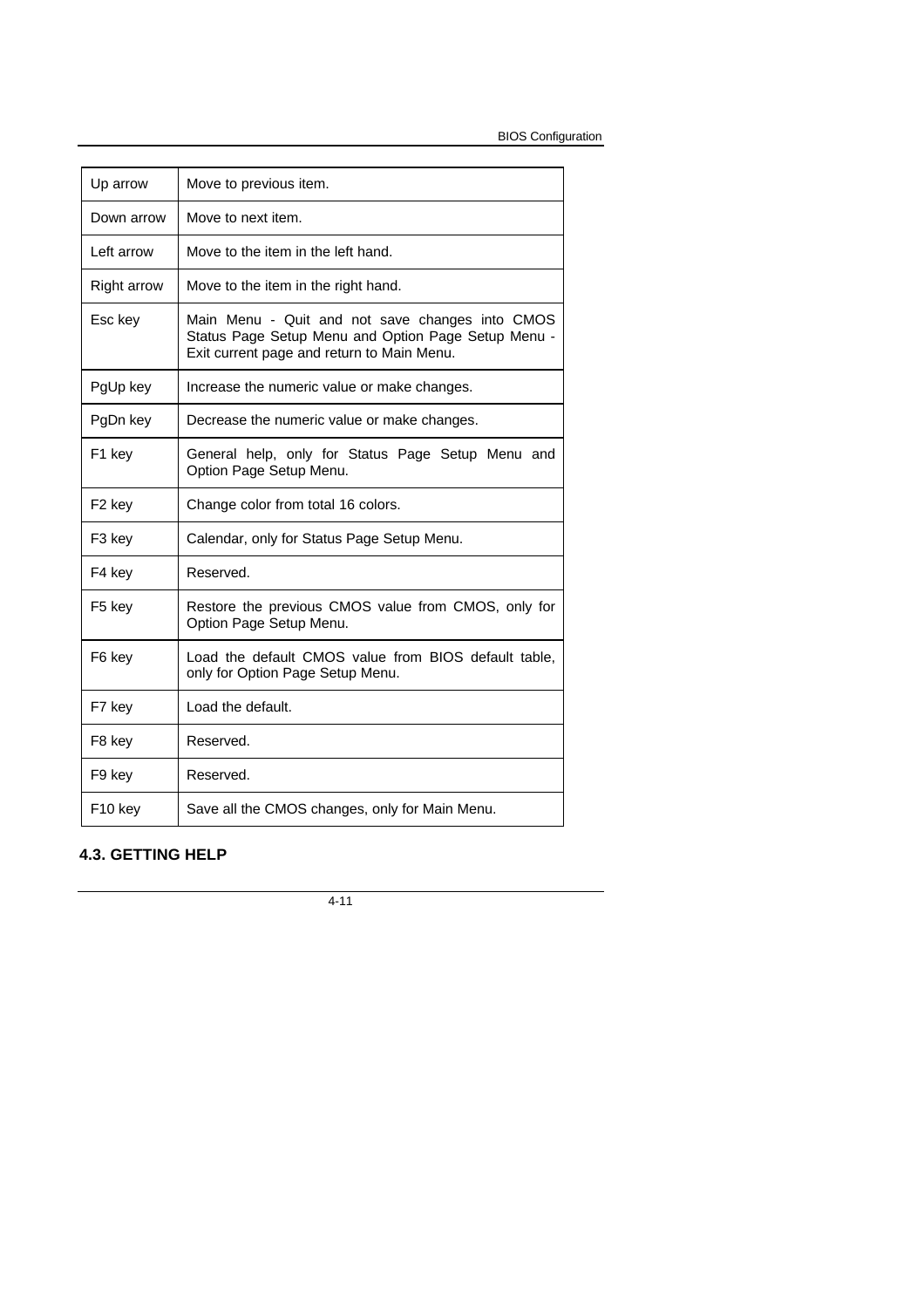#### *4.3.1. Main Menu\*

The on-line description of the highlighted setup function is displayed at the bottom of the screen.

### *4.3.2. Status Page Setup Menu / Option Page Setup Menu*

Press F1 to pop up a small help window that describes the appropriate keys to use and the possible selections for the highlighted item. To exit the Help Window press <Esc>.

## **4.4. THE MAIN MENU**

Once you enter Award BIOS CMOS Setup Utility, the Main Menu (Figure 4.1) will appear on the screen.

The Main Menu allows you to select setup functions and exit choices. Use arrow keys to select among the items and press <Enter> to accept or enter the sub-menu.

| STANDARD CMOS SETUP                   | INTEGRATED PERIPHERALS             |
|---------------------------------------|------------------------------------|
| <b>BIOS FEATURES SETUP</b>            | SUPERUISOR PASSWORD                |
| <b>CHIPSET FEATURES SETUP</b>         | USER PASSWORD                      |
| POWER MANAGEMENT SETUP                | IDE HDD AUTO DETECTION             |
| PNP/PCI CONFIGURATION                 | SAVE & EXIT SETUP                  |
| LOAD BIOS DEFAULTS                    | EXIT WITHOUT SAVING                |
| <b>LOAD SETUP DEFAULTS</b>            |                                    |
| Esc : Quit<br>F10 : Save & Exit Setup | ↑↓ ◆ ←<br>(Shift)F2 : Change Color |

Figure 4.1: Main Menu

Standard CMOS setup

This setup page includes all the items in a standard compatible BIOS.

• BIOS features setup

This setup page includes all the items of Award special enhanced features.

Chipset features setup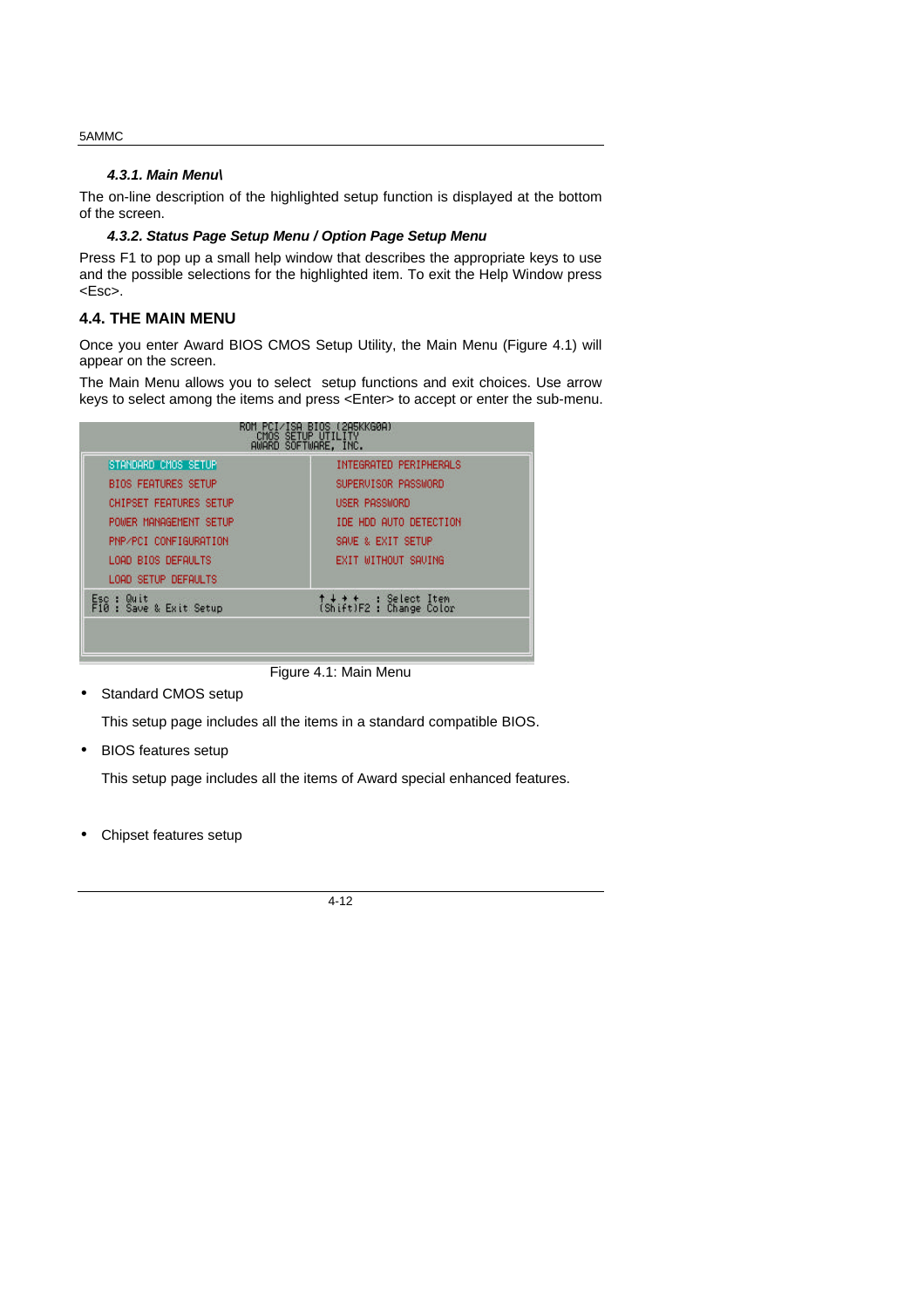This setup page includes all the items of chipset special features.

• Power management setup

This setup page includes all the items of Green function features.

• PNP/PCI configuration

This setup page includes all the items of PNP/PCI configuration features.

• Load BIOS defaults

BIOS defaults indicates the most appropriate value of the system parameter which the system would be in safe configuration.

• Load setup defaults

Setup defaults indicates the most appropriate value of the system parameter which the system would be in safe configuration.

• Integrated Peripherals

This setup page includes all the items of peripherals features.

• Supervisor Password

Change, set, or disable password. It allows you to limit access to the system and Setup, or just to Setup.

• User Password

Change, set, or disable password. It allows you to limit access to the system.

• IDE HDD auto detection

Automatically configure hard disk parameter.

• Save & exit setup

Save CMOS value changes to CMOS and exit setup.

• Exit without save

Abandon all CMOS value changes and exit setup.

# **4.5. STANDARD CMOS SETUP MENU**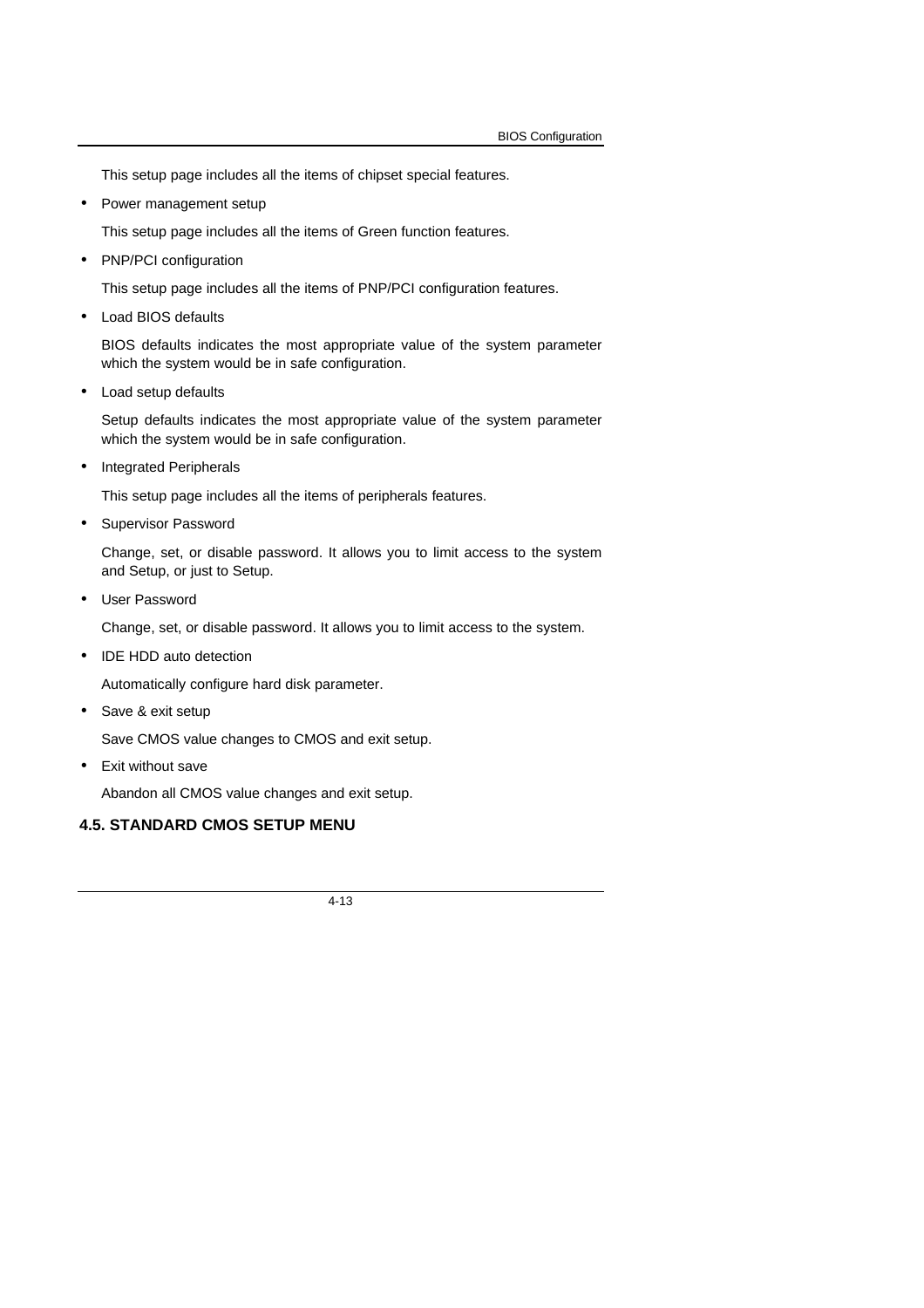The items in Standard CMOS Setup Menu (Figure 4.2) are divided into 9 categories. Each category includes no, one or more than one setup items. Use the arrows to highlight the item and then use the <PgUp> or <PgDn> keys to select the

|                                                                                                                                    | ROM PCI/ISA BIOS (2A5KKGOB)<br>STANDARD_CMOS_SETUP<br>AWARD SOFTWARE, INC. |              |      |                                   |              |                        |                                                   |
|------------------------------------------------------------------------------------------------------------------------------------|----------------------------------------------------------------------------|--------------|------|-----------------------------------|--------------|------------------------|---------------------------------------------------|
| Date (mm:dd:yy) : Thu, May 28 1998<br>Time (hh:mm:ss) : 17 : 35 23                                                                 |                                                                            |              |      |                                   |              |                        |                                                   |
| HARD DISKS                                                                                                                         | SIZE<br><b>TYPE</b>                                                        |              |      | CYLS HEAD PRECOMP LANDZ SECTOR    |              |                        | MODE                                              |
| Primary Master<br><b>Auto</b><br>Primary Slave<br>Secondary Master : Auto<br>Secondary Slave<br>$\left\langle \cdot \right\rangle$ | 2000<br>Auto<br>Auto                                                       | DODO         | 2000 | 00000                             | 2000         | ooooo                  | <b>AUTO</b><br>AUTO<br><b>AUTO</b><br><b>AUTO</b> |
| Drive A : 1.44M, 3.5 in.<br>Drive B : None<br>Floppy 3 Mode Support : Disabled                                                     |                                                                            |              |      | Extended Memory:<br>Other Memory: | Base Memory: | 640K<br>15360K<br>384K |                                                   |
| Video : EGA/VGA<br>Halt On No Errors                                                                                               |                                                                            |              |      | Total Memory:                     |              | 16384K                 |                                                   |
| $\mathsf{esc}$ :<br>Quit<br>: Help<br>F1.                                                                                          | T ↓ + +   : Select Item<br>(Shift)F2 : Change Color                        | Change Color |      |                                   |              | $PU/PD/+/-$ : Modify   |                                                   |

value you want in each item.

Figure 4.2: Standard CMOS Setup Menu

#### • Date

The date format is <day>, <date> <month> <year>. Press <F3> to show the calendar.

| Day   | The day, from Sun to Sat, determined by the BIOS and is<br>display-only |
|-------|-------------------------------------------------------------------------|
| Date  | The date, from 1 to 31 (or the maximum allowed in the<br>month)         |
| Month | The month, Jan. through Dec.                                            |
| Year  | The year, from 1994 through 2079                                        |

• Time

The time format in <hour> <minute> <second>.

The time is calculated base on the 24-hour military-time clock.

For example, 1 p.m. is 13:00:00.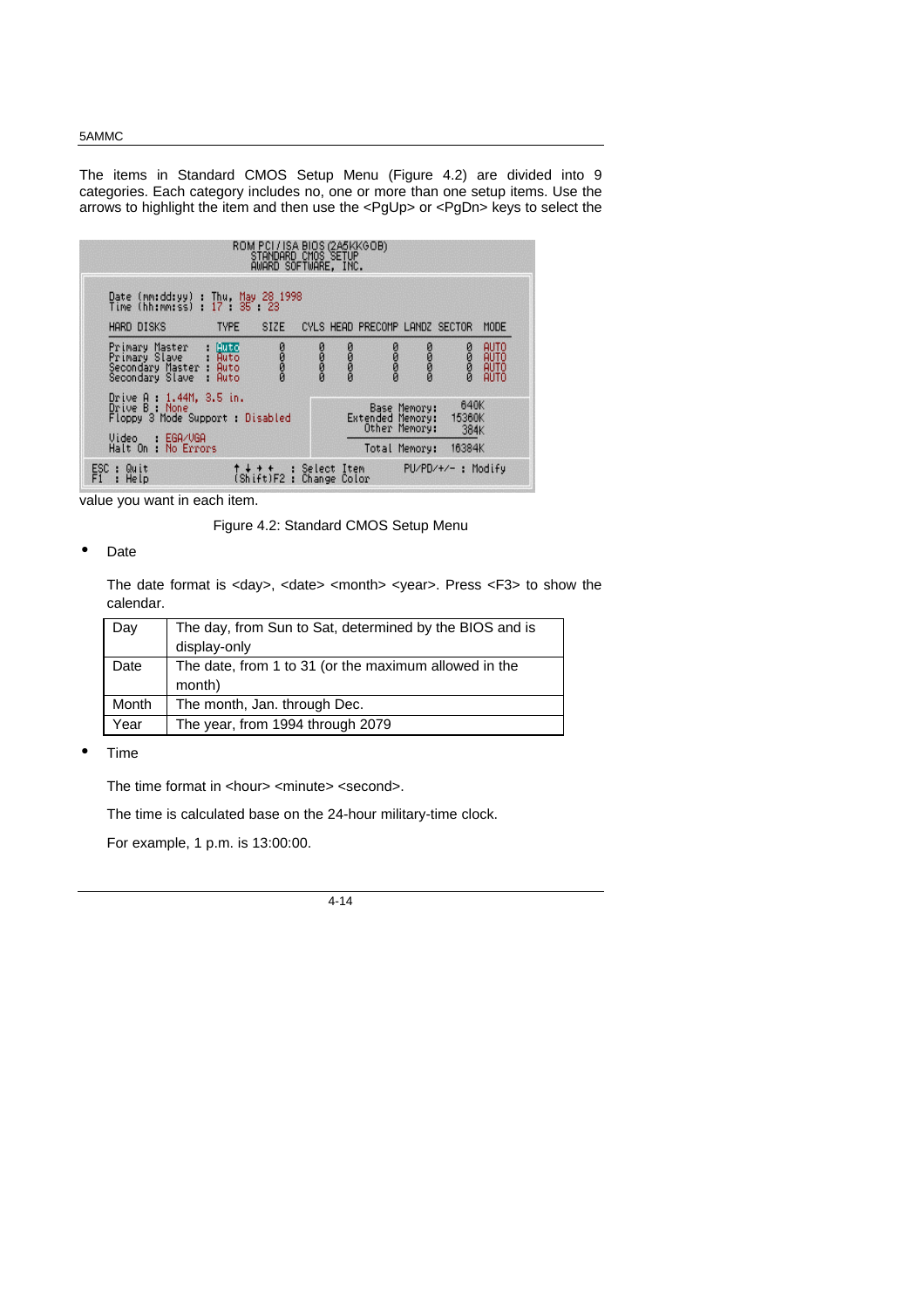#### • Primary HDDs / Secondary HDDs

The category identify the types of hard disk from drive C to drive F 4 devices that has been installed in the computer. There are three options for definable type; User, Auto and None .

Type User is user-definable; and type Auto means automatically detecting HDD's type and None means No IDE HDD installed.

If you select Type User, related information is asked to be entered to the following items.

Enter the information directly from the keyboard and press <Enter>.

Those information should be provided in the documentation from your hard disk vendor or the system manufacturer.

| CYLS.          | number of cylinders |
|----------------|---------------------|
| <b>HEADS</b>   | number of heads     |
| <b>PRECOMP</b> | write precomp       |
| LANDZONE       | landing zone        |
| <b>SECTORS</b> | number of sectors   |

If a hard disk has not been installed select NONE and press <Enter>.

• Drive A type / Drive B type

The category identify the types of floppy disk drive A or drive B that has been installed in the computer.

| None           | No floppy drive installed                            |
|----------------|------------------------------------------------------|
| 360K, 5.25 in. | 5-1/4 inch PC-type standard drive; 360 kilobyte      |
|                | capacity.                                            |
| 1.2M, 5.25 in. | 5-1/4 inch AT-type high-density drive; 1.2 megabyte  |
|                | capacity (3-1/2 inch when 3 Mode is Enabled).        |
| 720K, 3.5 in.  | 3-1/2 inch double-sided drive; 720 kilobyte capacity |
| 1.44M, 3.5 in. | 3-1/2 inch double-sided drive; 1.44<br>megabyte      |
|                | capacity.                                            |
| 2.88M, 3.5 in. | 3-1/2 inch double-sided drive; 2.88<br>megabyte      |
|                | capacity.                                            |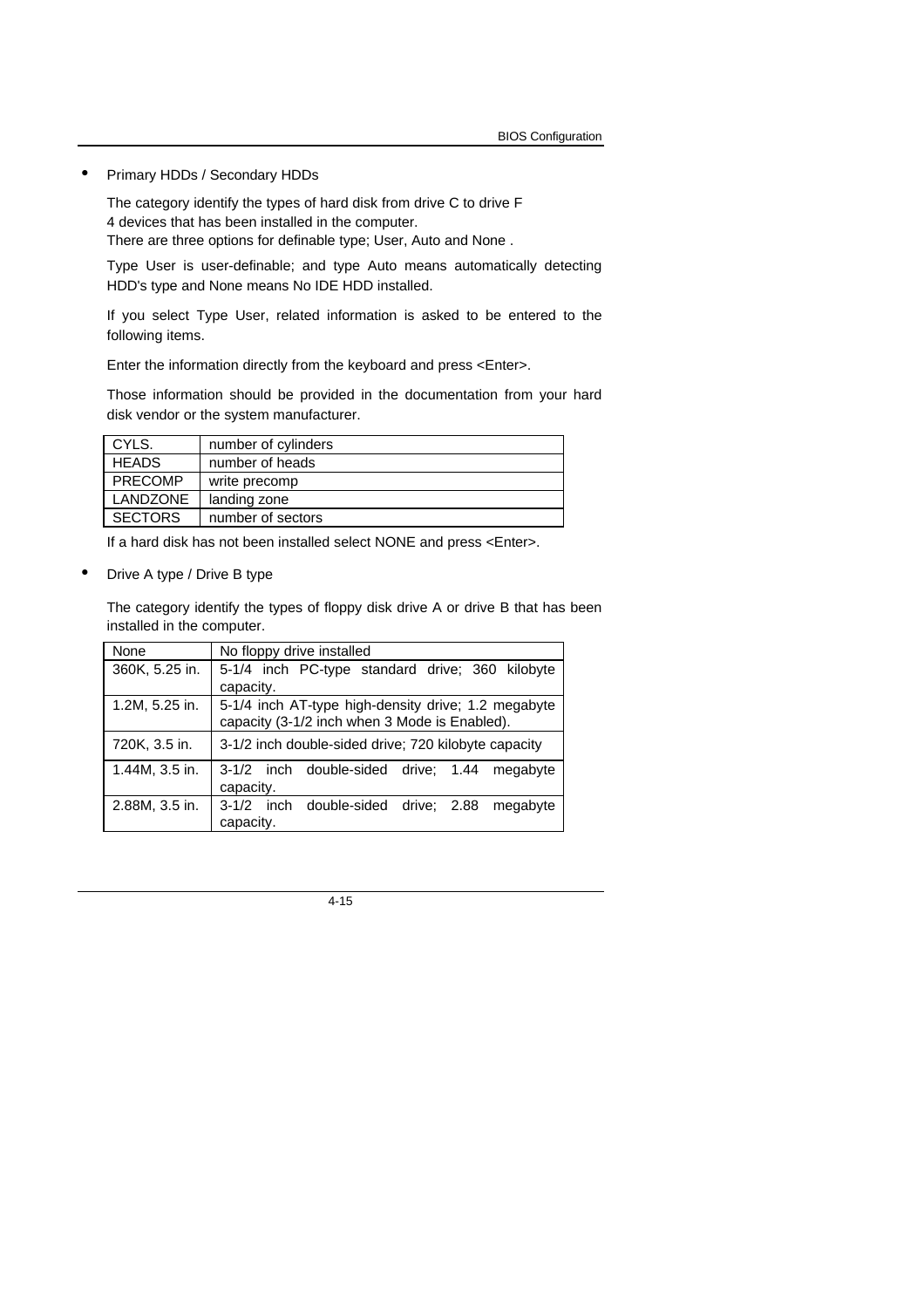• Floppy 3 Mode Support (for Japan Area)

| <b>Disable</b> | Normal Floppy Drive.                 |
|----------------|--------------------------------------|
| Drive A        | Drive A is 3 mode Floppy Drive.      |
| Drive B        | Drive B is 3 mode Floppy Drive.      |
| <b>Both</b>    | Drive A & B are 3 mode Floppy Drive. |

• Video

The category detects the type of adapter used for the primary system monitor that must match your video display card and monitor.

Although secondary monitors are supported, you do not have to select the type in setup.

| EGA/VGA     | Enhanced Graphics Adapter/Video Graphics Array. For<br>EGA, VGA, SVGA, or PGA monitor adapters |  |  |
|-------------|------------------------------------------------------------------------------------------------|--|--|
| CGA 40      | Color Graphics Adapter, power up in 40 column mode                                             |  |  |
| CGA 80      | Color Graphics Adapter, power up in 80 column mode                                             |  |  |
| <b>MONO</b> | Monochrome adapter, includes high resolution<br>monochrome adapters                            |  |  |

#### • Halt on

The category determines whether the computer will stop if an error is detected during power up.

| <b>NO Errors</b>  | The system boot will not be stopped for any error<br>that may be detected                           |
|-------------------|-----------------------------------------------------------------------------------------------------|
| <b>All Errors</b> | Whenever the BIOS detects a non-fatal error, the<br>system will be stopped and you will be prompted |
| All, But Keyboard | The system boot will not stop for a keyboard<br>error; it will stop for all other errors            |
| All, But Diskette | The system boot will not stop for a disk error; it<br>will stop for all other errors                |
| All, But Disk/Key | The system boot will not stop for a keyboard or<br>disk error; it will stop for all other errors    |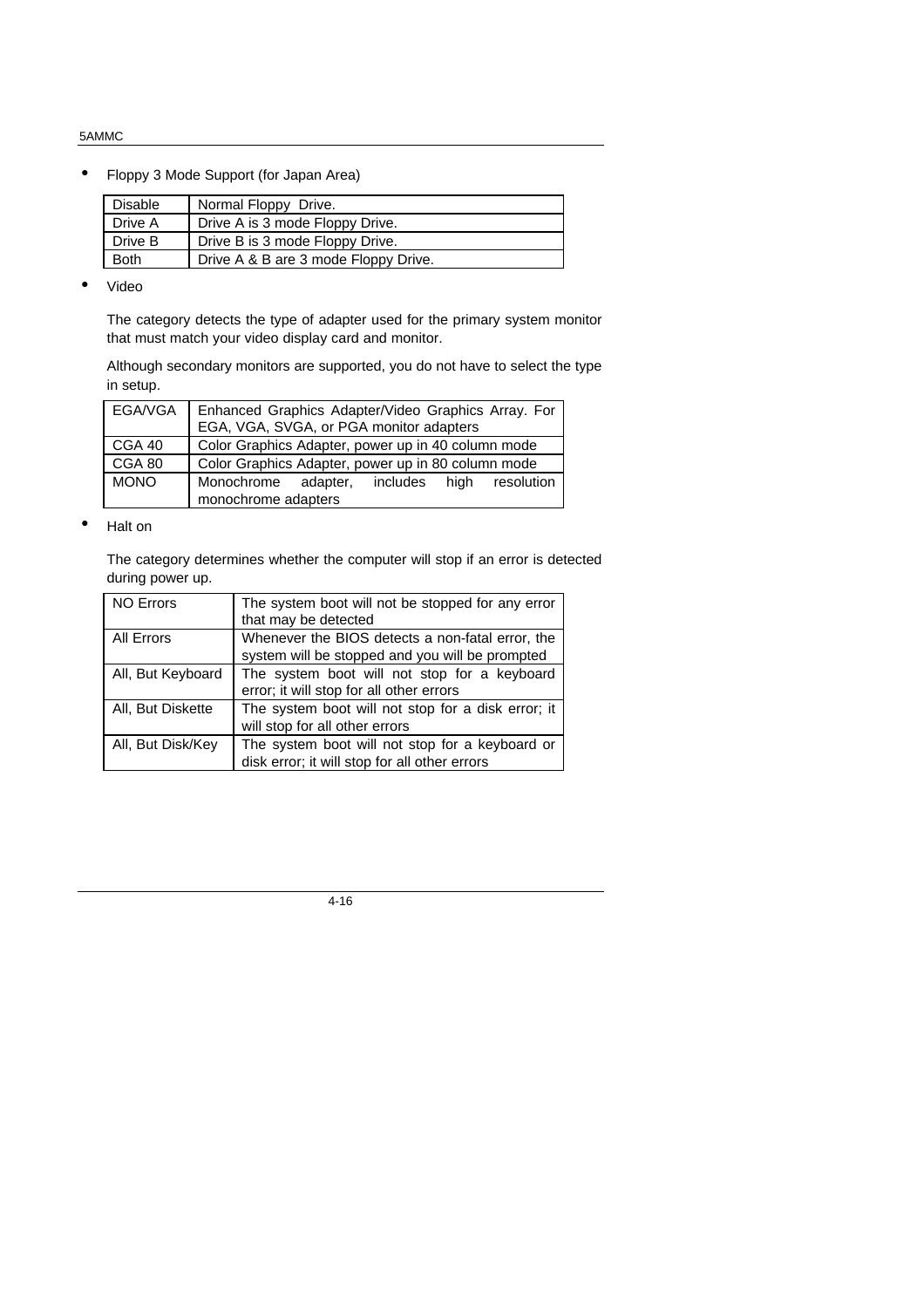#### **Memory**

The category is display-only which is determined by POST (Power On Self Test) of the BIOS.

### **Base Memory**

The POST of the BIOS will determine the amount of base (or conventional) memory installed in the system.

The value of the base memory is typically 512 K for systems with 512 K memory installed on the motherboard, or 640 K for systems with 640K or more memory installed on the

# Motherboard.

## Extended Memory

The BIOS determines how much extended memory is present during the POST.

This is the amount of memory located above 1 MB in the CPU's memory address map.

## **Expanded Memory**

Expanded Memory in memory defined by the Lotus / Intel / Microsoft (LIM) standard as EMS.

Many standard DOS applications can not utilize memory above 640, the Expanded Memory Specification (EMS) swaps memory which not utilized by DOS with a section, or frame, so these applications can access all of the system memory.

Memory can be swapped by EMS is usually 64K within 1 MB or memory above 1 MB, depends on the chipset design.

Expanded memory device driver is required to use memory as Expanded Memory.

#### **Other Memory**

This refers to the memory located in the 640 to 1024 address space. This is memory that can be used for different applications.

DOS uses this area to load device drivers to keep as much base memory free for application programs. Most use for this area is Shadow RAM.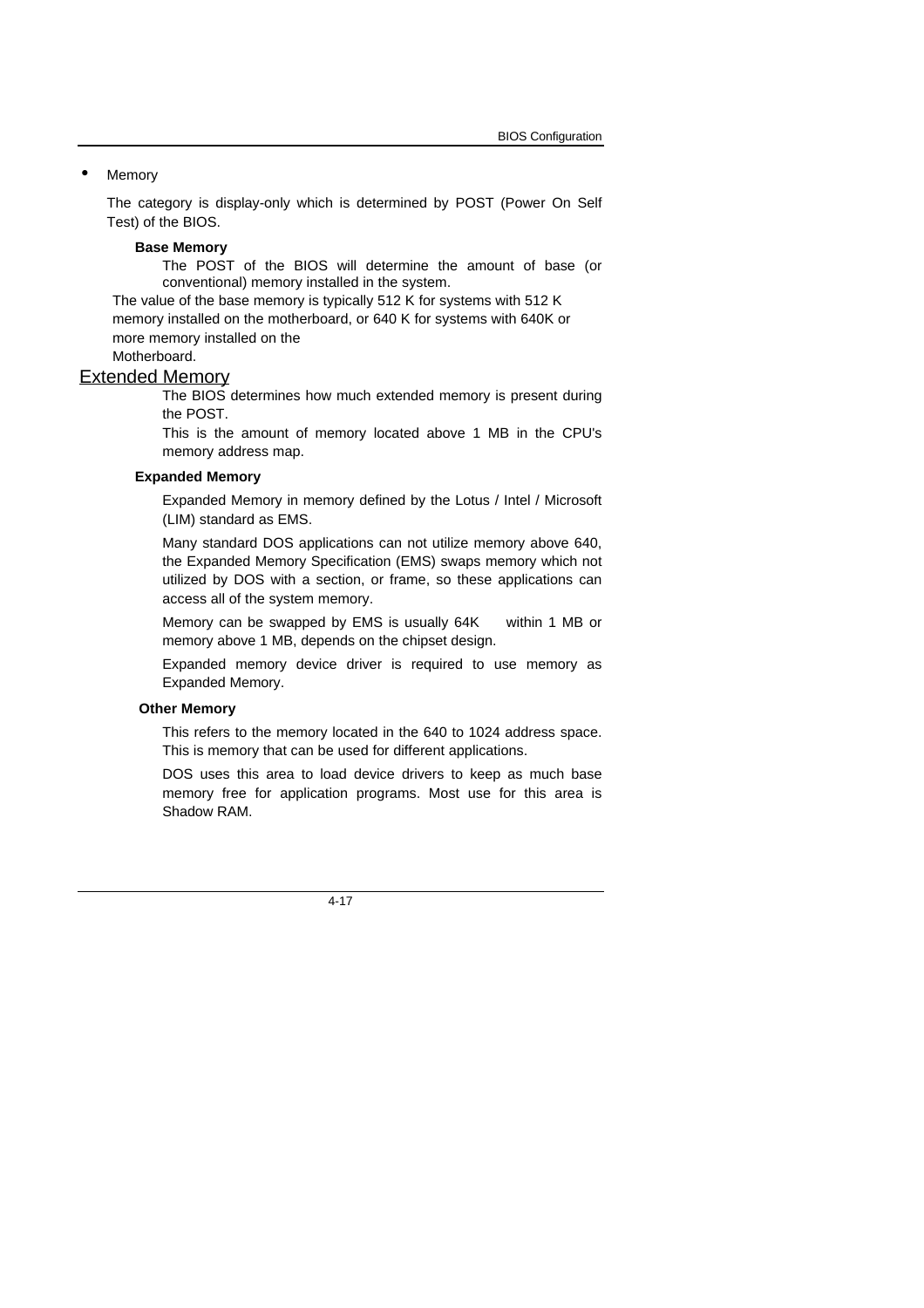## **4.6. BIOS FEATURES SETUP**



Figure 4.3: BIOS Features Setup

• Virus Warning

This category flashes on the screen. During and after the system boots up, any attempt to write to the boot sector or partition table of the hard disk drive will halt the system and the following error message will appear, in the mean time, you can run anti-virus program to locate the problem.

The default value is Disabled.

| Enabled         | Activate automatically when the system boots up causing |
|-----------------|---------------------------------------------------------|
|                 | a warning message to appear when anything attempts to   |
|                 | access the boot sector or hard disk partition table.    |
| <b>Disabled</b> | No warning message appears when anything attempts to    |
|                 | access the boot sector or hard disk partition table.    |

• CPU Internal Cache / External Cache

These two categories speed up memory access. However, it depends on CPU / chipset design.

The default value is Enabled.

| Enabled   Enable cache function.   |
|------------------------------------|
| Disabled   Disable cache function. |

• Quick Power On Self Test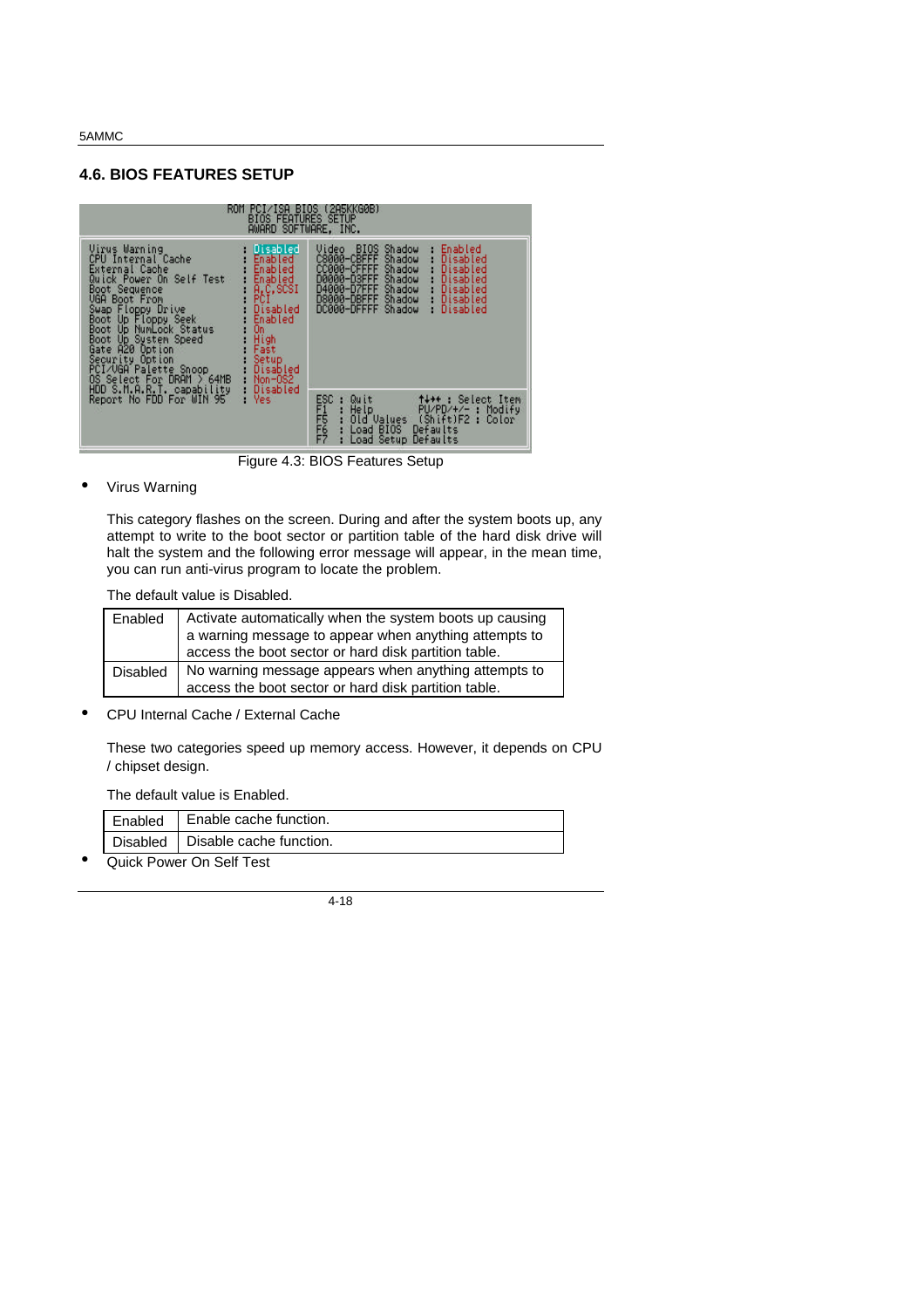This category speeds up Power On Self Test (POST) after you power on the computer. If it set to Enable, BIOS will skip some check items during POST.

| The default value is Enabled. |                              |
|-------------------------------|------------------------------|
|                               | Enabled   Enable quick POST. |
|                               | l Disabled I Normal POST.    |

## • Boot Sequence

This category determines which drive computer searches first for the disk operating system (i.e., DOS). Default value is A, C, SCSI.

| A,C,SCSI    | System will first search for floppy disk drive then hard<br>disk (C) drive and SCSI drive.    |
|-------------|-----------------------------------------------------------------------------------------------|
| C,A,SCSI    | System will first search for hard disk (C) drive then<br>floppy disk drive and SCSI drive.    |
| C,CDROM,A   | System will first search for hard disk (C) drive then<br>CDROM drive and floppy disk drive.   |
| A,CDROM,C   | System will first search for floppy disk drive then<br>CDROM drive and hard disk (C) drive.   |
| CDROM, A, C | System will first search for CDROM drive then floppy<br>disk drive and hard disk (C) drive.   |
| CDROM,C,A   | System will first search for CDROM drive then hard<br>disk (C) drive and floppy disk drive.   |
| D,A,SCSI    | System will first search for hard disk (D) drive then<br>floppy disk drive and SCSI drive.    |
| E,A,SCSI    | System will first search for hard disk (E) drive then<br>floppy disk drive and SCSI drive.    |
| F,A,SCSI    | System will first search for hard disk (F) drive then<br>floppy disk drive and SCSI drive.    |
| SCSI, A, C  | System will first search for SCSI drive then floppy disk<br>drive and hard disk (C) drive.    |
| SCSI,C,A    | System will first search for SCSI drive and hard disk<br>(C) drive then floppy disk drive.    |
| C only      | System will only search for hard disk (C) drive.                                              |
| LS/ZIP,C    | System will first search for floppy disk drive (LS) or<br>ZIP drive then hard disk (C) drive. |

• VGA Boot From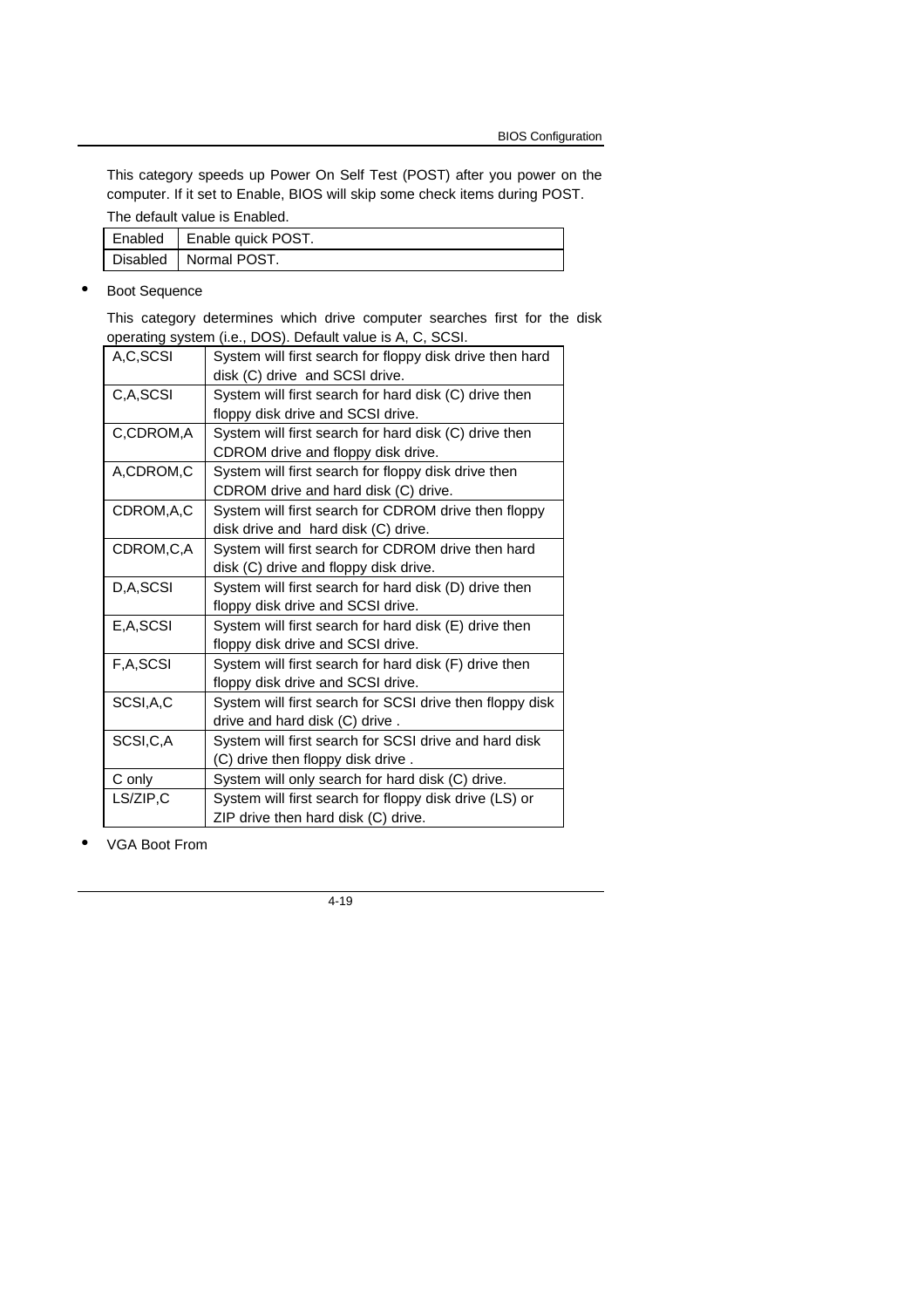The default value is PCI.

| AGP   | System will boot from AGP Display Card |
|-------|----------------------------------------|
| - PCI | System will boot from PCI VGA Card     |

• Swap Floppy Drive

The default value is Disabled.

| Enabled   Floppy A & B will be swapped under DOS.  |
|----------------------------------------------------|
| Disabled   Floppy A & B will be normal definition. |

• Boot Up Floppy Seek

During POST, BIOS will determine if the floppy disk drive installed is 40 or 80 tracks. 360 type is 40 tracks while 720 , 1.2 and 1.44 are all 80 tracks.

The default value is Enabled.

| Enabled   BIOS searches for floppy disk drive to determine if it is 40<br>or 80 tracks. Note that BIOS can not tell from 720, 1.2 or<br>1.44 drive type as they are all 80 tracks. |
|------------------------------------------------------------------------------------------------------------------------------------------------------------------------------------|
| Disabled   BIOS will not search for the type of floppy disk drive by<br>track number. Note that there will not be any warning<br>message if the drive installed is 360             |

Boot Up NumLock Status

The default value is On.

| Οr  | Keypad is number keys. |
|-----|------------------------|
| Off | Keypad is arrow keys.  |

Boot Up System Speed

The default value is High.

| High | Set Boot Up System Speed: High. |
|------|---------------------------------|
| Low  | Set Boot Up System Speed: Low.  |

Gate A20 Option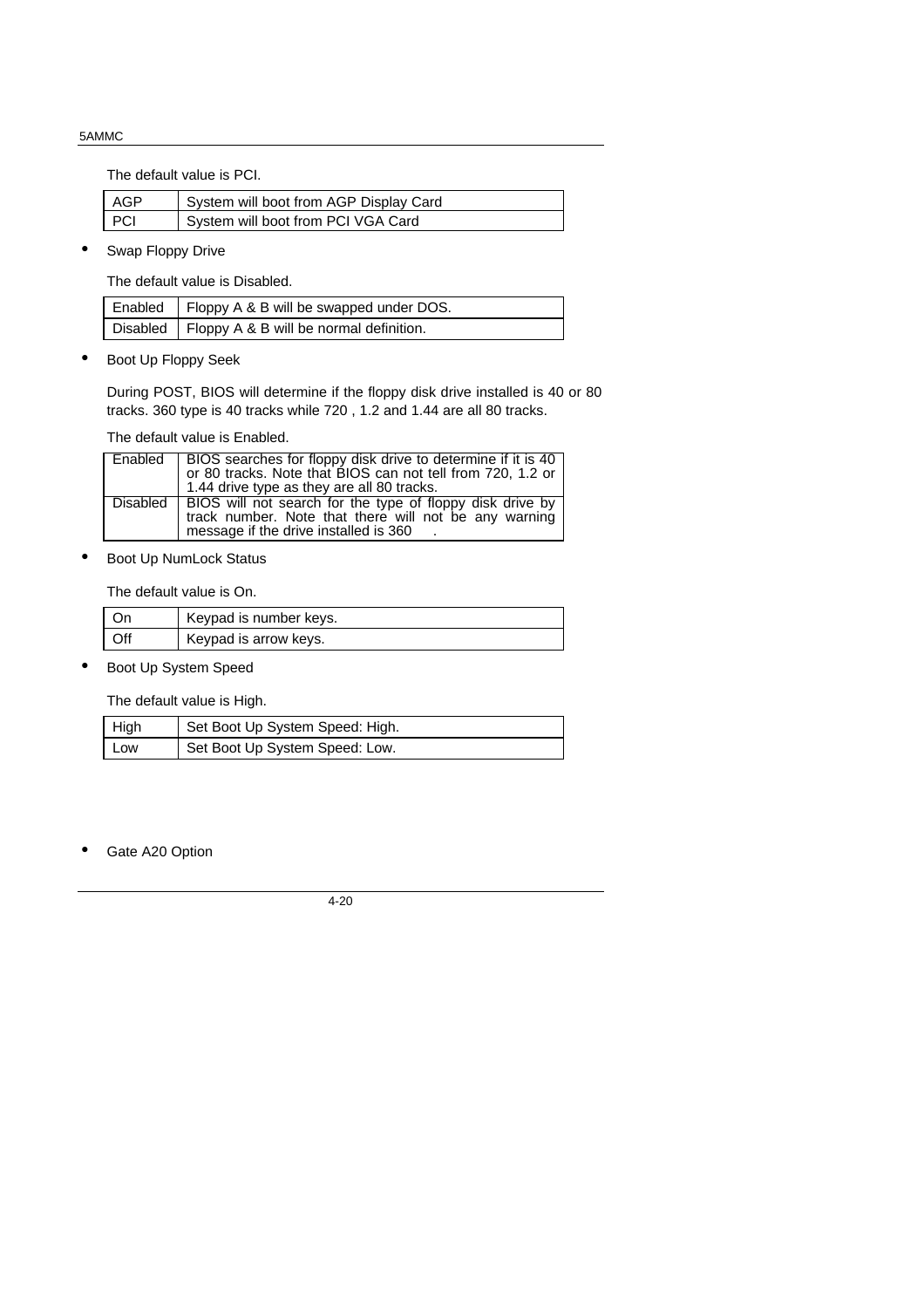The default value is Fast.

| Fast   | Set Boot Up System Speed: High. |
|--------|---------------------------------|
| Normal | Set Boot Up System Speed: Low.  |

Security option

The default value is Setup.

| Setup  | The system will boot and access to Setup will be denied if |
|--------|------------------------------------------------------------|
|        | the correct password is not entered at the prompt.         |
| System | The system will not boot and access to Setup will be       |
|        | denied if the correct password is not entered at the       |
|        | prompt.                                                    |

- $\bullet^*$  To disable security, select PASSWORD SETTING at Main Menu and then **you will be asked to enter password. If the user does not type anything and just press <Enter>, it will disable security. Once the security is disabled, the system will boot and you can enter Setup freely.**
- PCI/VGA Palette Snoop

The default value are Disabled.

|  | Enabled   For having Video Card on ISA Bus and VGA Card on PCI |
|--|----------------------------------------------------------------|
|  | Bus.                                                           |
|  | Disabled   For VGA Card only.                                  |

• OS Select For DRAM>64MB

The default value is Non-OS2.

| Non-OS2 | Using non-OS2 operating system.           |
|---------|-------------------------------------------|
| OS2     | Using OS2 operating system and DRAM>64MB. |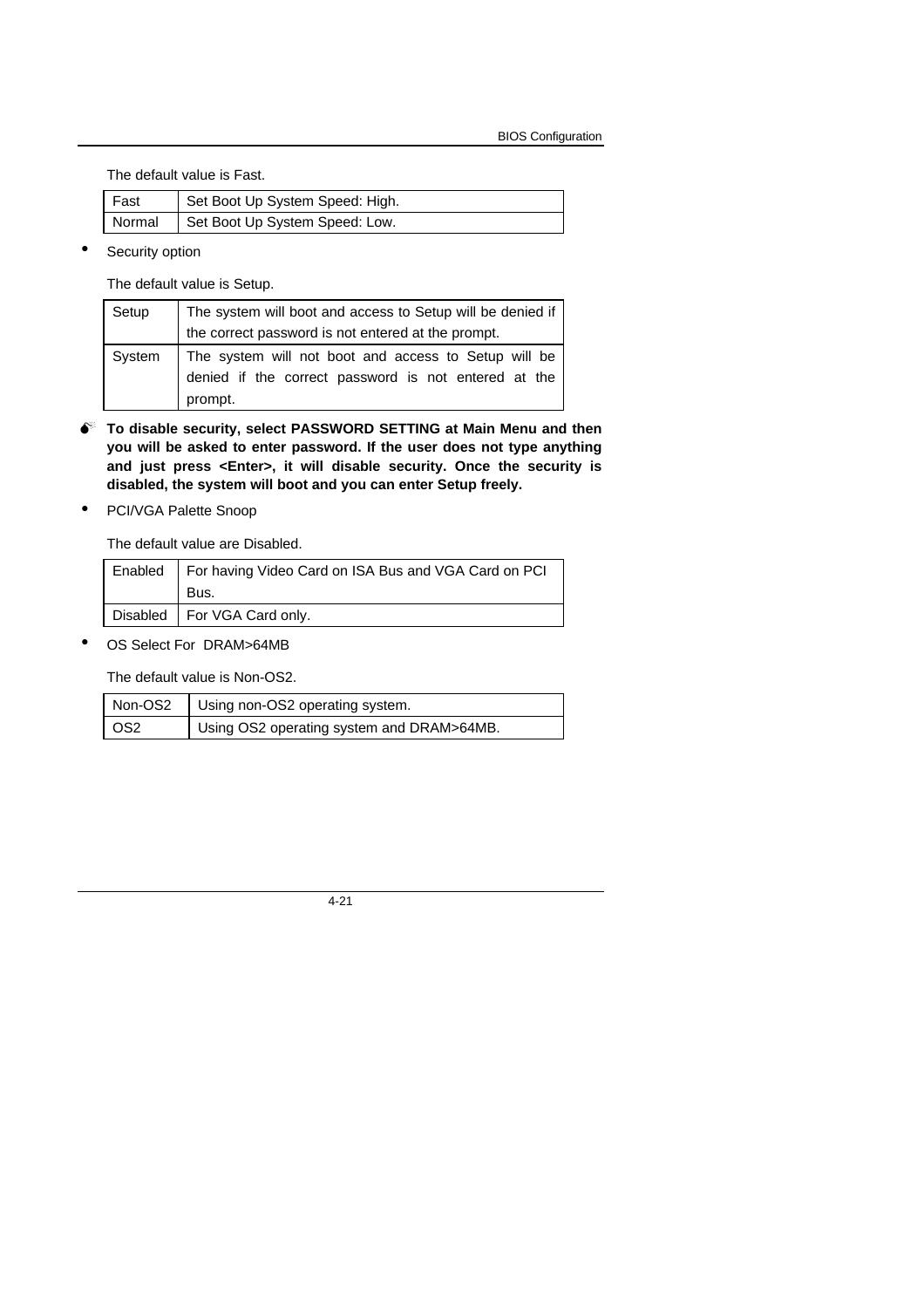• HDD S.M.A.R.T. Capability

The default value is Disable.

| Enable  | Enable HDD S.M.A.R.T. Capability  |
|---------|-----------------------------------|
| Disable | Disable HDD S.M.A.R.T. Capability |

• Report No FDD For WIN 95

The default value is YES.

| Yes | FDD Detect IRQ6 Automaically. |
|-----|-------------------------------|
| No  | Assign IRQ6 For FDD.          |

• Video BIOS Shadow

It determines whether video BIOS will copied to RAM, however, it is optional from chipset design. Video Shadow will increase the video speed.

The default value is Enable.

| LEnabled LVideo shadow is enabled.   |
|--------------------------------------|
| Disabled I Video shadow is disabled. |

• C8000 - CFFFF Shadow / D0000 - DFFFF Shadow

These categories determine whether optional ROM will be copied to RAM by 16 byte. The default value are Disabled.

| Enabled   Optional shadow is enabled.   |
|-----------------------------------------|
| Disabled   Optional shadow is disabled. |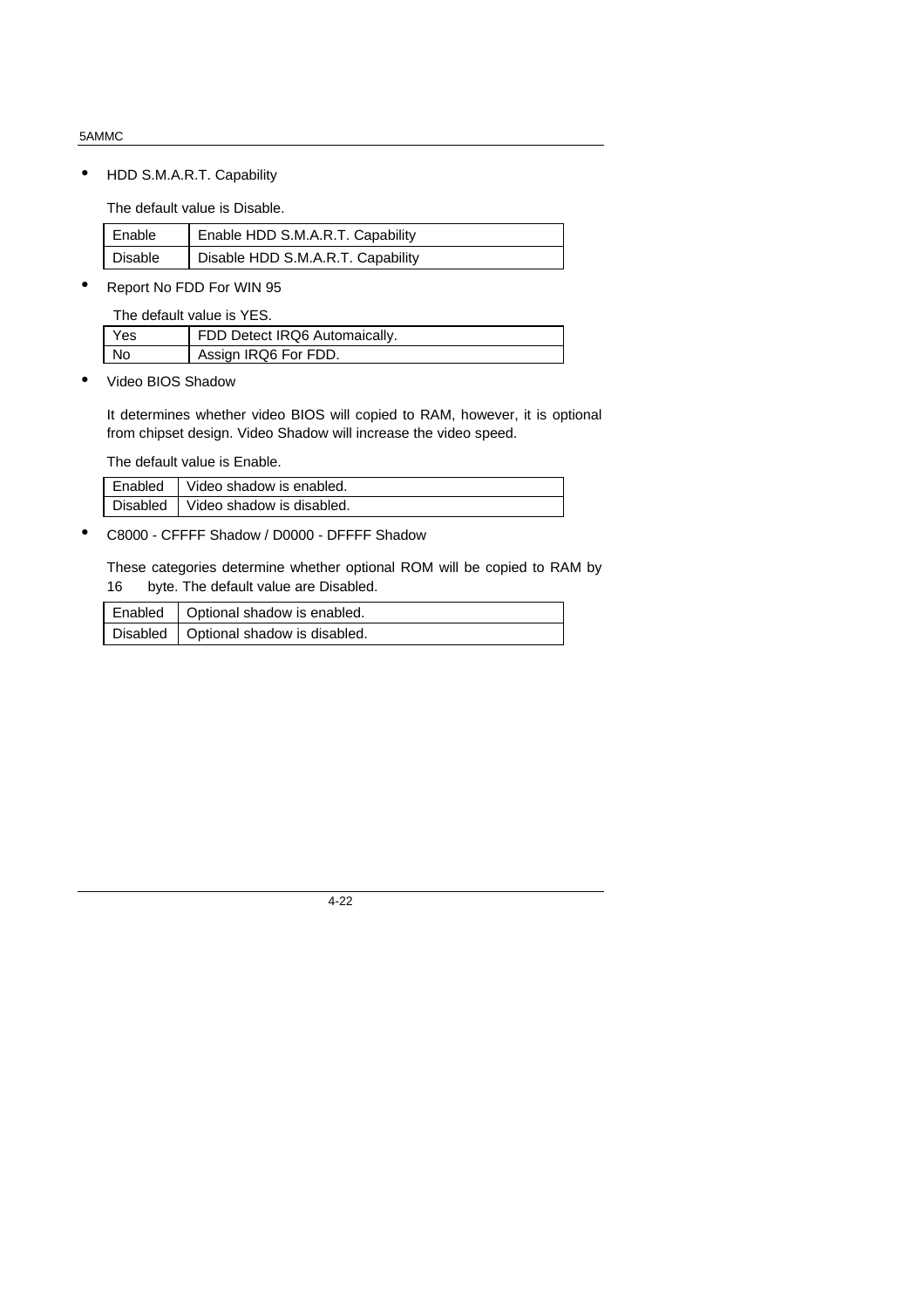

## **4.7. CHIPSET FEATURES SETUP**

Figure 4.4: Chipset Features Setup

Auto Configuration

The default value is Enabled.

| Enabled   For General State.                     |
|--------------------------------------------------|
| Disabled   For Special SDRAM Timing and ISA CLK. |

• Host Read DRAM Command Mode.

The default value is Syn.

| <b>Bypass</b> | Set DRAM Cycle Start at T3 clock after ADS#.   |
|---------------|------------------------------------------------|
| Svn.          | Set DRAM Cycle Start at T3+1 clock after ADS#. |

**AT Bus Clock** 

The default value is CLK2/4.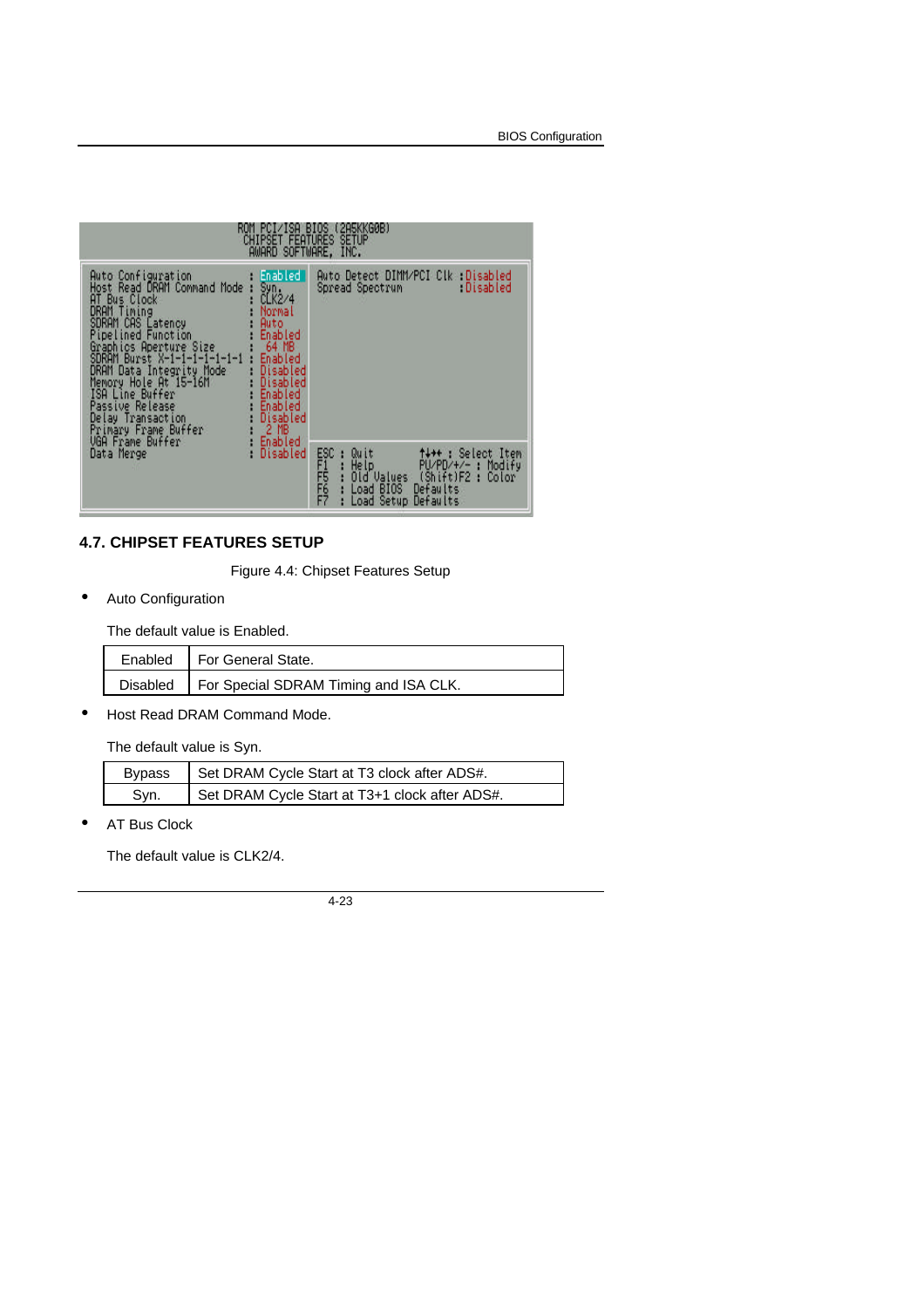| CLK2/3             | Set AT Bus Clock to CLK2/3.  |
|--------------------|------------------------------|
| CLK <sub>2/4</sub> | Set AT Bus Clock to CLK2/4.  |
| 7.16MHz            | Set AT Bus Clock to 7.16MHz. |

• DRAM Timing

The default value is Normal.

| Normal | For normal DRAM timing operation.  |
|--------|------------------------------------|
| Fast   | For Fastest DRAM timing operation. |
| Slow   | For Slower DRAM timing operation.  |

• SDRAM CAS Latency

The default value is AUTO.

| 3    | For Slower SDRAM DIMM module.                                          |
|------|------------------------------------------------------------------------|
|      | For Fastest SDRAM DIMM module.                                         |
| Auto | CAS latency time will be set automatically if you have<br>SPD on SDRAM |

• Pipelined Function

The default value is Enable.

| Enable         | Enable Pipelined Function.  |
|----------------|-----------------------------|
| <b>Disable</b> | Disable Pipelined Function. |

• Graphics Aperture Size

The default value is 64MB.

| 16MB  | Set Graphics Aperture Size to 16MB.  |
|-------|--------------------------------------|
| 32MB  | Set Graphics Aperture Size to 32MB.  |
| 64MB  | Set Graphics Aperture Size to 64MB.  |
| 128MB | Set Graphics Aperture Size to 128MB. |
| 256MB | Set Graphics Aperture Size to 256MB. |

• SDRAM Burst X-1-1-1-1-1-1-1

The default value is Enable.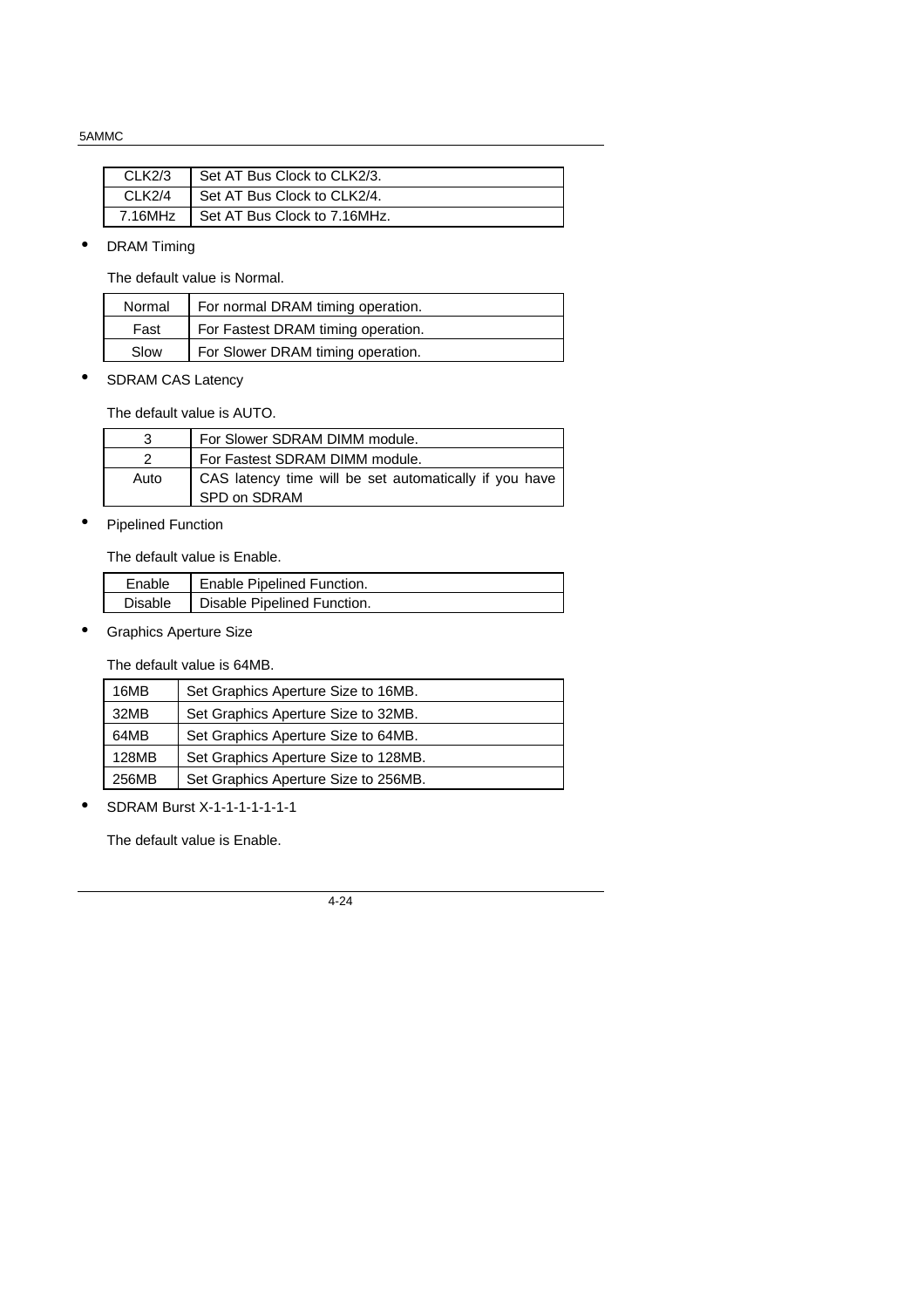BIOS Configuration

| Fnable         | Enable SDRAM Burst X-1-1-1-1-1-1-1.  |
|----------------|--------------------------------------|
| <b>Disable</b> | Disable SDRAM Burst X-1-1-1-1-1-1-1. |

## • DRAM Data Integrity Mode

The default value is Disable.

| <b>ECC</b>     | Set DRAM Data Integrity Mode to ECCMode.    |
|----------------|---------------------------------------------|
| Parity         | Set DRAM Data Integrity Mode to ParityMode. |
| <b>Disable</b> | Disable DRAM Data Integrity Mode.           |

• Memory Hole at 15M-16M

The default value is Disabled.

| Enabled   Set Address=15-16MB relocate to ISA BUS. |
|----------------------------------------------------|
| Disabled   Normal Setting.                         |

• ISA Line Buffer

The default value is Enabled.

| Enabled I | Enable ISA Line Buffer.             |
|-----------|-------------------------------------|
|           | Disabled   Disable ISA Line Buffer. |

Passive Release

The default value is Enabled.

| Enabled   Enable Passive Release.   |
|-------------------------------------|
| Disabled   Disable Passive Release. |

• Delay Transaction

The default value is Disabled.

| Enabled   Enable Delay Transaction.   |  |
|---------------------------------------|--|
| Disabled   Disable Delay Transaction. |  |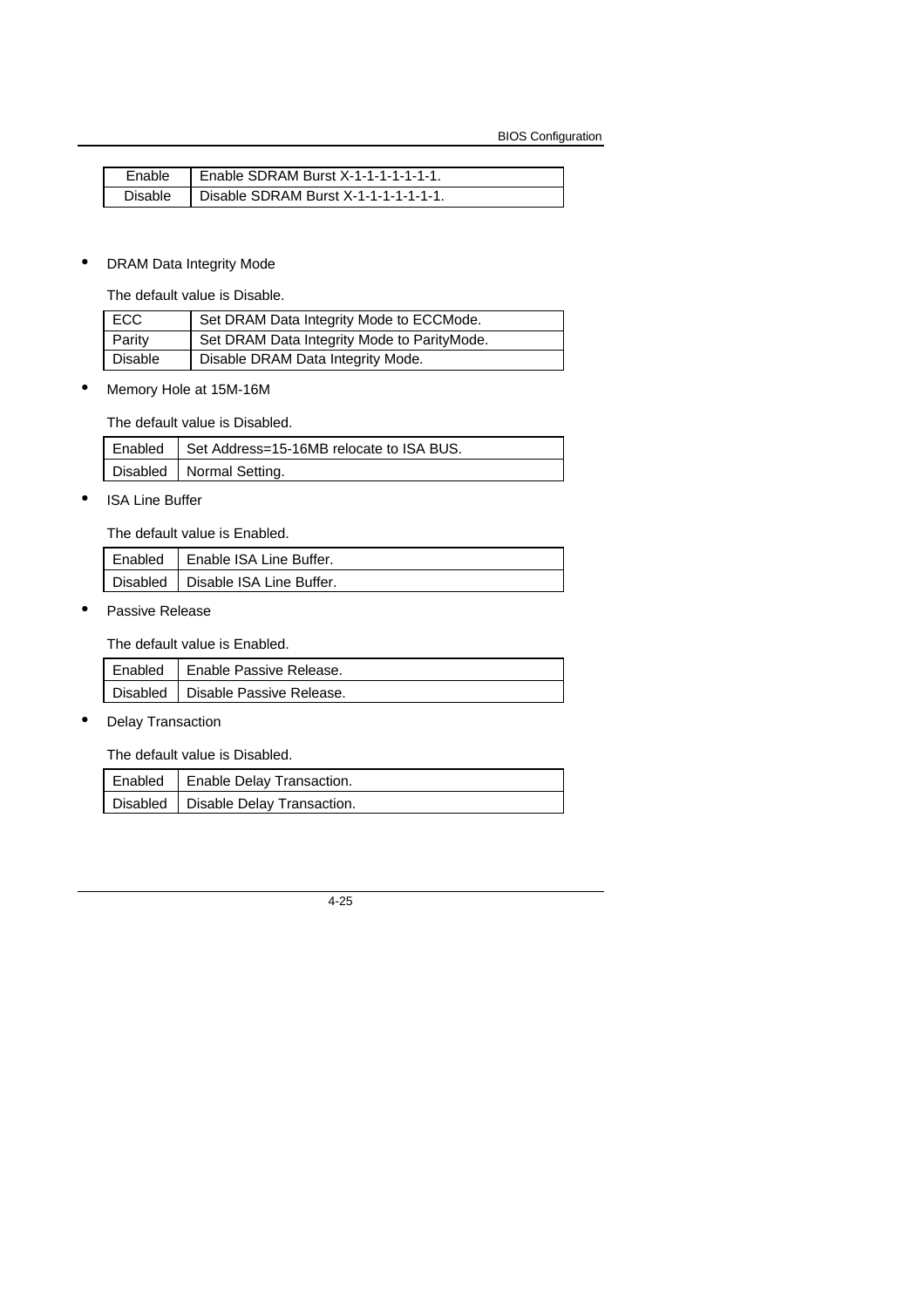# • Primary Frame Buffer

The default value is 2MB.

| 1MB             | Set Primary Frame Buffer to 1MB.  |
|-----------------|-----------------------------------|
| 2MB             | Set Primary Frame Buffer to 2MB.  |
| 4MB             | Set Primary Frame Buffer to 4MB.  |
| 8MB             | Set Primary Frame Buffer to 8MB.  |
| 16MB            | Set Primary Frame Buffer to 16MB. |
| <b>ALL</b>      | Set Primary Frame Buffer to ALL.  |
| <b>Disabled</b> | Disable Primary Frame Buffer.     |

• VGA Frame Buffer

The default value is Enabled.

| Enabled | Enable VGA Frame Buffer.             |
|---------|--------------------------------------|
|         | Disabled   Disable VGA Frame Buffer. |

• Data Merge

The default value is Disabled.

| Enabled | Enable Data Merge.             |
|---------|--------------------------------|
|         | Disabled   Disable Data Merge. |

• Auto Detect DIMM/PCI Clk

The default value is Disabled.

| Enabled   Enabled Auto Detect DIMM/PCI Clk.   |
|-----------------------------------------------|
| Disabled   Disabled Auto Detect DIMM/PCI Clk. |

• Spread Spectrum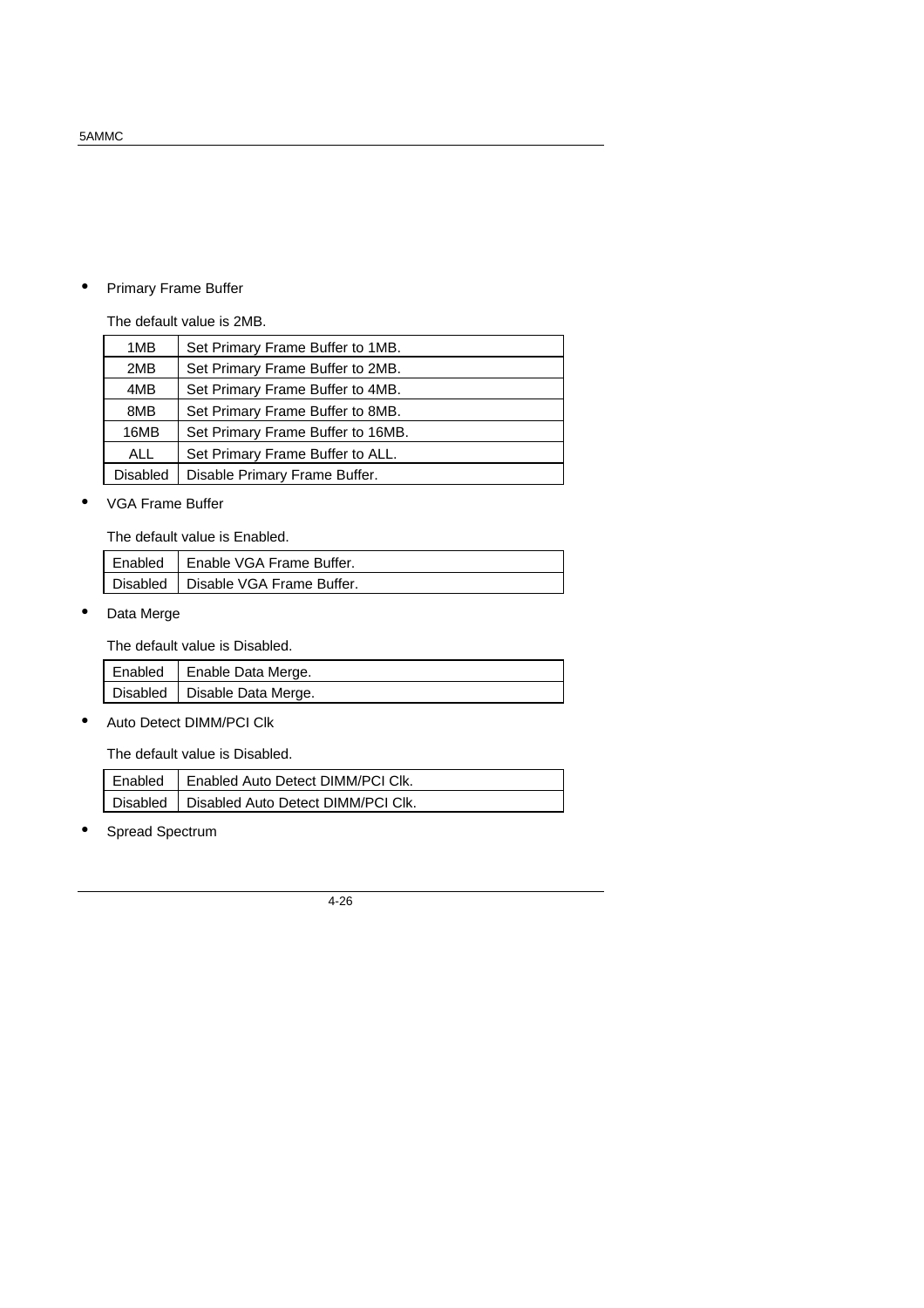The default value is Disabled.

| Disabled          | Normal                         |
|-------------------|--------------------------------|
| $\mid$ 0.6%(CNTR) | Set Spread Spectrum 0.6%(CNTR) |

| ROM PCI/ISA BIOS                                                                                                                                                     | (285KKG0B)<br>POWER MANAGEMENT SETUP<br>AWARD SOFTWARE, INC.                                                                                                                     |
|----------------------------------------------------------------------------------------------------------------------------------------------------------------------|----------------------------------------------------------------------------------------------------------------------------------------------------------------------------------|
| Enable<br>Power Management<br>PM Control by APM<br>: Ves<br>3<br>MODEM Use IRQ<br>Video Off After<br>Suspend<br>DPMS Support<br>Video Off Method<br>** PM Monitor ** | ** External Switch **<br>Sutton : Instant Off<br>Power Button                                                                                                                    |
| HDD Power Down<br>: Disable<br>Suspend Mode<br><b>Disable</b><br>FAN Off After<br>Suspend<br>** PM Events **                                                         |                                                                                                                                                                                  |
| Primary HDD<br>Disabled<br>Disabled<br>Floppy<br>Enabled<br>COM Ports<br>Enabled<br>Keyboard<br><b>LPT Ports</b><br>Disabled                                         | ESC<br>F15<br>F7<br>F7<br>↑↓◆◆ : Select Item<br>PU/PD/+/- : Modify<br>Quit<br>Help<br>Old Values<br>R<br>(Shift)F2 : Color<br>Defaults<br>Load BIOS<br>Load<br>Defaults<br>Setup |

# **4.8. POWER MANAGEMENT SETUP**

Figure 4.5: Power Management Setup

• Power Management

The default value is Enabled.

| Enabled   Enable Green function.   |
|------------------------------------|
| Disabled   Disable Green function. |

• PM Control by APM

The default value is Yes.

| Yes | Enable software APM function.  |
|-----|--------------------------------|
| N٥  | Disable software APM function. |

• MODEM use IRQ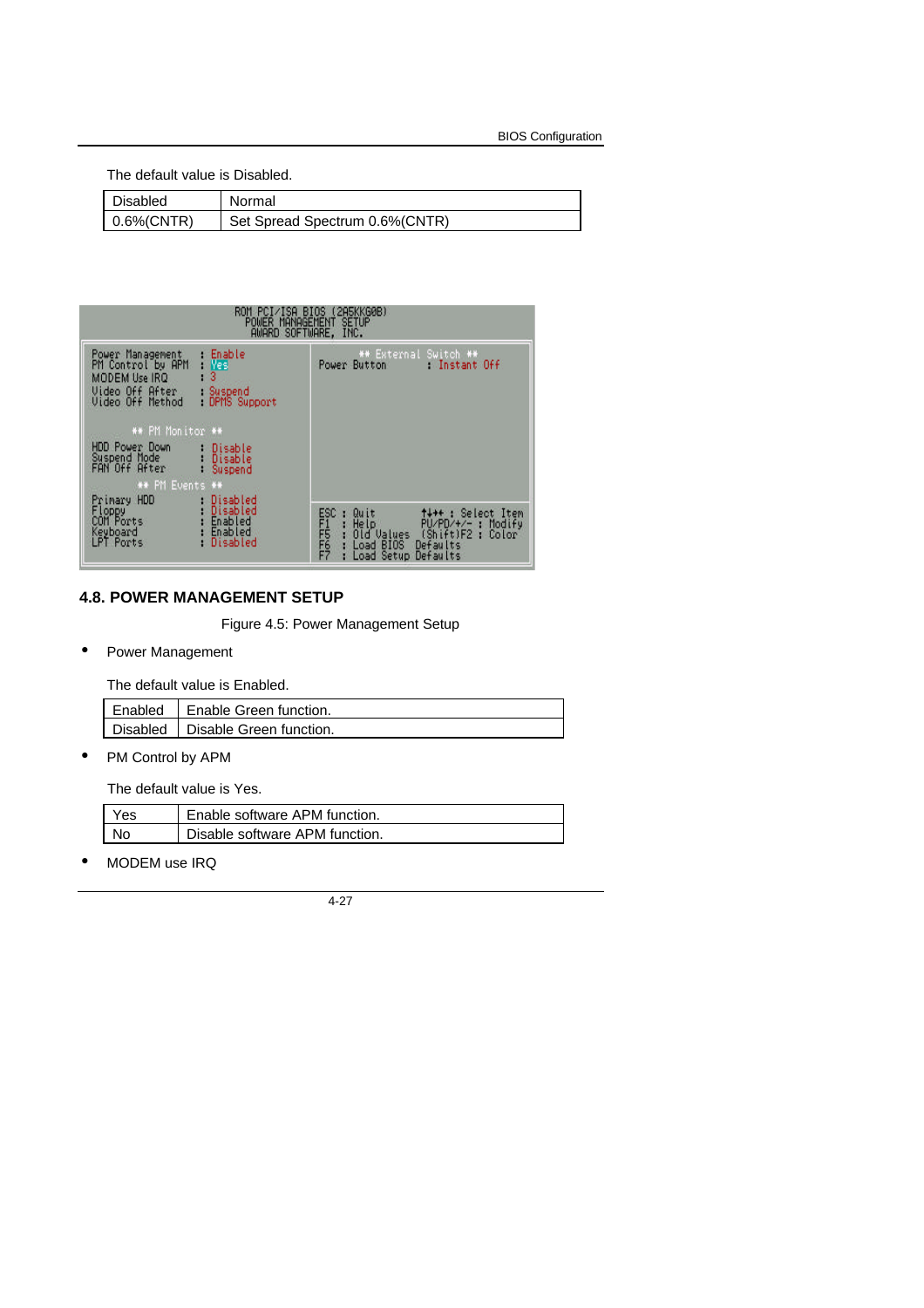The default value is 3.

| I NA       | No use IRQ for Modem.            |
|------------|----------------------------------|
| 3~5,7,9~11 | Assign Available IRQ# for Modem. |

### • Video off After

The default value is Suspend.

| Suspend   | Set Video off if system enter Suspend Mode. |
|-----------|---------------------------------------------|
| Always On | Set Video always on.                        |

• Video Off Method

The default value is DPMS Support.

| $V/H$ SYNC + Blank  | BIOS will turn off V/H-SYNC when gets into  |
|---------------------|---------------------------------------------|
|                     | Green mode for Green monitor power saving.  |
| <b>Blank Screen</b> | BIOS will only black monitor when gets into |
|                     | Green mode.                                 |
| <b>DPMS Support</b> | BIOS will use DPMS Standard to control VGA  |
|                     | card. (The Green type VGA card will turn of |
|                     | V/H-SYNC automatically.)                    |

• HDD Power Down

The default value is Disable.

| Disable | Disable HDD Power Down mode function.                         |
|---------|---------------------------------------------------------------|
|         | 1-15 mins.   Enable HDD Power Down mode between 1 to 15 mins. |

• Suspend Mode

The default value is Disable.

| Disabled    | Disable Suspend Mode.                  |
|-------------|----------------------------------------|
| $1$ min - 1 | Setup the timer to enter Suspend Mode. |
| Hour        |                                        |

• FAN Off After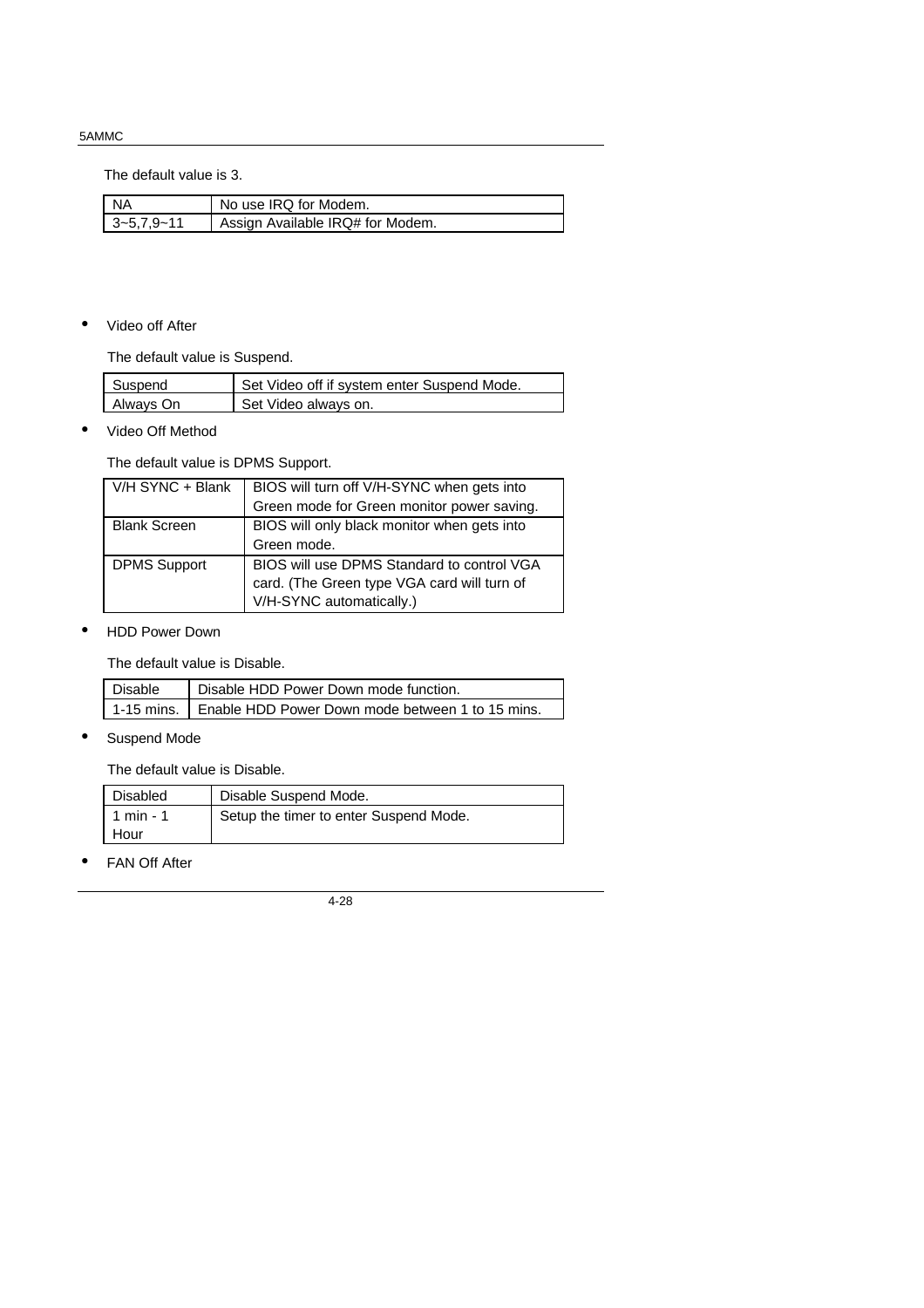The default value is Suspend.

| Suspend   | Set FAN off if system enter Suspend Mode. |
|-----------|-------------------------------------------|
| Always On | Set FAN always on.                        |

# • Primary HDD

The default value is Disabled.

| Enabled  | Disable Primary HDD Ports Activity. |
|----------|-------------------------------------|
| Disabled | Enable Primary HDD Ports Activity.  |

• Floppy

The default value is Disabled.

| Enabled    | Enable Floppy Ports Activity.  |
|------------|--------------------------------|
| l Disabled | Disable Floppy Ports Activity. |

COM Ports

The default value is Enable.

| Enabled<br>Enable COM Ports Activity. |
|---------------------------------------|
|---------------------------------------|

• Keyboard

The default value is Enable.

| Enable Keyboard Activity.<br>⊡nabled |  |
|--------------------------------------|--|
|                                      |  |

• LPT Ports

The default value is Disabled.

| Enabled         | Enable LPT Ports.  |
|-----------------|--------------------|
| <b>Disabled</b> | Disable LPT Ports. |

• Power Button

The default value is Instant Off.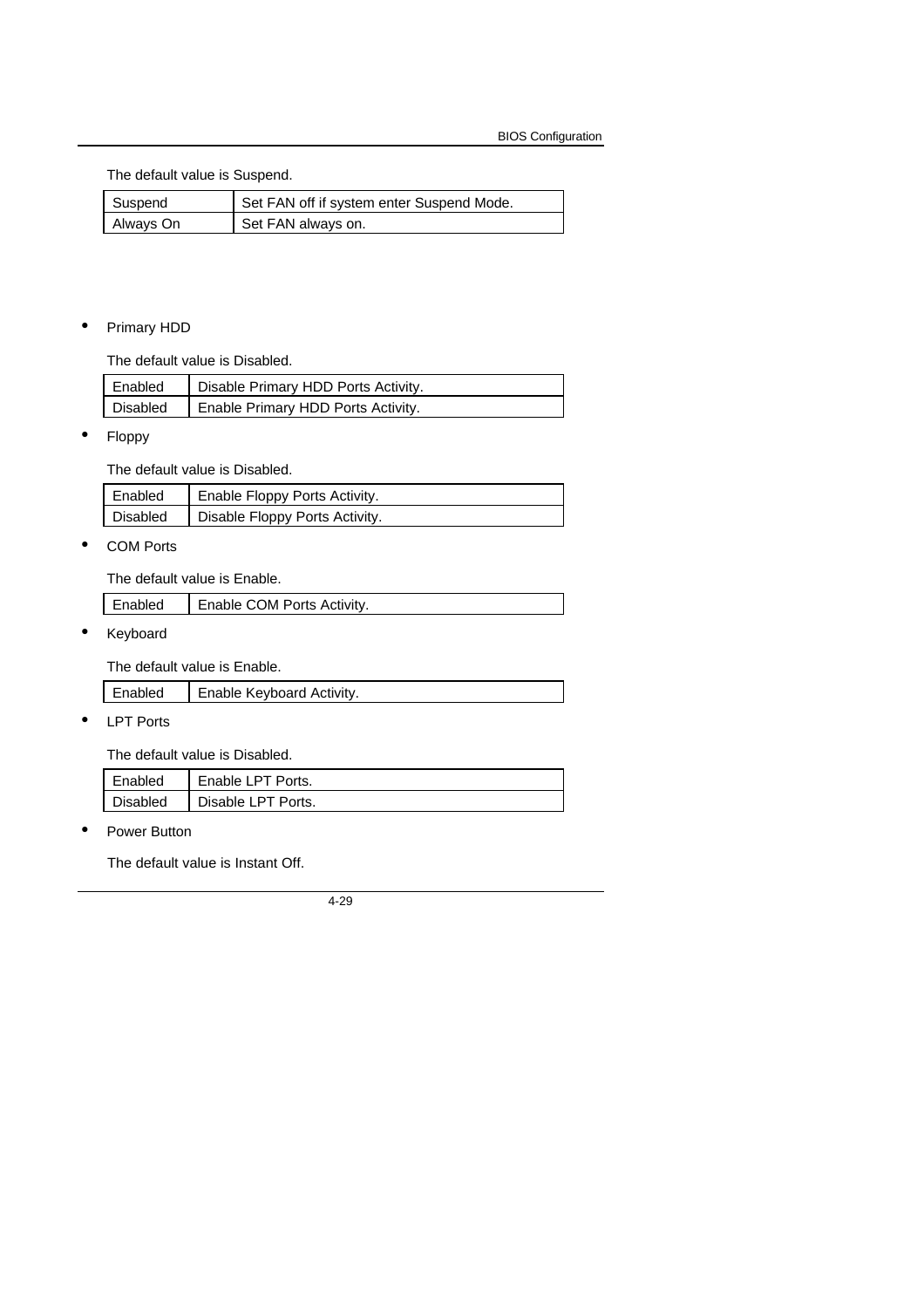| Instantoff | Soft switch ON/OFF for POWER ON/OFF.              |
|------------|---------------------------------------------------|
|            | Delay 4Sec.   Soft switch ON 4sec. for POWER OFF. |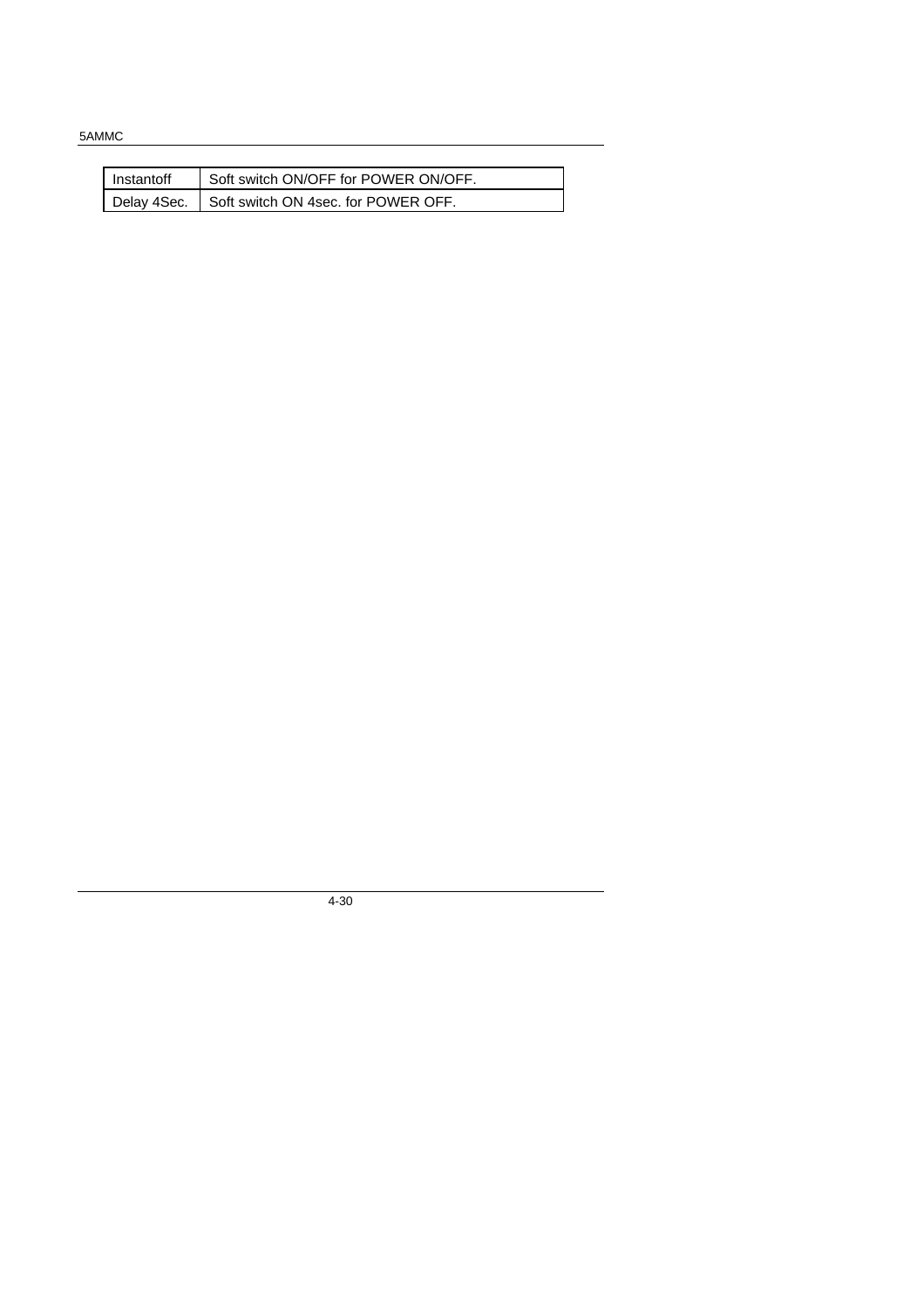## **4.9.PNP/PCI CONFIGURATION**



Figure 4.6:PCI Slot Configuration

• PNP OS Installed

The default value is No.

| l Yes | Enable PNP OS Installed function.  |
|-------|------------------------------------|
| No    | Disable PNP OS Installed function. |

Resources Controlled by

The default value is Manual.

| Manual | User can set the PnP resource (I/O Address, IRQ & DMA |  |
|--------|-------------------------------------------------------|--|
|        | channels) used by legacy ISA DEVICE.                  |  |
| Auto   | BIOS automatically use these PnP rescuers.            |  |

**Reset Configuration Data** 

The default value is Disabled.

| Disabled | Disable this function.                |
|----------|---------------------------------------|
| Enabled  | Enable clear PnP information in ESCD. |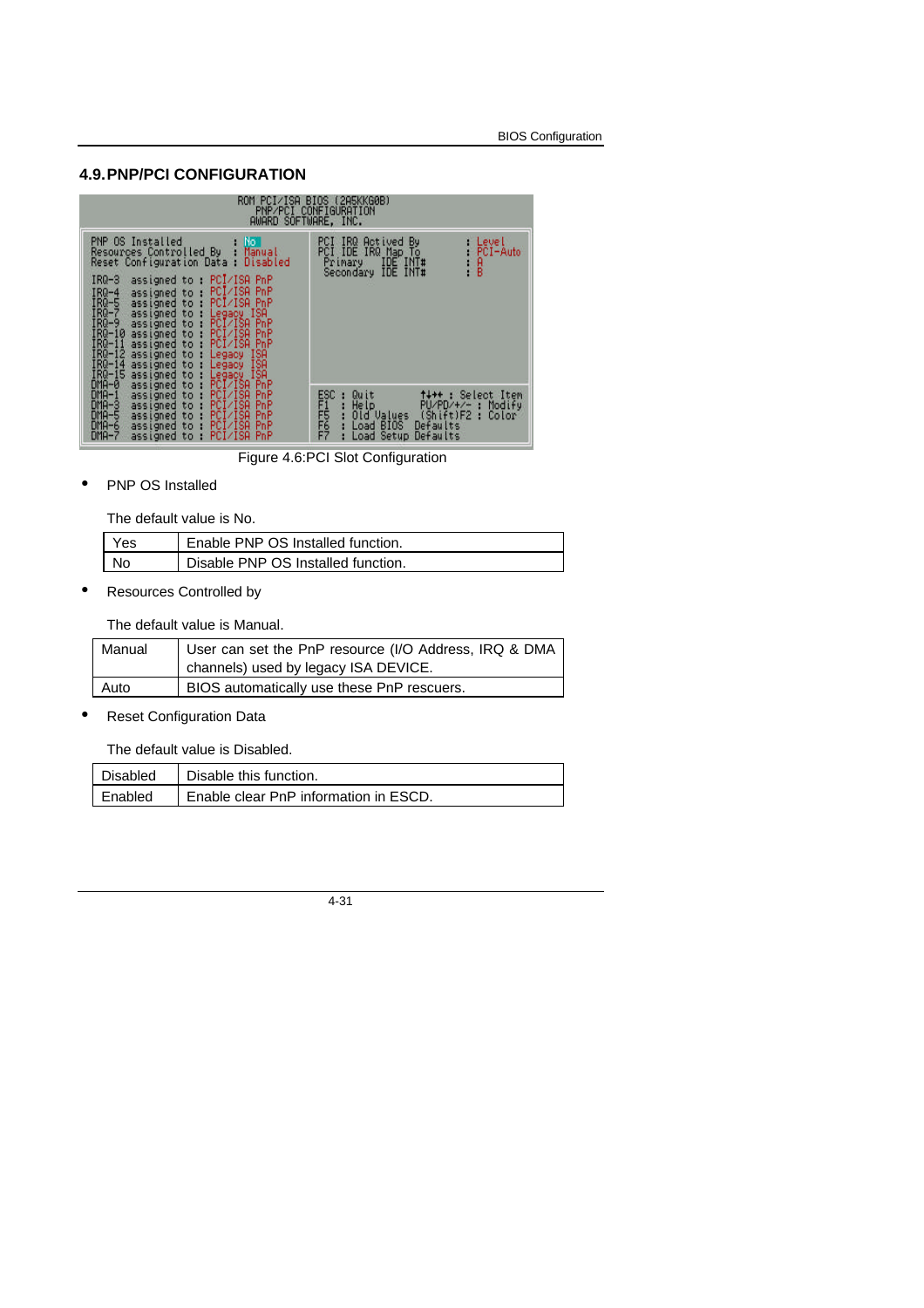• IRQ (3,4,5,7,9,10,11,12,14,15), DMA(0,1,3,5,6,7) assigned to

The default value is "Legacy ISA" or "PCI/ISA PnP".

| Legacy ISA | The resource is used by Legacy ISA device.                                |
|------------|---------------------------------------------------------------------------|
|            | PCI/ISA PnP   The resource is used by PCI/ISA PnP device (PCI or<br>ISA). |

• PCI IRQ Actived By

The default value is Level.

| l evel | Set PCI IRQ Actived by Level. |
|--------|-------------------------------|
| Edge   | Set PCI IRQ Actived by Edge.  |

• PCI IDE IRQ Map To

The default value is PCI-AUTO.

|     | PCI-AUTO, SLOT-1~4   Map PCI IDE IRQ to PCI slot automatically. |
|-----|-----------------------------------------------------------------|
| ISA | Map PCI IDE IRQ to ISA slot.                                    |

• Primary/Secondary IDE INT#

| A | Set INTA for primary/secondary PCI IDE. |
|---|-----------------------------------------|
| B | Set INTB for primary/secondary PCI IDE. |
| C | Set INTC for primary/secondary PCI IDE. |
| Ð | Set INTD for primary/secondary PCI IDE. |
|   |                                         |

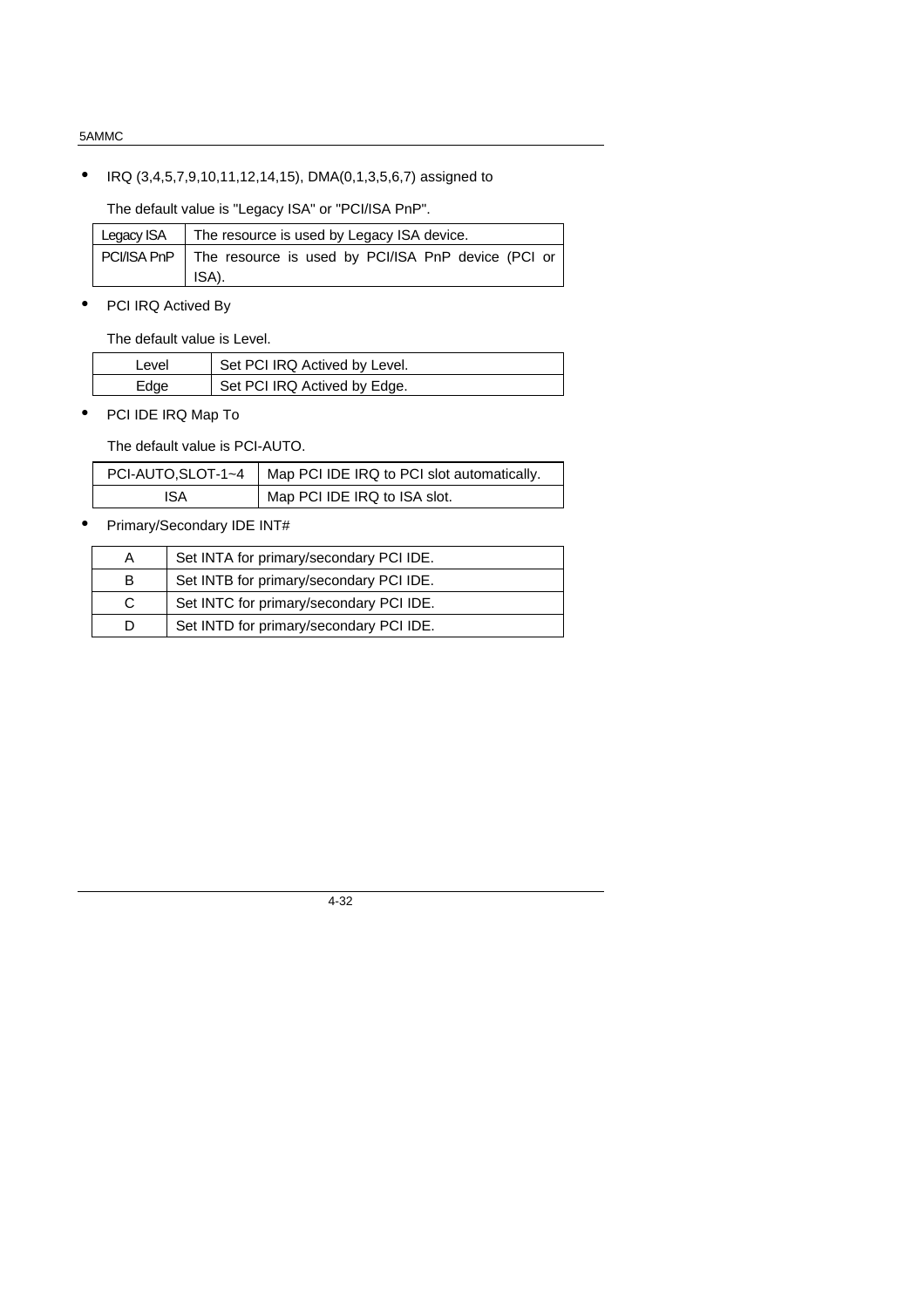BIOS Configuration

| STANDARD CMOS SETUP                    | INTEGRATED PERIPHERALS                                      |
|----------------------------------------|-------------------------------------------------------------|
| <b>BIOS FEATURES SETUP</b>             | SUPERVISOR PASSWORD                                         |
| <b>CHIPSET FEATURES SETUP</b>          | USER PASSWORD                                               |
| POWER MANAGEMENT SETUP                 | IDE HDD AUTO DETECTION                                      |
| PNP/PCI CONFIGURA<br>LOAD BIOS DEFAULT | <b>ETUP</b><br>Load BIOS Defaults (Y/N)? N<br><b>BAUING</b> |
| LOAD SETUP DEFAULTS                    |                                                             |
| Esc : Quit<br>F10 : Save & Exit Setup  | ↑↓ ↑ ↑<br>(Shift)F2 : Change Color                          |

# **4.10. LOAD BIOS DEFAULTS**

Figure 4.7: Load BIOS Defaults

• Load BIOS Defaults

To load BIOS defaults value to CMOS SRAM, enter "Y". If not, enter "N".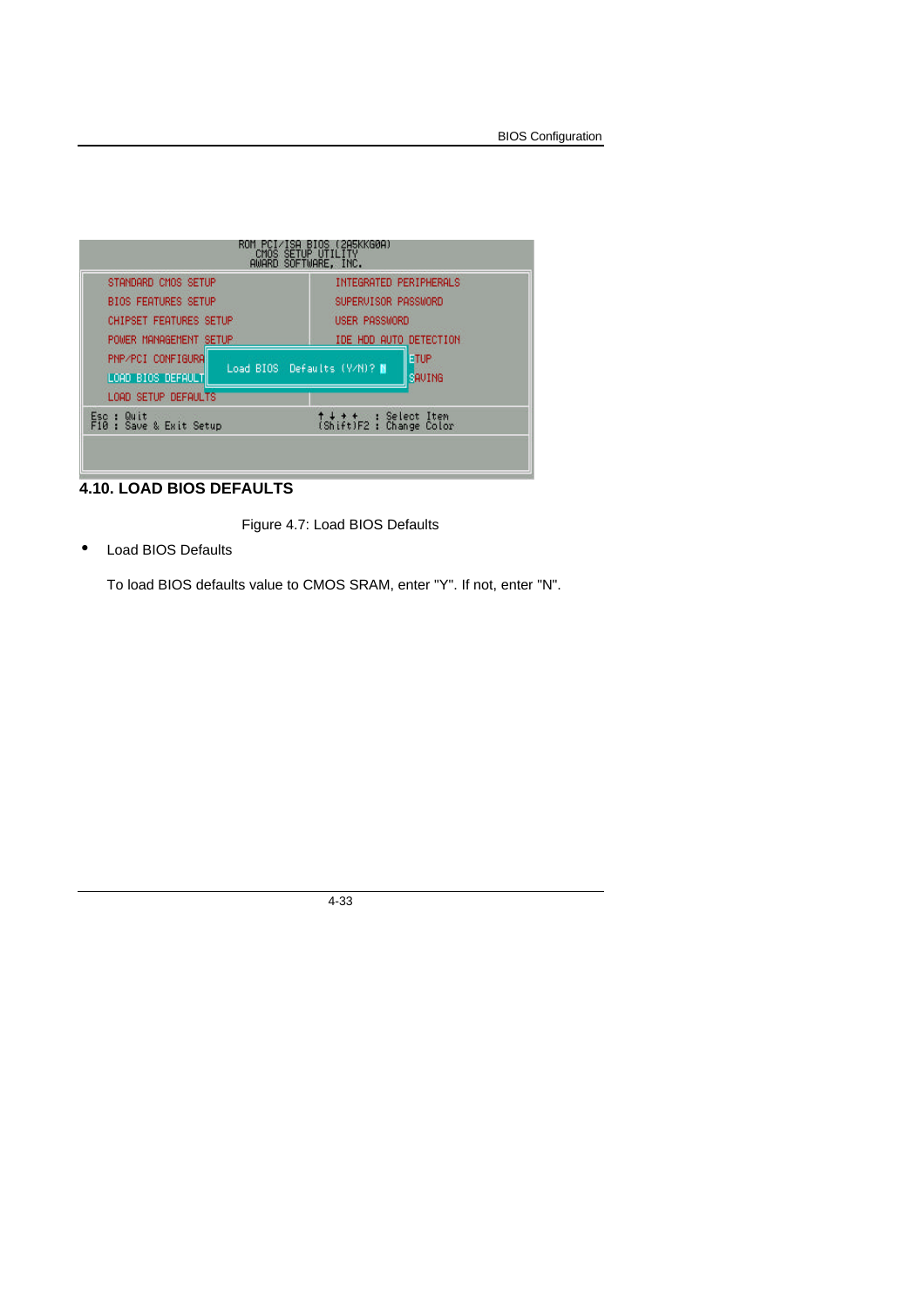## **4.11. LOAD SETUP DEFAULTS**



Figure 4.8: Load Setup Defaults

• Load SETUP Defaults

To load SETUP defaults value to CMOS SRAM, enter "Y". If not, enter "N".

 $\bullet$ <sup>®</sup> If there is any problem occurred, loading SETUP DEFAULTS step is **recommended.**

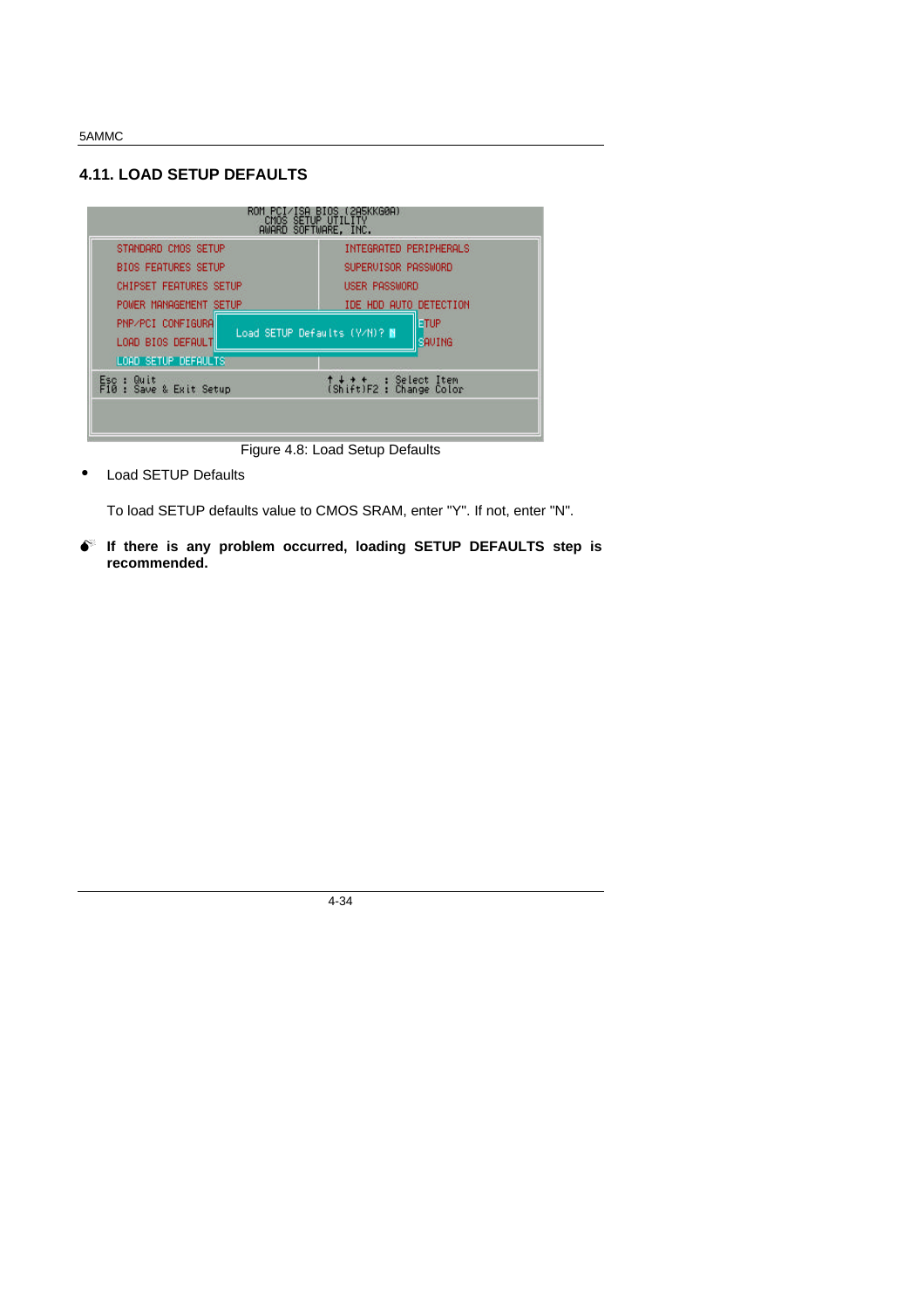# **4.12. INTEGRATED PERIPHERALS**

| BIOS (ZASKKG0B)<br>ROM PCI/ISH<br>INTEGRATED PERIPHERALS<br>AWARD SOFTWARE, INC. |                                                                                                                                                                                                                                                                                                                                                                                                                            |                                                                                                                                                                                                               |                                                                                                                                    |                                                        |
|----------------------------------------------------------------------------------|----------------------------------------------------------------------------------------------------------------------------------------------------------------------------------------------------------------------------------------------------------------------------------------------------------------------------------------------------------------------------------------------------------------------------|---------------------------------------------------------------------------------------------------------------------------------------------------------------------------------------------------------------|------------------------------------------------------------------------------------------------------------------------------------|--------------------------------------------------------|
|                                                                                  | On-Chip Primary IDE<br>Master PIO<br>Slave PIO<br>Master Ultra DMA<br>Slave Ultra DMA<br>On-Chip Secondary IDE<br>Master PIO<br>Slave PIO<br>Master Ultra DMA<br>Slave Ultra DMA<br><b>IDE HDD Block Mode</b><br>On-Chip USB Controller<br><b>USB Keyboard Support<br/>Ring/Wake On LAN Control</b><br>Onboard FOC Controller<br>Onboard UART Port 1<br>Onboard UART Port 2<br>Onboard Parallel Port<br>Parallel Port Mode | ∥Enabled I<br>Auto<br><b>Auto</b><br><b>Auto</b><br>Auto<br>Enabled<br>Auto<br>Auto<br>Auto<br>Auto<br>Enabled<br>Enabled<br>Disabled<br>Enabled<br>Enabled<br>3F8/IR04<br>2F8/IR03<br>378/IRQ7<br><b>SPP</b> | KB<br>ON/OFF Function:<br>PWR<br>*KB PWR ON/OFF Password :<br>RTC Alarm Controller<br>*Date Alarm<br>*Hour Alarm<br>* Minute Alarm | Disabled<br>Enter<br><b>Disabled</b><br><b>NA</b><br>å |

Figure 4.9: Integrated peripherals

∗When KB PWR ON/OFF Function set Password, KB PWR ON/OFF Password : Enter will show up.

∗∗These three items will show up when RTC Alarm Controller is enabled.

• On-Chip Primary IDE

The default value is Enabled.

| Enabled   Enable onboard 1st channel IDE port.   |
|--------------------------------------------------|
| Disabled   Disable onboard 1st channel IDE port. |

• Master PIO (for onboard IDE 1st channel).

The default value is Auto.

| Auto    | BIOS will automatically detect the IDE HDD Accessing<br>mode. |
|---------|---------------------------------------------------------------|
| Mode0~4 | Manually set the IDE Accessing mode.                          |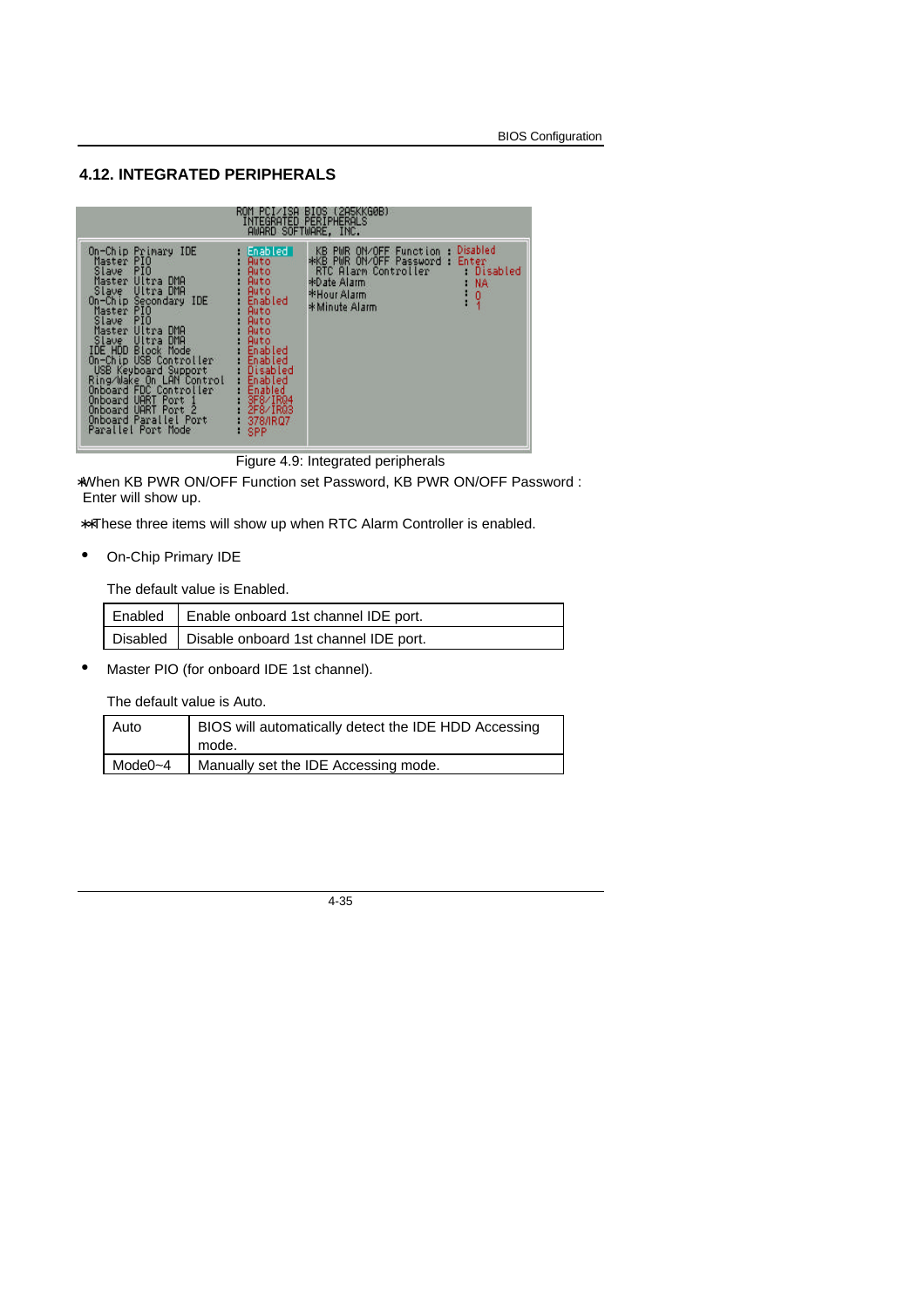• Slave PIO (for onboard IDE 1st channel).

The default value is Auto.

| Auto         | BIOS will automatically detect the IDE HDD Accessing |
|--------------|------------------------------------------------------|
|              | mode.                                                |
| Mode $0 - 4$ | Manually set the IDE Accessing mode.                 |
|              |                                                      |

• Master Ultra DMA (for onboard IDE 1st channel).

The default value is Auto.

| Auto            | BIOS will automatically detect the IDE HDD Accessing |
|-----------------|------------------------------------------------------|
|                 | mode.                                                |
| Mode $0 - 2$    | Manually set the IDE Accessing mode                  |
| <b>Disabled</b> | Disable UDMA function.                               |
|                 |                                                      |

• Slave Ultra DMA (for onboard IDE 1st channel).

The default value is Auto.

| Auto            | BIOS will automatically detect the IDE HDD Accessing |
|-----------------|------------------------------------------------------|
|                 | mode.                                                |
| Mode $0 - 2$    | Manually set the IDE Accessing mode                  |
| <b>Disabled</b> | Disable UDMA function.                               |
|                 |                                                      |

On-Chip Secondary IDE

The default value is Enabled.

| $F$ Enabled $\Big $ Enable onboard 2nd channel IDE port. |
|----------------------------------------------------------|
| Disabled   Disable onboard 2nd channel IDE port.         |

• Master PIO (for onboard IDE 2nd channel).

The default value is Auto.

| Auto    | BIOS will automatically detect the IDE HDD Accessing |
|---------|------------------------------------------------------|
|         | mode.                                                |
| Mode0~4 | Manually set the IDE Accessing mode.                 |

• Slave PIO (for onboard IDE 2nd channel).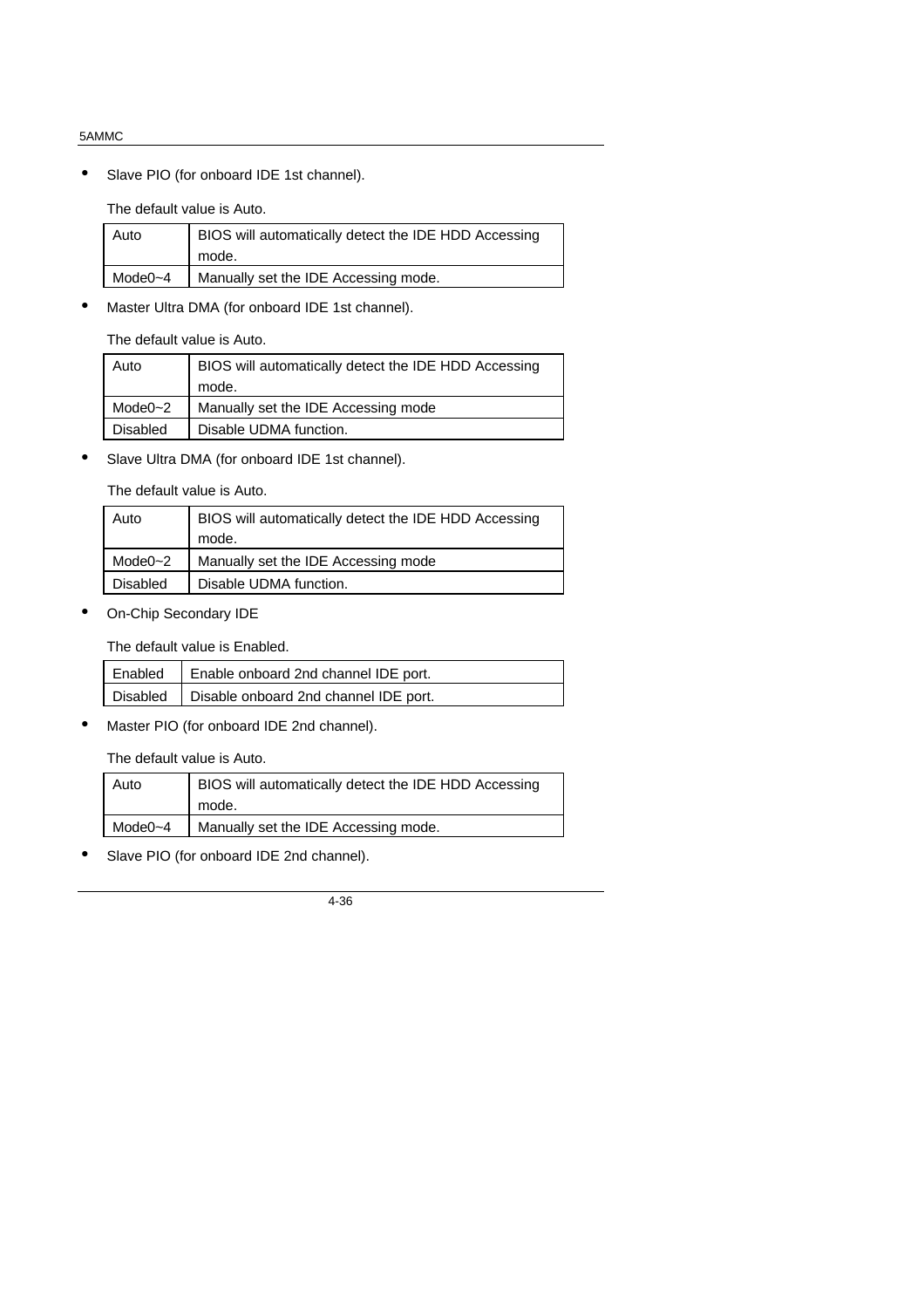The default value is Auto.

| Auto         | BIOS will automatically detect the IDE HDD Accessing |
|--------------|------------------------------------------------------|
|              | mode.                                                |
| Mode $0 - 4$ | Manually set the IDE Accessing mode.                 |
|              |                                                      |

• Master Ultra DMA (for onboard IDE 2nd channel).

The default value is Auto.

| Auto            | BIOS will automatically detect the IDE HDD Accessing |
|-----------------|------------------------------------------------------|
|                 | mode.                                                |
| Mode $0 - 2$    | Manually set the IDE Accessing mode                  |
| <b>Disabled</b> | Disable UDMA function.                               |
|                 |                                                      |

• Slave Ultra DMA (for onboard IDE 2nd channel).

The default value is Auto.

| Auto         | BIOS will automatically detect the IDE HDD Accessing |
|--------------|------------------------------------------------------|
|              | mode.                                                |
| Mode $0 - 2$ | Manually set the IDE Accessing mode                  |
| Disabled     | Disable UDMA function.                               |
|              |                                                      |

• IDE HDD Block Mode

The default value is Enabled.

| Enabled | Enable IDE HDD Block Mode             |
|---------|---------------------------------------|
|         | Disabled   Disable IDE HDD Block Mode |

• On-Chip USB Controller

The default value is Enabled.

| <b>Disabled</b> | Disable USB Controller. |
|-----------------|-------------------------|
| Enabled         | Enable USB Controller.  |

• USB Keyboard Support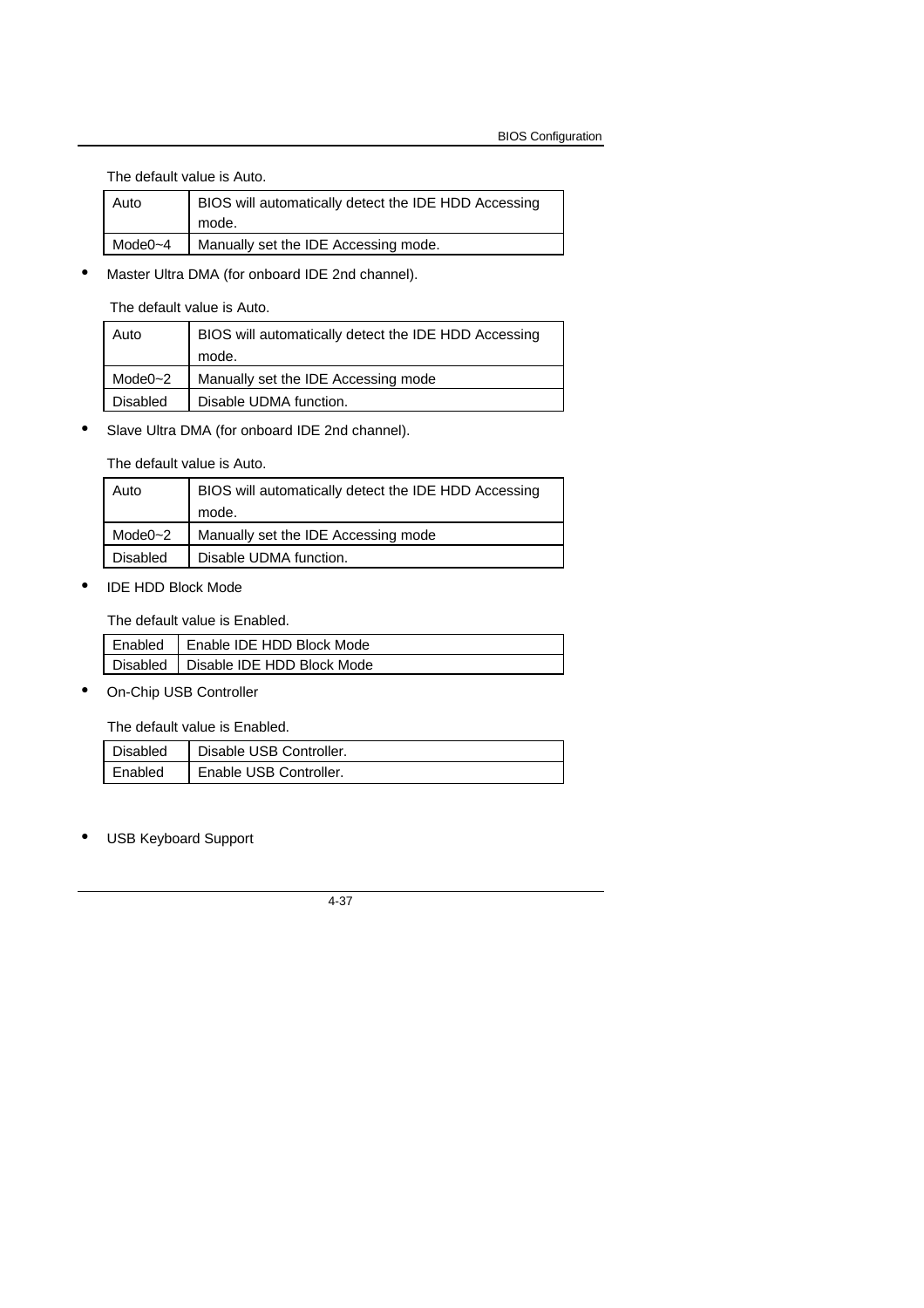The default value is Disabled.

| <b>Disabled</b> | Disable USB Keyboard Support. |
|-----------------|-------------------------------|
| Enabled         | Enable USB Keyboard Support.  |

• Ring / Wake On Lan Control

The default value is Enable.

| Enabled  | Enable Modem Ring On / Wake On Lan function. |
|----------|----------------------------------------------|
| Disabled | Disable this function.                       |

• Onboard FDC Controller

The default value is Enabled.

| Enabled   Enable onboard Floppy port.   |
|-----------------------------------------|
| Disabled   Disable onboard Floppy port. |

• Onboard Serial Port 1

The default value is 3F8/IRQ4.

| Auto            | BIOS will automatically setup the port 1 address. |
|-----------------|---------------------------------------------------|
| 3F8/IRQ4        | Enable onboard Serial port 1 and address is 3F8.  |
| 2F8/IRQ3        | Enable onboard Serial port 1 and address is 2F8.  |
| 3E8/IRQ4        | Enable onboard Serial port 1 and address is 3E8.  |
| 2E8/IRQ3        | Enable onboard Serial port 1 and address is 2E8.  |
| <b>Disabled</b> | Disable onboard Serial port 1.                    |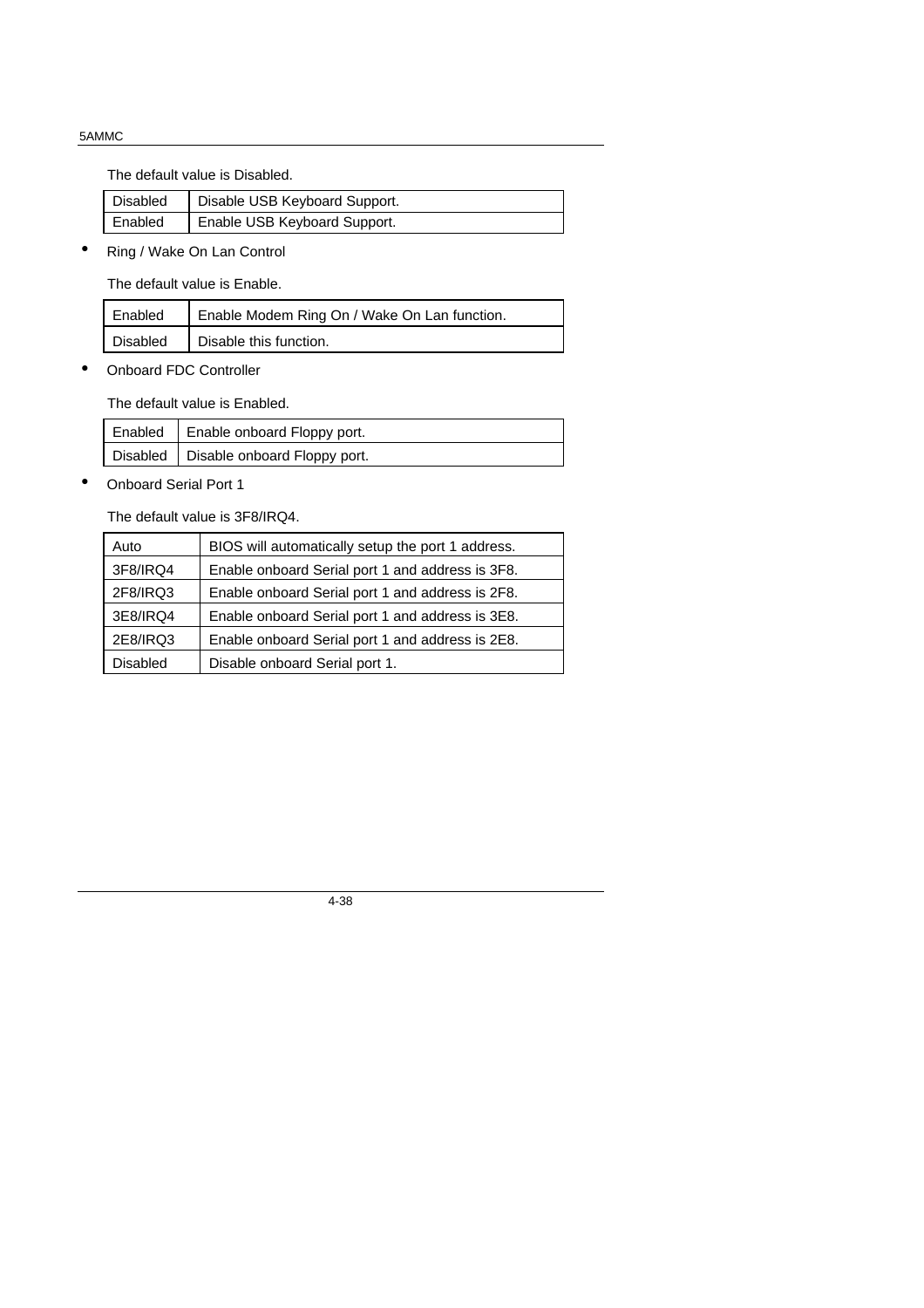• Onboard Serial Port 2

The default value is 2F8/IRQ3.

| Auto            | BIOS will automatically setup the port 2 address. |
|-----------------|---------------------------------------------------|
| 3F8/IRQ4        | Enable onboard Serial port 2 and address is 3F8.  |
| 2F8/IRQ3        | Enable onboard Serial port 2 and address is 2F8.  |
| 3E8/IRQ4        | Enable onboard Serial port 2 and address is 3E8.  |
| 2E8/IRQ3        | Enable onboard Serial port 2 and address is 2E8.  |
| <b>Disabled</b> | Disable onboard Serial port 2.                    |

• Onboard Parallel port

The default value is 378/IRQ7.

| 378/IRQ7        | Enable onboard LPT port and address is 378/IRQ7. |
|-----------------|--------------------------------------------------|
| 278/IRQ5        | Enable onboard LPT port and address is 278/IRQ5. |
| <b>Disabled</b> | Disable onboard LPT port.                        |
| 3BC/IRQ7        | Enable onboard LPT port and address is 3BC/IRQ7. |

• Parallel Port Mode

The default value is SPP.

| <b>SPP</b> | Using Parallel port as Standard Printer Port.      |
|------------|----------------------------------------------------|
| FPP        | Using Parallel port as Enhanced Parallel Port.     |
| <b>FCP</b> | Using Parallel port as Extended Capabilities Port. |
| ECP+EPP    | Using Parallel port as ECP & EPP mode.             |
|            |                                                    |

• KB PWR ON/OFF Function

The default value is Disabled.

| Disabled | Disabled KB POWER ON Function |
|----------|-------------------------------|
| Enabled  | Enabled KB POWER ON Function  |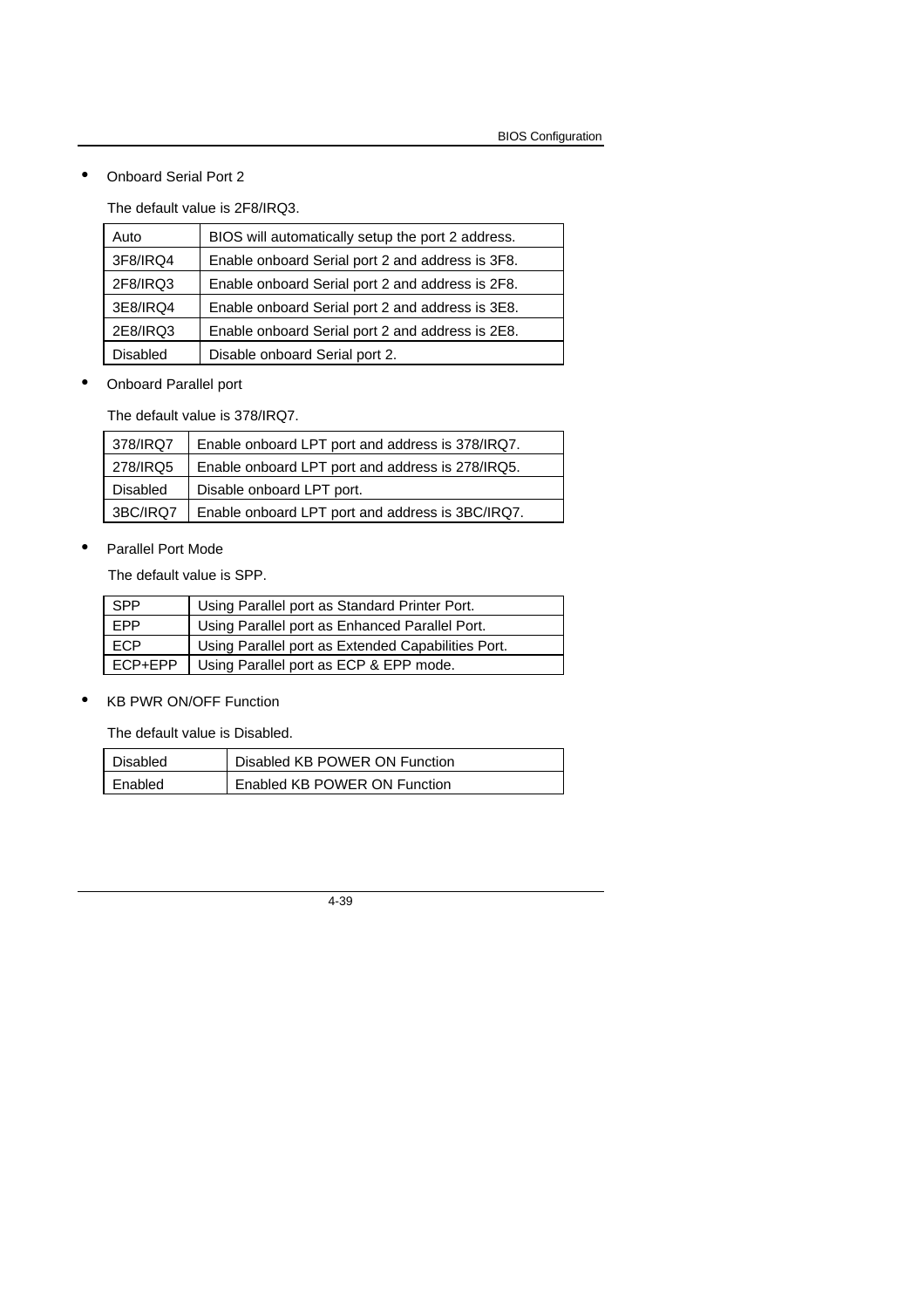• KB PWR ON/OFF Password

The default value is Enter.

- G<sup>\*</sup>KB PWR ON/OFF Function Set Password, KB PWR ON/OFF Password : Enter will show up. When users enabled KB PWR ON/OFF Function, please set password with three different characters, and press the three different characters password at the same time.
	- For example, if users set " abc" as password , then he would press
	- "a" "b" "c" at the same time. (a-b-c is hot key).
- RTC Alarm Controller

The default value is Disabled.

| Disabled | Disable this function.                    |
|----------|-------------------------------------------|
| Enabled  | Enable alarm function to POWER ON system. |

If RTC Alarm Controller is Enabled.

| Date Alarm:   | $NA.1 - 31$ |
|---------------|-------------|
| Hour Alarm:   | $0 - 23$    |
| Minute Alarm: | $1 - 59$    |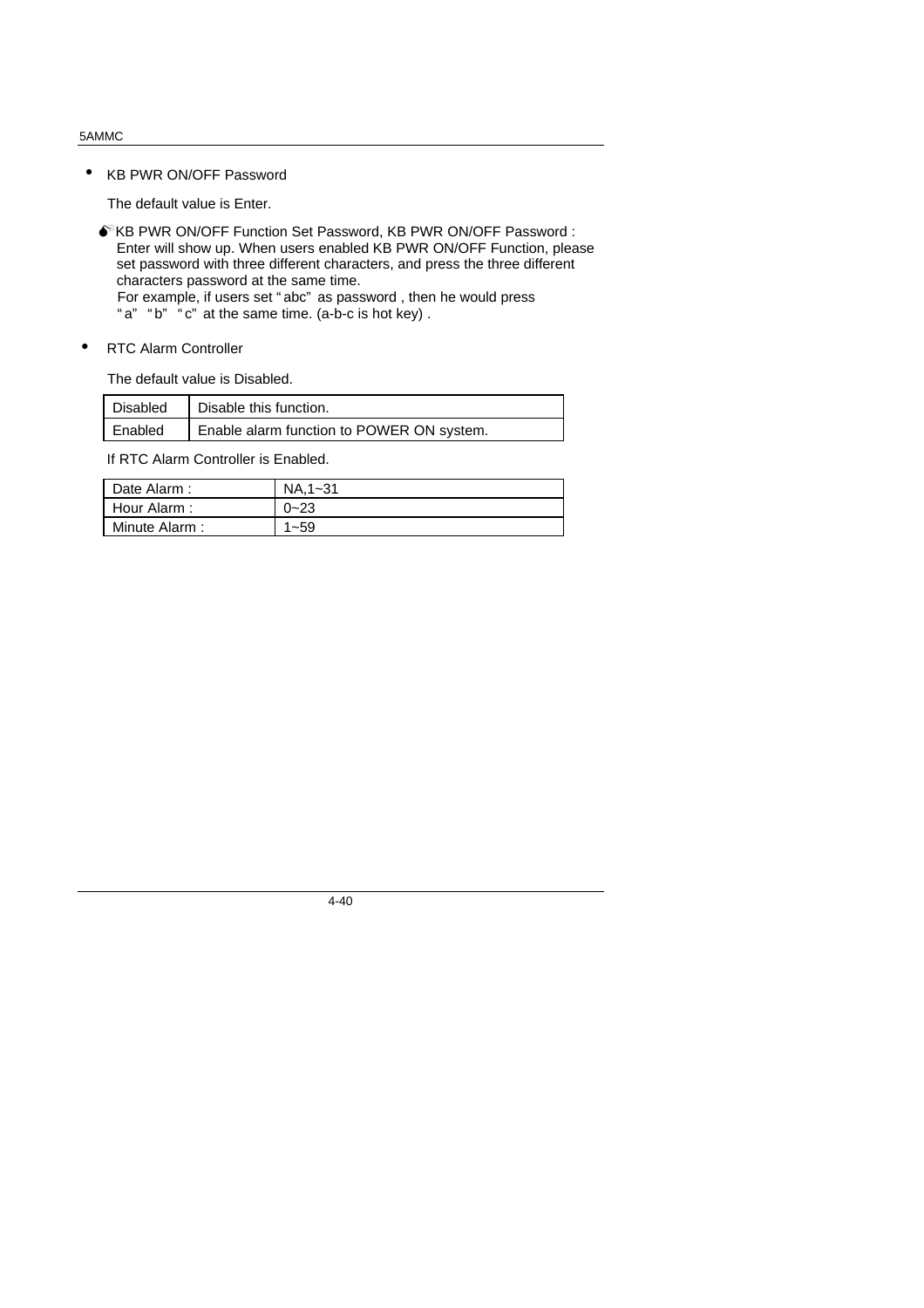# **4.13. SUPERVISOR / USER PASSWORD**

When you select this function, the following message will appear at the center of

| CMOS <sup>1</sup>                                                                | BIOS (ZASKKG0B)                                    |
|----------------------------------------------------------------------------------|----------------------------------------------------|
| AWARD SOFTWARE, INC.                                                             | <b>SETUP UTILITY</b>                               |
| STANDARD CMOS SETUP                                                              | INTEGRATED PERIPHERALS                             |
| <b>BIOS FEATURES SETUP</b>                                                       | SUPERVISOR PASSWORD                                |
| <b>CHIPSET FEATURES SETUP</b>                                                    | USER PASSWORD                                      |
| POWER MANAGEMENT SETUP                                                           | IDE HDD AUTO DETECTION                             |
| PNP/PCI CONFIGURA<br>Enter Password:<br>LOAD BIOS DEFAULT<br>LOAD SETUP DEFAULTS | <b>ETUP</b><br>SAUING                              |
| Esc : Quit<br>F10 : Save & Exit Setup                                            | ↑↓ ◆ ←   : Select Item<br>(Shift)F2 : Change Color |

the screen to assist you in creating a password.

Figure 4.10: Password Setting

Type the password, up to eight characters, and press <Enter>. The password typed now will clear previously entered password from CMOS memory.

You will be asked to confirm the password. Type the password again and press <Enter>. You may also press <Esc> to abort the selection and not enter a password.

To disable password, just press <Enter> when you are prompted to enter password. A message will confirm the password being disabled.

Once the password is disabled, the system will boot and you can enter Setup freely.

#### PASSWORD DISABLED

If you select System at Security Option of BIOS Features Setup Menu, you will be prompted for the password every time the system is rebooted or any time you try to enter Setup.

If you select Setup at Security Option of BIOS Features Setup Menu, you will be prompted only when you try to enter Setup.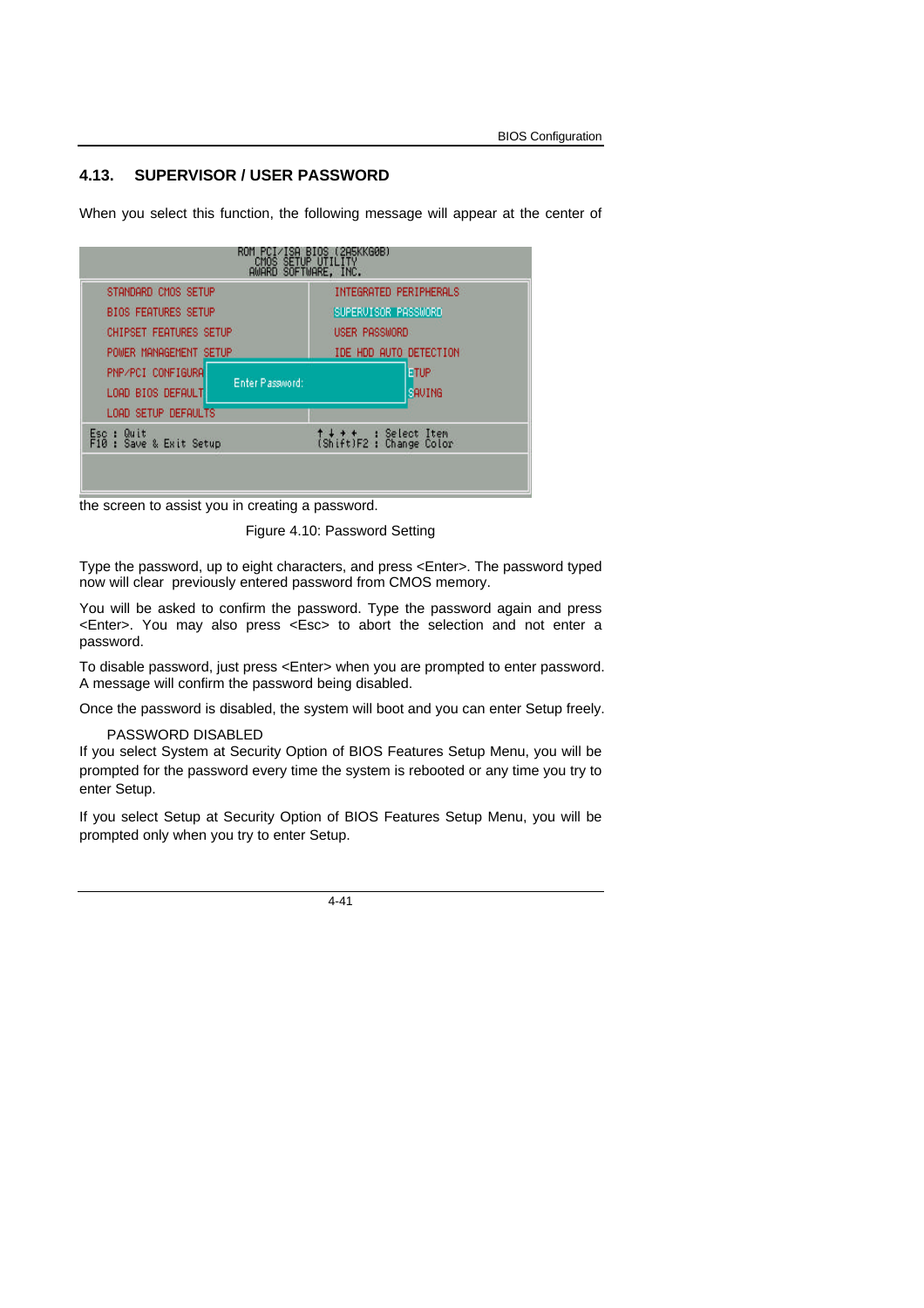|                                |             |       |       |    | ROM PCI / ISA BIOS (2A69JGON)<br><b>IDE HDD AUTO DECTION</b><br>AWARD SOFTWARE, INC. |      |    |            |
|--------------------------------|-------------|-------|-------|----|--------------------------------------------------------------------------------------|------|----|------------|
|                                |             |       |       |    |                                                                                      |      |    |            |
| HARD DISKS<br>Primary Master : | <b>TYPE</b> |       |       |    | SIZE CYLS HEAD PRECOMP LANDZ SECTOR MODE                                             |      |    |            |
|                                |             |       |       |    | Select Primary Master Option (N=Skip) :N                                             |      |    |            |
|                                | OPTION      | SIZE. | CYLS. |    | HEAD PRECOMP LANDZ SECTOR MODE                                                       |      |    |            |
|                                | 2 M         | 521   | 530   | 32 | $\Omega$                                                                             | 1059 | 63 | <b>LBA</b> |
|                                |             | 52    | 1060  | 16 | 65535                                                                                | 1059 | 63 | NORMAL     |
|                                | 3           | 521   | 530   | 32 | 65535                                                                                | 1059 | 63 | LARGE      |
|                                |             |       |       |    |                                                                                      |      |    |            |
|                                |             |       |       |    |                                                                                      |      |    |            |

# **4.14. IDE HDD AUTO DETECTION**

Figure 4.11: IDE HDD Auto Detection

Type "Y" will accept the H.D.D. parameter reported by BIOS.

Type "N" will keep the old H.D.D. parameter setup. If the hard disk cylinder NO. is over 1024, then the user can select LBA mode or LARGE mode for DOS partition larger than 528 MB.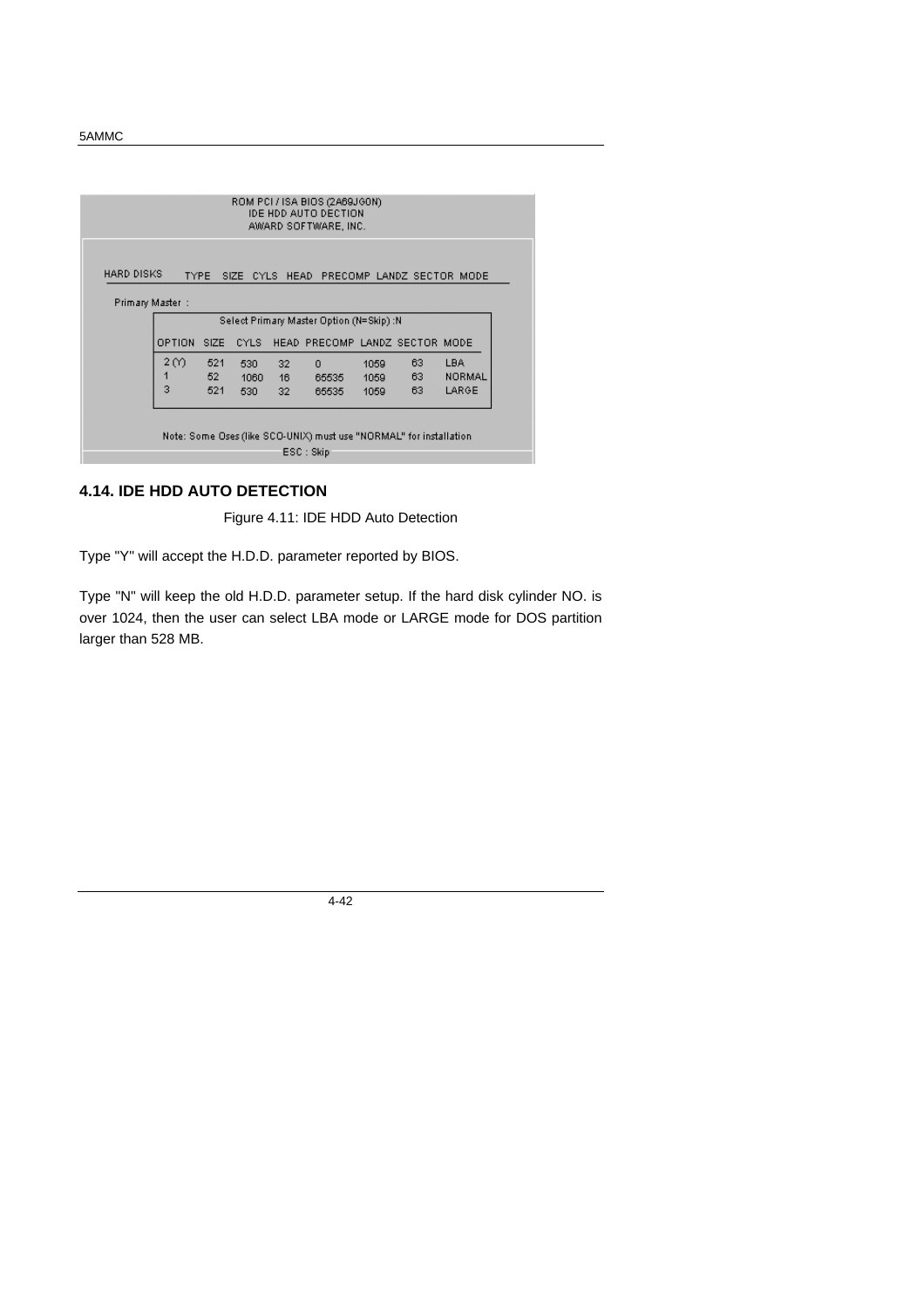BIOS Configuration

| $71$ SH                                                           | (285KKGØB)<br>BIOS.<br>CMOS SETUP UTILITY<br>AWARD SOFTWARE, INC. |  |  |
|-------------------------------------------------------------------|-------------------------------------------------------------------|--|--|
| STANDARD CMOS SETUP<br><b>BIOS FEATURES SETUP</b>                 | INTEGRATED PERIPHERALS<br>SUPERVISOR PASSWORD                     |  |  |
| <b>CHIPSET FEATURES SETUP</b><br>POWER MANAGEMENT SETUP           | USER PASSWORD<br>IDE HDD AUTO DETECTION                           |  |  |
| PNP/PCI CONFIGURA<br>LOAD BIOS DEFAULT                            | <b>ETUP</b><br>SAVE to CMOS and EXIT (Y/N)? M<br>SAUING           |  |  |
| LOAD SETUP DEFAULTS<br>Quit<br>Esc :<br>F10:<br>Save & Exit Setup | ↑↓ + +<br>(Shift)F2 : Change Color                                |  |  |
|                                                                   |                                                                   |  |  |

# **4.15. SAVE & EXIT SETUP**

Figure 4.12: Save & Exit Setup

Type "Y" will quit the Setup Utility and save the user setup value to RTC CMOS SRAM.

Type "N" will return to Setup Utility.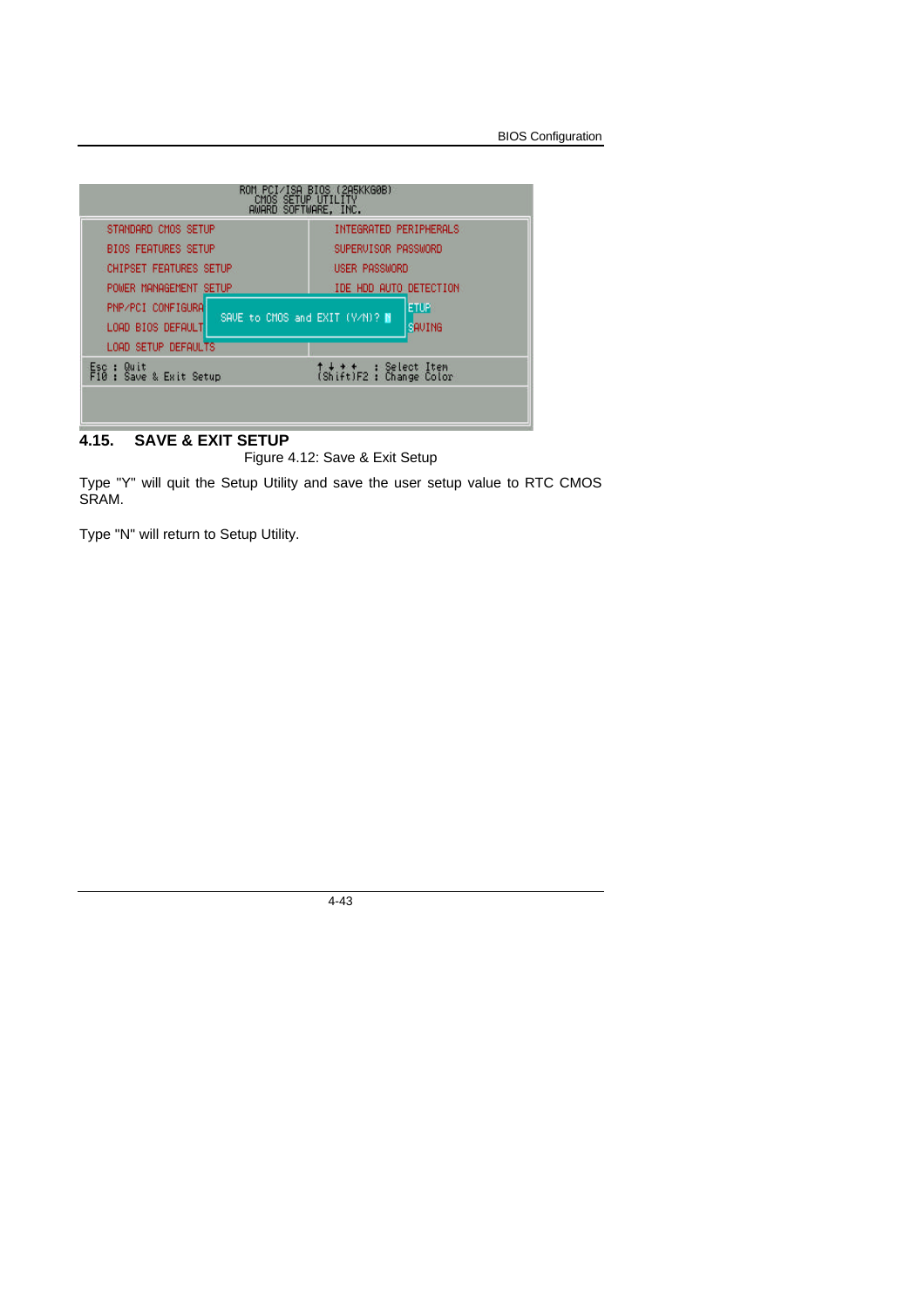| CMOS SETUP UTILITY<br>AWARD SOFTWARE, INC.                       | (ZASKKGØB)<br>RIO <sub>2</sub>                                           |  |  |
|------------------------------------------------------------------|--------------------------------------------------------------------------|--|--|
| STANDARD CMOS SETUP<br><b>BIOS FEATURES SETUP</b>                | INTEGRATED PERIPHERALS<br>SUPERVISOR PASSWORD                            |  |  |
| <b>CHIPSET FEATURES SETUP</b>                                    | USER PASSWORD                                                            |  |  |
| POWER MANAGEMENT SETUP<br>PNP/PCI CONFIGURA<br>LOAD BIOS DEFAULT | IDE HDD AUTO DETECTION<br>ETUP<br>Quit Without Saving (Y/N)? N<br>SAUTHG |  |  |
| LOAD SETUP DEFAULTS<br>Quit<br>Esc :<br>F10 : Save & Exit Setup  | ↑↓ ◆ ←<br>(Shift)F2 : Change Color                                       |  |  |

# **4.16. EXIT WITHOUT SAVING**

Figure 4.13: Exit Without Saving

Type "Y" will quit the Setup Utility without saving to RTC CMOS SRAM.

Type "N" will return to Setup Utility.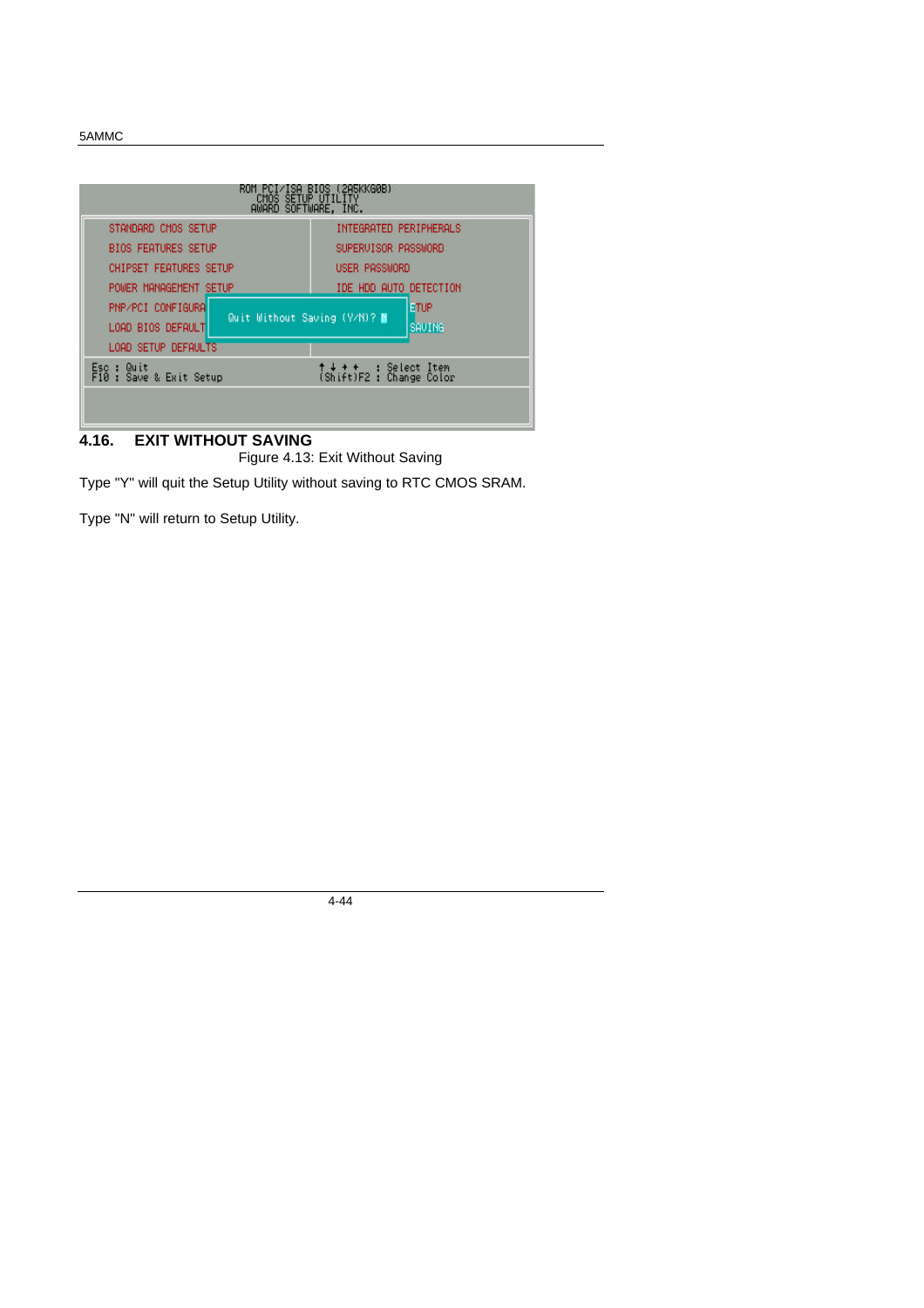# **5. Troubleshooting**

How to remove *" ?PCI Universal Serial Bus"* under the Windows 95 ?

## **Method 1:**

1.Please Install Windows 95 OSR2.1 attached file "USBSUPP.EXE"

2.Run this file and then system will restart.

3.Please go to the Device Manager , and remove "?PCI Universal Serial Bus".

4.Please press "Refresh" button.

5.System will request your USB Driver under the directory c:\windows\system\openhci.sys

6.Choose this directory and press "OK", System will find Open HCI' s USB Driver.

7.Restart your system.

# **Method 2:**

- 1. Go to the web site of ALi (http://www.ali.com.tw/eframes.htm)
- 2. Download ALi USB Host Controller Supplement.
- 3. Install the file according to readme.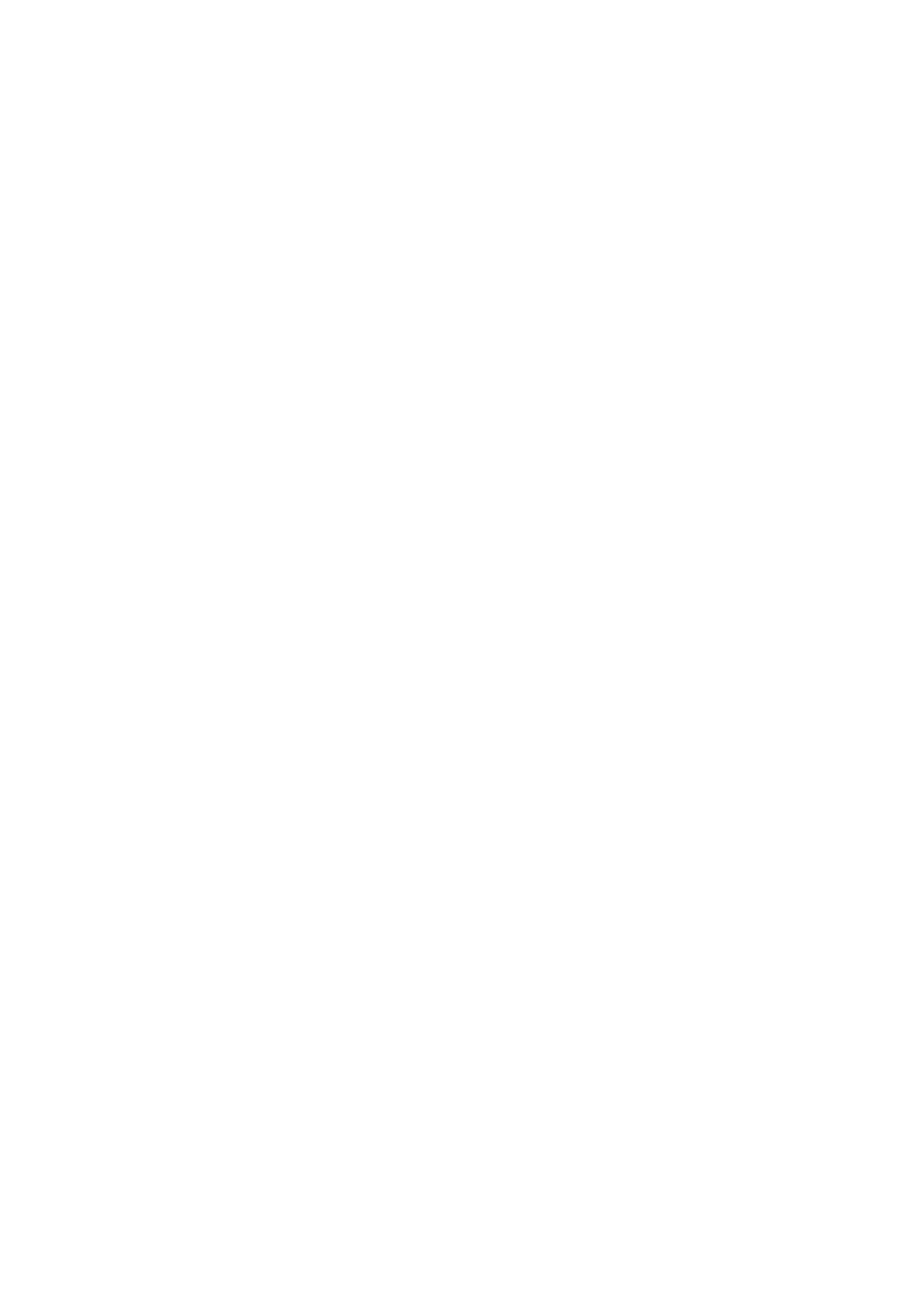

#### **FCC Compliance Statement:**

This equipment has been tested and found to comply with limits for a Class B digital device , pursuant to Part 15 of the FCC rules. These limits are designed to provide reasonable protection against harmful interference in residential installations. This equipment generates, uses, and can radiate radio frequency energy, and if not installed and used in accordance with the instructions, may cause harmful interference to radio communications. However, there is no guarantee that interference will not occur in a particular installation. If this equipment does

cause interference to radio or television equipment reception, which can be determined by turning the equipment off and on, the user is encouraged to try to correct the interference by one or more of the following measures:

-Reorient or relocate the receiving antenna

-Move the equipment away from the receiver

-Plug the equipment into an outlet on a circuit different from that to which the receiver is connected

-Consult the dealer or an experienced radio/television technician for additional suggestions

You are cautioned that any change or modifications to the equipment not expressly approve by the party responsible for compliance could void Your authority to operate such equipment.

This device complies with Part 15 of the FCC Rules. Operation is subjected to the following two conditions 1) this device may not cause harmful interference and 2) this device must accept any interference received, including interference that may cause undesired operation.